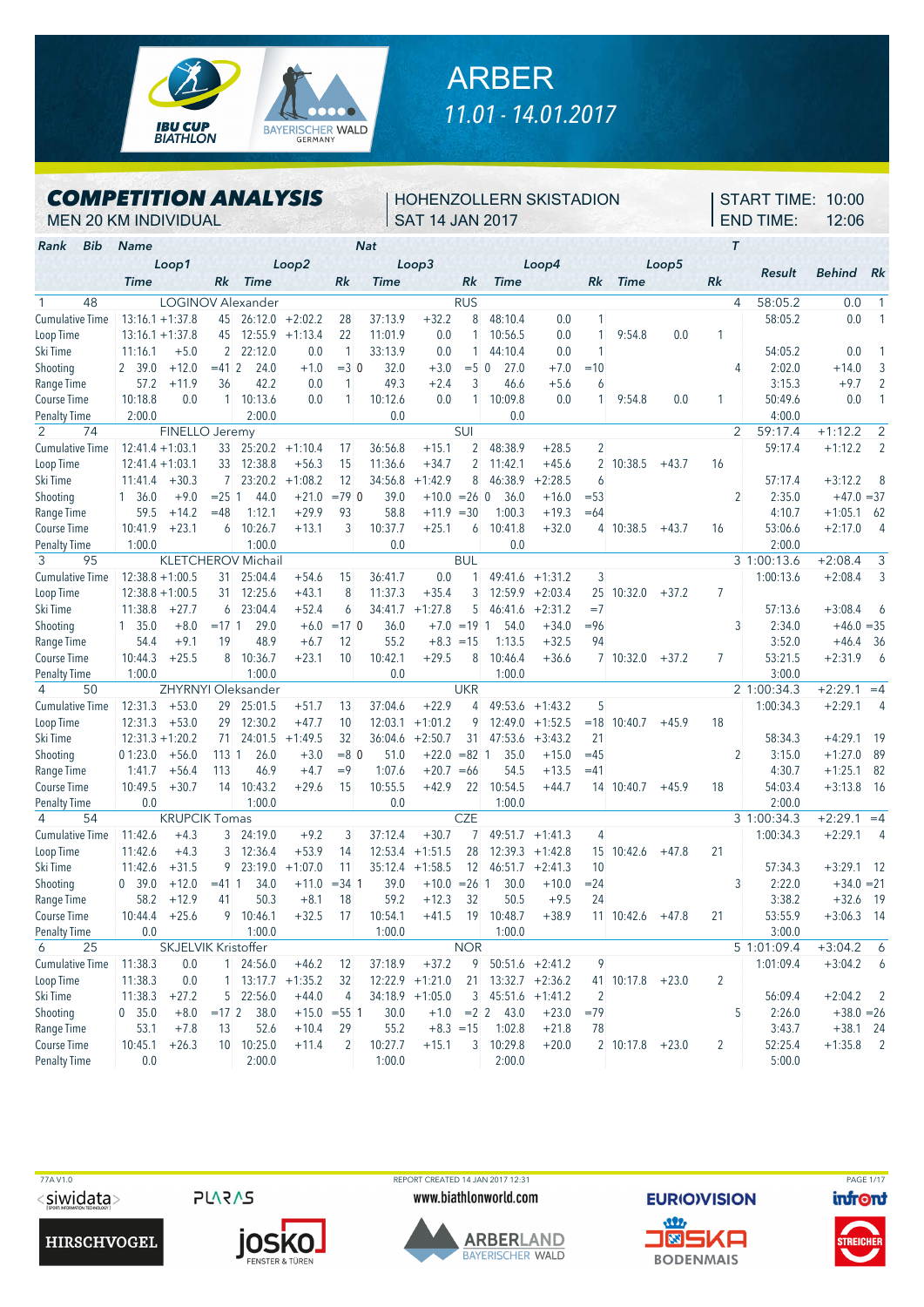| Bib<br>Rank                        | <b>Name</b>                |                               |                 |                          |                      |                    | <b>Nat</b>        |                                |                 |                                |                                 |                 |                           | $\tau$ |                       |                              |                |
|------------------------------------|----------------------------|-------------------------------|-----------------|--------------------------|----------------------|--------------------|-------------------|--------------------------------|-----------------|--------------------------------|---------------------------------|-----------------|---------------------------|--------|-----------------------|------------------------------|----------------|
|                                    | <b>Time</b>                | Loop1                         | Rk              | <b>Time</b>              | Loop2                | Rk                 | <b>Time</b>       | Loop3                          | Rk              | <b>Time</b>                    | Loop4                           | Rk              | Loop5<br><b>Time</b>      | Rk     | Result                | <b>Behind</b>                | Rk             |
| 7<br>81                            |                            | <b>VOLKOV Alexey</b>          |                 |                          |                      |                    |                   |                                | <b>RUS</b>      |                                |                                 |                 |                           |        | 5 1:01:14.0           | $+3:08.8$                    | $\overline{7}$ |
| <b>Cumulative Time</b>             | 12:22.8                    | $+44.5$                       |                 | 22 24:54.2               | $+44.4$              | 10                 | 38:19.0           | $+1:37.3$                      | 17              | 50:52.3                        | $+2:41.9$                       | 10              |                           |        | 1:01:14.0             | $+3:08.8$                    | 7              |
| Loop Time                          | 12:22.8                    | $+44.5$                       | 22 <sub>1</sub> | 12:31.4                  | $+48.9$              | 11                 | 13:24.8           | $+2:22.9$                      | 42              |                                | $12:33.3 + 1:36.8$              | 13              | 10:21.7<br>$+26.9$        | 4      |                       |                              |                |
| Ski Time                           | 11:22.8                    | $+11.7$                       | $\mathbf{3}$    | 22:54.2                  | $+42.2$              | 3                  | 34:19.0           | $+1:05.1$                      | 4               | 45:52.3                        | $+1:41.9$                       | 3               |                           |        | 56:14.0               | $+2:08.8$                    | 3              |
| Shooting                           | 1, 39.0                    | $+12.0$                       | $= 4111$        | 38.0                     | $+15.0$              | $= 55$ 2           | 33.0              | $+4.0$                         | $= 9 \; 1$      | 27.0                           | $+7.0$                          | $=10$           |                           | 5      | 2:17.0                | $+29.0 = 16$                 |                |
| Range Time                         | 55.8                       | $+10.5$                       | $= 25$          | 59.6                     | $+17.4$              | 67                 | 52.4              | $+5.5$                         | 8               | 47.4                           | $+6.4$                          | 11              |                           |        | 3:35.2                | $+29.6$                      | - 14           |
| Course Time                        | 10:26.9                    | $+8.1$                        | 3               | 10:31.7                  | $+18.1$              | 4                  | 10:32.4           | $+19.8$                        | 4               | 10:45.9                        | $+36.1$                         | 6               | 10:21.7<br>$+26.9$        | 4      | 52:38.6               | $+1:49.0$                    | $\overline{3}$ |
| <b>Penalty Time</b><br>8<br>15     | 1:00.0                     | <b>JACQUELIN Emilien</b>      |                 | 1:00.0                   |                      |                    | 2:00.0            |                                | <b>FRA</b>      | 1:00.0                         |                                 |                 |                           |        | 5:00.0<br>1 1:01:15.6 | $+3:10.4$                    | 8              |
| <b>Cumulative Time</b>             | 11:57.1                    | $+18.8$                       | 11 <sup>1</sup> | 24:09.8                  | 0.0                  | 1                  | 37:52.4           | $+1:10.7$                      | 13              | 50:15.6                        | $+2:05.2$                       | 6               |                           |        | 1:01:15.6             | $+3:10.4$                    | 8              |
| Loop Time                          | 11:57.1                    | $+18.8$                       | 11              | 12:12.7                  | $+30.2$              | 3                  | 13:42.6           | $+2:40.7$                      | 49              | 12:23.2                        | $+1:26.7$                       | 11.             | $11:00.0 + 1:05.2$        | 40     |                       |                              |                |
| Ski Time                           | 11:57.1                    | $+46.0$                       | 23              | 24:09.8                  | $+1:57.8$            | 36                 | 36:52.4           | $+3:38.5$                      | 51              | 49:15.6                        | $+5:05.2$                       | 48              |                           |        | 1:00:15.6             | $+6:10.4$ 47                 |                |
| Shooting                           | 0, 34.0                    | $+7.0$                        | $=10.0$         | 25.0                     | $+2.0$               | $= 5 \; 1$         | 55.0              | $+26.0$                        | $= 89$ 0        | 36.0                           | $+16.0$                         | $= 53$          |                           | 1      | 2:30.0                | $+42.0 = 31$                 |                |
| Range Time                         | 53.5                       | $+8.2$                        | $=14$           | 45.6                     | $+3.4$               | 5                  | 1:14.4            | $+27.5$                        | 87              | 55.4                           | $+14.4$                         | 46              |                           |        | 3:48.9                | $+43.3$                      | - 31           |
| Course Time                        | 11:03.5                    | $+44.7$                       | 32              | 11:27.1                  | $+1:13.5$            | 72                 | 11:28.2           | $+1:15.6$                      | 62              | 11:27.8                        | $+1:18.0$                       |                 | $56$ 11:00.0 +1:05.2      | 40     | 56:26.6               | $+5:37.0$ 54                 |                |
| <b>Penalty Time</b>                | 0.0                        |                               |                 | 0.0                      |                      |                    | 1:00.0            |                                |                 | 0.0                            |                                 |                 |                           |        | 1:00.0                |                              |                |
| 9<br>27                            |                            |                               |                 | <b>GUIGONNAT Antonin</b> |                      |                    |                   |                                | <b>FRA</b>      |                                |                                 |                 |                           |        | 4 1:01:26.1           | $+3:20.9$                    | 9              |
| <b>Cumulative Time</b>             | 11:49.4                    | $+11.1$                       | 5.              |                          | $25:18.8 + 1:09.0$   | 16                 | 38:13.0           | $+1:31.3$                      | 15              | 51:04.0                        | $+2:53.6$                       | 12              |                           |        | 1:01:26.1             | $+3:20.9$                    | 9              |
| Loop Time                          | 11:49.4                    | $+11.1$                       | 5               |                          | $13:29.4 +1:46.9$    | 35                 | 12:54.2           | $+1:52.3$                      | 29              | 12:51.0                        | $+1:54.5$                       | 20              | 10:22.1<br>$+27.3$        | 5      |                       |                              |                |
| Ski Time                           | 11:49.4                    | $+38.3$                       | 16              | 23:18.8                  | $+1:06.8$            | 10                 | 35:13.0           | $+1:59.1$                      | 13              | 47:04.0                        | $+2:53.6$                       | 11              |                           |        | 57:26.1               | $+3:20.9$ 10                 |                |
| Shooting<br>Range Time             | 043.0<br>1:03.2            | $+16.0$<br>$+17.9$            | $=672$<br>66    | 33.0<br>54.2             | $+10.0$<br>$+12.0$   | $= 30.1$<br>$= 34$ | 42.0<br>59.5      | $+13.0$<br>$+12.6 = 33$        | $= 44$ 1        | 29.0<br>49.2                   | $+9.0$<br>$+8.2$                | $= 20$<br>20    |                           | 4      | 2:27.0<br>3:46.1      | $+39.0 = 29$<br>$+40.5 = 28$ |                |
| Course Time                        | 10:46.1                    | $+27.3$                       |                 | 12 10:35.1               | $+21.5$              | 8                  | 10:54.6           | $+42.0 = 20$                   |                 | 11:01.8                        | $+52.0$                         |                 | $= 22$ 10:22.1<br>$+27.3$ | 5      | 53:39.7               | $+2:50.1$ 11                 |                |
| <b>Penalty Time</b>                | 0.0                        |                               |                 | 2:00.0                   |                      |                    | 1:00.0            |                                |                 | 1:00.0                         |                                 |                 |                           |        | 4:00.0                |                              |                |
| 8<br>10                            |                            | <b>NAWRATH Philipp</b>        |                 |                          |                      |                    |                   |                                | <b>GER</b>      |                                |                                 |                 |                           |        | 4 1:01:29.8           | $+3:24.6$ 10                 |                |
| <b>Cumulative Time</b>             | 11:51.6                    | $+13.3$                       | $=8$            | 24:26.9                  | $+17.1$              | 4                  | 37:56.7           | $+1:15.0$                      | 14              | 51:08.9                        | $+2:58.5$                       | 13              |                           |        | 1:01:29.8             | $+3:24.6$ 10                 |                |
| Loop Time                          | 11:51.6                    | $+13.3$                       | $=8$            | 12:35.3                  | $+52.8$              | 13                 | 13:29.8           | $+2:27.9$                      | 44              |                                | $13:12.2 +2:15.7$               | 30              | 10:20.9<br>$+26.1$        | 3      |                       |                              |                |
| Ski Time                           | 11:51.6                    | $+40.5$                       | $=20$           | 23:26.9                  | $+1:14.9$            | 13                 | 34:56.7           | $+1:42.8$                      |                 | 7 47:08.9                      | $+2:58.5$                       | 12              |                           |        | 57:29.8               | $+3:24.6$                    | - 11           |
| Shooting                           | 0.40.0                     | $+13.0$                       | $= 48.1$        | 30.0                     | $+7.0$               | $=19$ 2            | 45.0              | $+16.0$                        | $=60$ 1         | 55.0                           | $+35.0$                         | $= 98$          |                           | 4      | 2:50.0                | $+1:02.0 = 64$               |                |
| Range Time                         | 57.6                       | $+12.3$                       | $= 37$          | 50.0                     | $+7.8$               | $=15$              | 1:03.2            | $+16.3 = 50$                   |                 | 1:13.0                         | $+32.0$                         | 92              |                           |        | 4:03.8                | $+58.2$ 51                   |                |
| Course Time                        | 10:54.0                    | $+35.2$                       | 20 <sup>1</sup> | 10:45.3                  | $+31.7$              | 16                 | 10:26.6           | $+14.0$                        | $\overline{2}$  | 10:59.1                        | $+49.3$                         |                 | $17$ 10:20.9 +26.1        | 3      | 53:25.9               | $+2:36.3$                    | $\overline{7}$ |
| <b>Penalty Time</b>                | 0.0                        |                               |                 | 1:00.0                   |                      |                    | 2:00.0            |                                |                 | 1:00.0                         |                                 |                 |                           |        | 4:00.0<br>5 1:02:02.2 | $+3:57.0$ 11                 |                |
| 51<br>11<br><b>Cumulative Time</b> | 12:11.1                    | <b>SHOPIN Yury</b><br>$+32.8$ |                 | 19 24:43.0               | $+33.2$              | 9                  | 38:14.2           | $+1:32.5$                      | <b>RUS</b>      | 51:25.7                        |                                 | 15              |                           |        | 1:02:02.2             | $+3:57.0$ 11                 |                |
| Loop Time                          | 12:11.1                    | $+32.8$                       | 19              | 12:31.9                  | $+49.4$              | 12                 | 13:31.2           | $+2:29.3$                      | 16<br>45        |                                | $+3:15.3$<br>$13:11.5 + 2:15.0$ | 29              | 10:36.5<br>$+41.7$        | 12     |                       |                              |                |
| Ski Time                           | 11:11.1                    | 0.0                           | $1 \square$     | 22:43.0                  | $+31.0$              | $\overline{2}$     | 34:14.2           | $+1:00.3$                      | $\overline{2}$  | 46:25.7                        | $+2:15.3$                       | 4               |                           |        | 57:02.2               | $+2:57.0$                    | 5              |
| Shooting                           | $1\quad 27.0$              | 0.0                           | 11              | 30.0                     | $+7.0$               | $=192$             | 30.0              | $+1.0$                         | $= 2 \ 1$       | 43.0                           | $+23.0$                         | $=79$           |                           | 5      | 2:10.0                | $+22.0 = 8$                  |                |
| Range Time                         | 45.3                       | 0.0                           |                 | 49.0                     | $+6.8$               | 13                 | 50.6              | $+3.7$                         | 4               | 1:01.4                         | $+20.4$                         | 72              |                           |        | 3:26.3                | $+20.7$                      | 4              |
| <b>Course Time</b>                 | 10:25.8                    | $+7.0$                        |                 | 2 10:42.8                | $+29.2$              | 14                 | 10:40.5           | $+27.9$                        |                 | $7$ 11:10.0 +1:00.2            |                                 |                 | 36 10:36.5<br>$+41.7$     | 12     | 53:35.6               | $+2:46.0$                    | 10             |
| Penalty Time                       | 1:00.0                     |                               |                 | 1:00.0                   |                      |                    | 2:00.0            |                                |                 | 1:00.0                         |                                 |                 |                           |        | 5:00.0                |                              |                |
| 12<br>26                           |                            |                               |                 | PLAICKNER Andreas        |                      |                    |                   |                                | <b>ITA</b>      |                                |                                 |                 |                           |        | 1 1:02:08.7           | $+4:03.5$ 12                 |                |
| Cumulative Time                    | $12:24.2 +45.9$            |                               |                 | 24 24:42.2               | $+32.4$              | 8                  | 37:01.8           | $+20.1$                        | 3               |                                | $50:36.1 + 2:25.7$              | 7               |                           |        | 1:02:08.7             | $+4:03.5$ 12                 |                |
| Loop Time                          | $12:24.2 +45.9$            |                               |                 | 24 12:18.0               | $+35.5$              | 5                  |                   | $12:19.6 +1:17.7$              | 17 <sup>2</sup> |                                | $13:34.3 + 2:37.8$              |                 | 42 $11:32.6 + 1:37.8$     | $= 73$ |                       |                              |                |
| Ski Time                           | $12:24.2 + 1:13.1$         |                               |                 |                          | $60$ 24:42.2 +2:30.2 | 61                 |                   | $37:01.8$ +3:47.9              | 54              | $49:36.1 + 5:25.7$             |                                 | 60              |                           |        | 1:01:08.7             | $+7:03.5$ 65                 |                |
| Shooting                           | 0 35.0                     | $+8.0$<br>$+9.6$              | $=170$          | 35.0<br>56.0             | $+13.8 = 45$         | $+12.0 = 37$ 0     | 43.0              | $+14.0 = 47$ 1<br>$+16.3 = 50$ |                 | 33.0<br>52.0                   | $+13.0$                         | $= 36$          |                           | 1      | 2:26.0                | $+38.0 = 26$                 |                |
| Range Time<br>Course Time          | 54.9<br>$11:29.3 + 1:10.5$ |                               | 21              | 74 11:22.0               | $+1:08.4$            | 65                 | 1:03.2<br>11:16.4 | $+1:03.8$                      |                 | 54 11:42.2                     | $+11.0$<br>$+1:32.4$            | 33              | 73 11:32.6 +1:37.8        | $= 73$ | 3:46.1<br>57:22.5     | $+40.5 = 28$<br>$+6:32.9$ 69 |                |
| <b>Penalty Time</b>                | 0.0                        |                               |                 | 0.0                      |                      |                    | 0.0               |                                |                 | 1:00.0                         |                                 |                 |                           |        | 1:00.0                |                              |                |
| 13<br>60                           |                            | <b>ARWIDSON Tobias</b>        |                 |                          |                      |                    |                   |                                | <b>SWE</b>      |                                |                                 |                 |                           |        | 21:02:09.5            | $+4:04.3$ 13                 |                |
| <b>Cumulative Time</b>             | 12:24.0                    | $+45.7$                       |                 | 23 24:16.9               | $+7.1$               | 2                  | 37:11.2           | $+29.5$                        | 6               |                                | $50:40.4$ +2:30.0               | 8               |                           |        | 1:02:09.5             | $+4:04.3$ 13                 |                |
| Loop Time                          | $12:24.0 +45.7$            |                               |                 | 23 11:52.9               | $+10.4$              | $\overline{2}$     |                   | $12:54.3 +1:52.4$              | 30              |                                | $13:29.2 +2:32.7$               | 38              | $11:29.1 + 1:34.3$        | 69     |                       |                              |                |
| Ski Time                           | 11:24.0                    | $+12.9$                       | 4               |                          | $23:16.9 +1:04.9$    | $=7$               |                   | $35:11.2 +1:57.3$              | 11              |                                | $48:40.4 +4:30.0$               | 41              |                           |        | 1:00:09.5             | $+6:04.3$ 45                 |                |
| Shooting                           | 1, 38.0                    | $+11.0$                       | $=360$          | 42.0                     |                      | $+19.0 = 701$      | 40.0              |                                |                 | $+11.0$ = 33 0 1:35.0 + 1:15.0 |                                 | 109             |                           | 2      | 3:35.0                | $+1:47.0 = 96$               |                |
| Range Time                         | 56.4                       | $+11.1$                       | 32              | 1:02.5                   | $+20.3$              | 76                 | 58.6              | $+11.7 = 27$                   |                 |                                | $1:54.3 +1:13.3$                | 108             |                           |        | 4:51.8                | $+1:46.2$ 96                 |                |
| Course Time                        | 10:27.6                    | $+8.8$                        | $\overline{4}$  | 10:50.4                  | $+36.8$              | 23                 | 10:55.7           | $+43.1$                        | 23              |                                | $11:34.9 + 1:25.1$              |                 | $69$ 11:29.1 +1:34.3      | 69     | 55:17.7               | $+4:28.1$ 35                 |                |
| <b>Penalty Time</b>                | 1:00.0                     |                               |                 | 0.0                      |                      |                    | 1:00.0            |                                |                 | 0.0                            |                                 |                 |                           |        | 2:00.0                |                              |                |
| 77<br>14                           |                            |                               |                 | LOUKKAANHUHTA Mikko      |                      |                    |                   |                                | <b>FIN</b>      |                                |                                 |                 |                           |        | 2 1:02:14.2           | $+4:09.0$ 14                 |                |
| <b>Cumulative Time</b>             | 12:25.0                    | $+46.7$                       |                 |                          | 25 26:29.7 +2:19.9   | 34                 |                   | $38:44.2 +2:02.5$              | 20              |                                | $50:55.7 +2:45.3$               | 11              |                           |        | 1:02:14.2             | $+4:09.0$ 14                 |                |
| Loop Time                          | $12:25.0 +46.7$            |                               |                 |                          | 25 14:04.7 +2:22.2   | 55                 |                   | $12:14.5 +1:12.6$              | 14              |                                | $12:11.5 +1:15.0$               | 9               | $11:18.5 + 1:23.7$        | 63     |                       |                              |                |
| Ski Time                           | $12:25.0 + 1:13.9$         |                               |                 | 63 24:29.7 +2:17.7       |                      | 51                 |                   | $36:44.2 + 3:30.3$             |                 | $47$ 48:55.7 +4:45.3           |                                 | 46              |                           |        | 1:00:14.2             | $+6:09.0$ 46                 |                |
| Shooting<br>Range Time             | 0, 36.0                    | $+9.0$<br>$1:00.0 + 14.7$     | $= 252$<br>54   | 38.0<br>59.2             | $+17.0 = 62$         | $+15.0 = 55$ 0     | 45.0<br>1:03.1    | $+16.0 = 60$ 0<br>$+16.2 = 48$ |                 | 33.0<br>56.7                   | $+13.0$<br>$+15.7$              | $= 36$<br>$=48$ |                           | 2      | 2:32.0<br>3:59.0      | $+44.0 = 33$<br>$+53.4$ 42   |                |
| Course Time                        | $11:25.0 + 1:06.2$         |                               |                 | 66 11:05.5               | $+51.9$              | 43                 | 11:11.3           | $+58.7 = 41$                   |                 | 11:14.7                        | $+1:04.9$                       |                 | $46$ 11:18.5 +1:23.7      | 63     | 56:15.0               | $+5:25.4$ 52                 |                |
| <b>Penalty Time</b>                | 0.0                        |                               |                 | 2:00.0                   |                      |                    | 0.0               |                                |                 | 0.0                            |                                 |                 |                           |        | 2:00.0                |                              |                |
|                                    |                            |                               |                 |                          |                      |                    |                   |                                |                 |                                |                                 |                 |                           |        |                       |                              |                |

77A V1.0  $<$ siwidata>

**PLARAS** 

**HIRSCHVOGEL** 



REPORT CREATED 14 JAN 2017 12:31 www.biathlonworld.com



<u>an</u> **J®SKA BODENMAIS** 

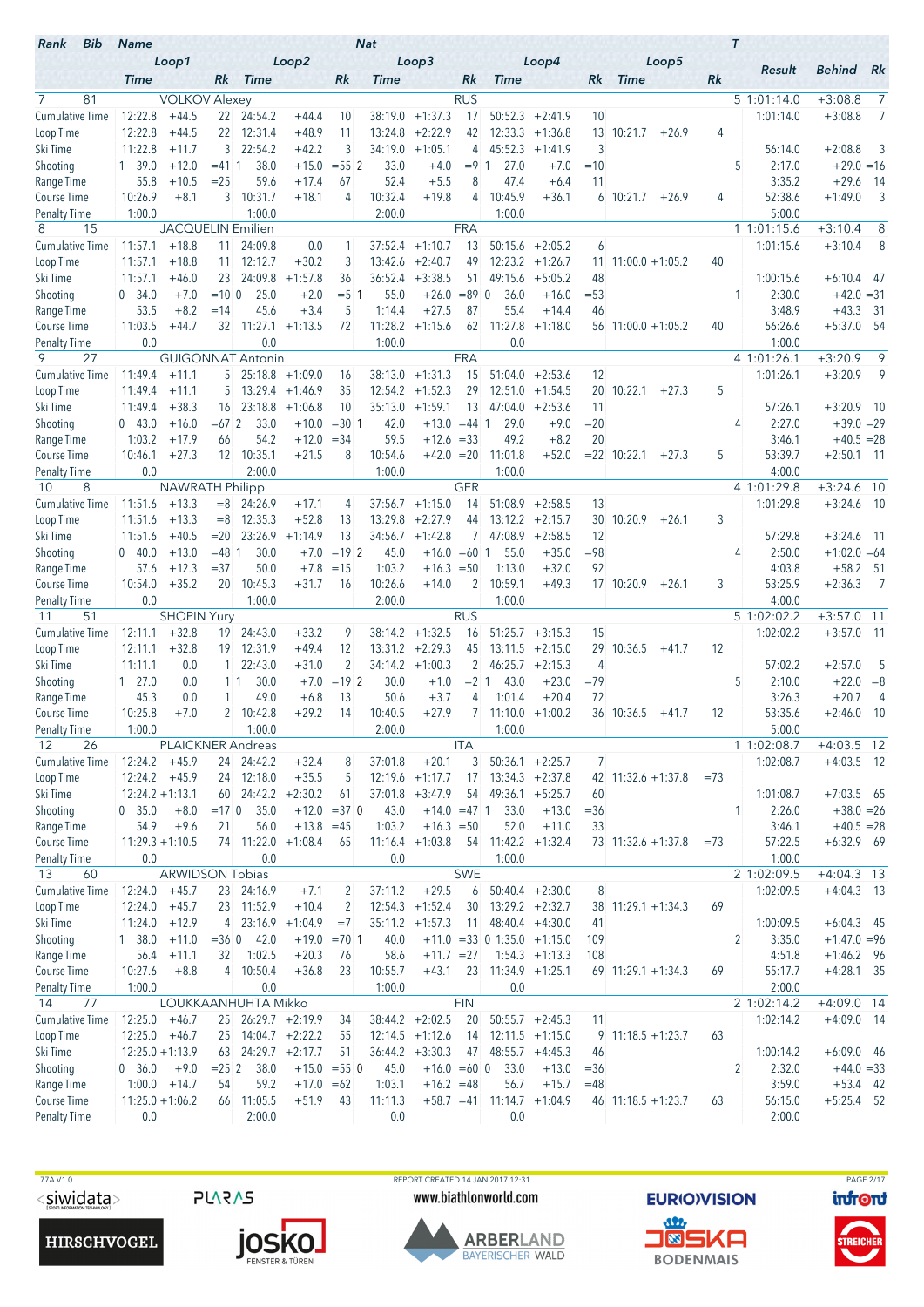| Bib<br>Rank                        | <b>Name</b>               |                                  |                     |                            |                              |                 | <b>Nat</b>         |                        |                 |                      |                        |              |                          | $\tau$ |                          |                        |                |
|------------------------------------|---------------------------|----------------------------------|---------------------|----------------------------|------------------------------|-----------------|--------------------|------------------------|-----------------|----------------------|------------------------|--------------|--------------------------|--------|--------------------------|------------------------|----------------|
|                                    | <b>Time</b>               | Loop1                            | Rk.                 | <b>Time</b>                | Loop2                        | Rk              | Time               | Loop3                  | Rk              | <b>Time</b>          | Loop4                  | Rk           | Loop5<br><b>Time</b>     | Rk     | Result                   | <b>Behind</b> Rk       |                |
| 15<br>115                          |                           | <b>SVALAND Haakon</b>            |                     |                            |                              |                 |                    |                        | <b>NOR</b>      |                      |                        |              |                          |        | 5 1:02:24.9              | $+4:19.7$ 15           |                |
| <b>Cumulative Time</b>             | $12:43.2 + 1:04.9$        |                                  | 34                  |                            | $27:18.5 + 3:08.7$           | 50              | 39:08.2            | $+2:26.5$              | 27              | 51:50.2              | $+3:39.8$              | 16           |                          |        | 1:02:24.9                | $+4:19.7$              | - 15           |
| Loop Time                          | $12:43.2 + 1:04.9$        |                                  | 34                  |                            | $14:35.3 + 2:52.8$           | 72              | 11:49.7            | $+47.8$                | 5               | 12:42.0              | $+1:45.5$              | 16           | 10:34.7<br>$+39.9$       | 11     |                          |                        |                |
| Ski Time                           | 11:43.2                   | $+32.1$                          | 10                  | 23:18.5                    | $+1:06.5$                    | 9               | 35:08.2            | $+1:54.3$              | 10              | 46:50.2              | $+2:39.8$              | 9            |                          |        | 57:24.9                  | $+3:19.7$              | 9              |
| Shooting                           | $1\quad 31.0$             | $+4.0$                           | $=4.3$              | 23.0                       | 0.0                          | $=10$           | 32.0               | $+3.0$                 | $= 5 \; 1$      | 22.0                 | $+2.0$                 | 2            |                          |        | 5<br>1:48.0              | 0.0                    | $\mathbf{1}$   |
| Range Time                         | 49.3                      | $+4.0$                           | 4                   | 43.6                       | $+1.4$                       | 3               | 51.7               | $+4.8$                 | $=$ 5           | 41.0                 | 0.0                    | 1            |                          |        | 3:05.6                   | 0.0                    | $\overline{1}$ |
| Course Time                        | 10:53.8                   | $+35.0$                          | 19                  | 10:51.7                    | $+38.1$                      | 26              | 10:58.0            | $+45.4$                | 26              | 11:01.0              | $+51.2$                |              | 21 10:34.7<br>$+39.9$    | 11     | 54:19.2                  | $+3:29.6$              | - 18           |
| <b>Penalty Time</b><br>16<br>116   | 1:00.0                    |                                  |                     | 3:00.0                     |                              |                 | 0.0                |                        | <b>UKR</b>      | 1:00.0               |                        |              |                          |        | 5:00.0<br>3 1:02:32.0    | $+4:26.8$ 16           |                |
| <b>Cumulative Time</b>             | 11:57.4                   | <b>RUSINOV Dmytro</b><br>$+19.1$ |                     | 12 24:54.9                 | $+45.1$                      | 11              | 37:06.3            | $+24.6$                | 5               | 51:19.9              | $+3:09.5$              | 14           |                          |        | 1:02:32.0                | $+4:26.8$              | - 16           |
| Loop Time                          | 11:57.4                   | $+19.1$                          | 12 <sup>1</sup>     |                            | $12:57.5 +1:15.0$            | 23              | 12:11.4            | $+1:09.5$              | 11              | 14:13.6              | $+3:17.1$              | 61           | $11:12.1 + 1:17.3$       | 51     |                          |                        |                |
| Ski Time                           | 11:57.4                   | $+46.3$                          |                     | 24 23:54.9                 | $+1:42.9$                    | 24              | 36:06.3            | $+2:52.4$              | 32              | 48:19.9              | $+4:09.5$              | 36           |                          |        | 59:32.0                  | $+5:26.8$ 41           |                |
| Shooting                           | 0.34.0                    | $+7.0$                           | $=10$   1           | 31.0                       | $+8.0$                       | $= 24$ 0        | 35.0               |                        | $+6.0 = 17$ 2   | 38.0                 | $+18.0$                | $= 58$       |                          |        | 3<br>2:18.0              | $+30.0 = 18$           |                |
| Range Time                         | 52.5                      | $+7.2$                           | 9                   | 52.0                       | $+9.8$                       | 27              | 53.3               | $+6.4$                 | 13              | 58.2                 | $+17.2$                | 56           |                          |        | 3:36.0                   | $+30.4$                | - 15           |
| Course Time                        | 11:04.8                   | $+46.0$                          | 34                  | 11:05.4                    | $+51.8$                      | 42              | 11:18.0            | $+1:05.4$              | 56              | 11:15.4              | $+1:05.6$              |              | $47$ 11:12.1 +1:17.3     | 51     | 55:55.7                  | $+5:06.1$              | - 49           |
| <b>Penalty Time</b>                | 0.0                       |                                  |                     | 1:00.0                     |                              |                 | 0.0                |                        |                 | 2:00.0               |                        |              |                          |        | 3:00.0                   |                        |                |
| 117<br>17                          |                           |                                  |                     | <b>HALLSTROEM Simon</b>    |                              |                 |                    |                        | <b>SWE</b>      |                      |                        |              |                          |        | 4 1:02:36.1              | $+4:30.9$ 17           |                |
| <b>Cumulative Time</b>             | 11:42.4                   | $+4.1$                           | $\overline{2}$      | 24:32.7                    | $+22.9$<br>$+1:07.8$         | 6               | 37:38.2            | $+56.5$                | 10              | 51:54.5              | $+3:44.1$              | 17           |                          | 20     | 1:02:36.1                | $+4:30.9$              | - 17           |
| Loop Time<br>Ski Time              | 11:42.4<br>11:42.4        | $+4.1$<br>$+31.3$                | $\overline{2}$<br>8 | 12:50.3<br>23:32.7         | $+1:20.7$                    | 20<br>16        | 13:05.5<br>35:38.2 | $+2:03.6$<br>$+2:24.3$ | 34<br>20        | 14:16.3<br>47:54.5   | $+3:19.8$<br>$+3:44.1$ | 64<br>22     | 10:41.6<br>$+46.8$       |        | 58:36.1                  | $+4:30.9$              | - 20           |
| Shooting                           | 0, 35.0                   | $+8.0$                           | $=17.1$             | 39.0                       | $+16.0$                      | $=62$ 1         | 44.0               | $+15.0$                | $= 532$         | 51.0                 | $+31.0$                | 92           |                          |        | 2:49.0<br>4              | $+1:01.0 = 61$         |                |
| Range Time                         | 55.3                      | $+10.0$                          | $= 22$              | 59.5                       | $+17.3$                      | 66              | 1:05.9             | $+19.0 = 61$           |                 | 1:14.2               | $+33.2$                | 95           |                          |        | 4:14.9                   | $+1:09.3 = 67$         |                |
| Course Time                        | 10:47.1                   | $+28.3$                          |                     | 13 10:50.8                 | $+37.2$                      | 25              | 10:59.5            | $+46.9$                | 29              | 11:02.1              | $+52.3$                |              | 24 10:41.6<br>+46.8      | 20     | 54:21.1                  | $+3:31.5$ 19           |                |
| <b>Penalty Time</b>                | 0.0                       |                                  |                     | 1:00.0                     |                              |                 | 1:00.0             |                        |                 | 2:00.0               |                        |              |                          |        | 4:00.0                   |                        |                |
| 119<br>18                          |                           | <b>FRATZSCHER Lucas</b>          |                     |                            |                              |                 |                    |                        | <b>GER</b>      |                      |                        |              |                          |        | 4 1:02:38.1              | $+4:32.9$ 18           |                |
| <b>Cumulative Time</b>             | $14:05.6 + 2:27.3$        |                                  | 61                  |                            | $26:51.5 +2:41.7$            | 39              | 38:59.8            | $+2:18.1$              | 24              |                      | $52:05.5 + 3:55.1$     | 20           |                          |        | 1:02:38.1                | $+4:32.9$ 18           |                |
| Loop Time                          | $14:05.6 + 2:27.3$        |                                  | 61                  |                            | $12:45.9 + 1:03.4$           | 19              | 12:08.3            | $+1:06.4$              | 10              |                      | $13:05.7 + 2:09.2$     | 27           | 10:32.6<br>$+37.8$       | 9      |                          |                        |                |
| Ski Time                           | 12:05.6                   | $+54.5$                          | $=32$<br>$= 57.1$   | 23:51.5                    | $+1:39.5$                    | 23<br>$=3$ 0    |                    | $35:59.8 + 2:45.9$     | 26              | 48:05.5              | $+3:55.1$              | 29           |                          |        | 58:38.1<br>4             | $+4:32.9$              | -21            |
| Shooting<br>Range Time             | 2 41.0<br>59.4            | $+14.0$<br>$+14.1$               | 47                  | 24.0<br>46.1               | $+1.0$<br>$+3.9$             | 6               | 32.0<br>52.7       | $+3.0$<br>$+5.8$       | $= 5 \; 1$<br>9 | 32.0<br>54.7         | $+12.0$<br>$+13.7$     | $= 32$<br>43 |                          |        | 2:09.0<br>3:32.9         | $+21.0 = 6$<br>$+27.3$ | $=8$           |
| <b>Course Time</b>                 | 11:06.1                   | $+47.3$                          |                     | 35 10:59.7                 | $+46.1$                      | 36              | 11:15.5            | $+1:02.9$ =49          |                 | 11:11.0              | $+1:01.2$              |              | $=39$ 10:32.6<br>$+37.8$ | 9      | 55:04.9                  | $+4:15.3$              | - 28           |
| <b>Penalty Time</b>                | 2:00.0                    |                                  |                     | 1:00.0                     |                              |                 | 0.0                |                        |                 | 1:00.0               |                        |              |                          |        | 4:00.0                   |                        |                |
| 19<br>6                            |                           |                                  |                     | <b>FEMSTEINEVIK Martin</b> |                              |                 |                    |                        | <b>NOR</b>      |                      |                        |              |                          |        | 4 1:02:53.5              | $+4:48.3$ 19           |                |
| Cumulative Time                    | $12:59.1 + 1:20.8$        |                                  |                     | 38 26:03.6 +1:53.8         |                              | 27              | 37:46.4            | $+1:04.7$              | 11              | 51:57.3              | $+3:46.9$              | 18           |                          |        | 1:02:53.5                | $+4:48.3$ 19           |                |
| Loop Time                          | $12:59.1 + 1:20.8$        |                                  | 38                  |                            | $13:04.5 +1:22.0$            | 26              | 11:42.8            | $+40.9$                | 4               |                      | $14:10.9 + 3:14.4$     | 60           | $10:56.2 + 1:01.4$       | 34     |                          |                        |                |
| Ski Time                           | 11:59.1                   | $+48.0$                          | 26                  |                            | $24:03.6$ +1:51.6            | 34              |                    | $35:46.4 +2:32.5$      | 22              |                      | $47:57.3 +3:46.9$      | 25           |                          |        | 58:53.5                  | $+4:48.3$              | -26            |
| Shooting                           | $1\quad 29.0$             | $+2.0$                           | $2 \vert 1$         | 26.0                       | $+3.0$                       | $= 80$          | 32.0               | $+3.0$                 | $= 5 \, 2$      | 42.0                 | $+22.0$                | $=75$        |                          |        | 2:09.0<br>4              | $+21.0 = 6$            |                |
| Range Time<br><b>Course Time</b>   | 47.3<br>11:11.8           | $+2.0$<br>$+53.0$                | 2                   | 46.9<br>44 11:17.6 +1:04.0 | $+4.7$                       | $=9$<br>57      | 51.7<br>10:51.0    | $+4.8$<br>$+38.4$      | $=$ 5<br>14     | 1:03.6<br>11:07.3    | $+22.6$<br>$+57.5$     | 80           | $33$ 10:56.2 +1:01.4     | 34     | 3:29.5<br>55:23.9        | $+23.9$<br>$+4:34.3$   | 6<br>37        |
| <b>Penalty Time</b>                | 1:00.0                    |                                  |                     | 1:00.0                     |                              |                 | 0.0                |                        |                 | 2:00.0               |                        |              |                          |        | 4:00.0                   |                        |                |
| 20<br>122                          |                           |                                  |                     | <b>KHAMITGATIN Timur</b>   |                              |                 |                    |                        | KAZ             |                      |                        |              |                          |        | 21:03:04.9               | $+4:59.7$ 20           |                |
| <b>Cumulative Time</b>             | $12:28.0 +49.7$           |                                  |                     | $26$ 27:26.6 +3:16.8       |                              | 51              |                    | $39:51.4 +3:09.7$      | 36              |                      | $52:00.1 + 3:49.7$     | 19           |                          |        | 1:03:04.9                | $+4:59.7$ 20           |                |
| Loop Time                          | $12:28.0 +49.7$           |                                  |                     | 26 14:58.6 +3:16.1         |                              | 75              |                    | $12:24.8$ +1:22.9      | 22              |                      | $12:08.7 +1:12.2$      |              | $7$ 11:04.8 +1:10.0      | 45     |                          |                        |                |
| Ski Time                           | $12:28.0 + 1:16.9$        |                                  |                     |                            | $68$ 25:26.6 +3:14.6         | 81              |                    | $37:51.4 +4:37.5$      | 71              |                      | $50:00.1 + 5:49.7$     | 66           |                          |        | 1:01:04.9                | $+6:59.7$ 64           |                |
| Shooting                           | 0 31.0                    | $+4.0$                           |                     | $= 4$ 2 1:14.0             |                              | $+51.0 = 108$ 0 | 47.0               | $+18.0 = 69$ 0         |                 | 30.0                 | $+10.0$                | $= 24$       |                          |        | $\overline{2}$<br>3:02.0 | $+1:14.0 = 78$         |                |
| Range Time                         | 51.7                      | $+6.4$                           | $=$ 5               | 1:38.7                     | $+56.5$ 110                  |                 | 1:09.1             | $+22.2$                | 74              | 50.0                 | $+9.0$                 | 22           |                          |        | 4:29.5                   | $+1:23.9$ 78           |                |
| Course Time<br><b>Penalty Time</b> | $11:36.2 + 1:17.4$<br>0.0 |                                  |                     | 2:00.0                     | $=79$ 11:19.9 +1:06.3        | 60              | 0.0                | $11:15.6 + 1:03.0$     | 52              | 11:18.7<br>0.0       | $+1:08.9$              |              | $50$ 11:04.8 +1:10.0     | 45     | 56:35.2<br>2:00.0        | $+5:45.6$ 57           |                |
| 21<br>57                           |                           | <b>GRAF Florian</b>              |                     |                            |                              |                 |                    |                        | <b>GER</b>      |                      |                        |              |                          |        | 4 1:03:22.3              | $+5:17.1$ 21           |                |
| <b>Cumulative Time</b>             | 11:49.5                   | $+11.2$                          |                     | $6$ 27:27.3 +3:17.5        |                              | 52              |                    | $39:19.5 +2:37.8$      |                 | 32 52:23.1 +4:12.7   |                        | 21           |                          |        | 1:03:22.3                | $+5:17.1$ 21           |                |
| Loop Time                          | $11:49.5 +11.2$           |                                  | 6                   | $15:37.8 + 3:55.3$         |                              | 88              | 11:52.2            | $+50.3$                | 6               |                      | $13:03.6 + 2:07.1$     |              | 26 10:59.2 +1:04.4       | 39     |                          |                        |                |
| Ski Time                           | 11:49.5                   | $+38.4$                          | 17 <sup>1</sup>     |                            | $24:27.3 +2:15.3$            | 49              |                    | $36:19.5 + 3:05.6$     |                 | $39$ 48:23.1 +4:12.7 |                        | 37           |                          |        | 59:22.3                  | $+5:17.1$ 38           |                |
| Shooting                           | 0, 38.0                   | $+11.0$                          |                     |                            | $=36$ 3 1:39.0 +1:16.0 113 0 |                 | 41.0               | $+12.0 = 38$ 1         |                 | 38.0                 | $+18.0$                | $= 58$       |                          |        | 3:36.0<br>4              | $+1:48.0$ 98           |                |
| Range Time                         | 56.0                      | $+10.7$                          | 28                  |                            | $1:57.2 +1:15.0$ 113         |                 | 58.8               | $+11.9 = 30$           |                 | 55.5                 | $+14.5$                | 47           |                          |        | 4:47.5                   | $+1:41.9$ 92           |                |
| Course Time                        | 10:53.5                   | $+34.7$                          |                     | 18 10:40.5                 | $+26.9$                      | -13             | 10:53.4            | $+40.8$                | 16              | 11:08.0              | $+58.2$                |              | $35$ 10:59.2 +1:04.4     | 39     | 54:34.6                  | $+3:45.0$ 22           |                |
| <b>Penalty Time</b><br>22<br>39    | 0.0                       | SEPPAELAE Tero                   |                     | 3:00.0                     |                              |                 | 0.0                |                        | <b>FIN</b>      | 1:00.0               |                        |              |                          |        | 4:00.0<br>5 1:03:30.4    | $+5:25.2$ 22           |                |
| Cumulative Time                    | 12:05.6                   | $+27.3$                          |                     | 15 26:21.9 +2:12.1         |                              | 32              |                    | $39:14.3 +2:32.6$      | 31              |                      | $52:52.7 +4:42.3$      | 23           |                          |        | 1:03:30.4                | $+5:25.2$ 22           |                |
| Loop Time                          | 12:05.6                   | $+27.3$                          |                     | $15$ 14:16.3 +2:33.8       |                              | 62              |                    | $12:52.4$ +1:50.5      | 27              |                      | $13:38.4 +2:41.9$      | 44           | 10:37.7<br>$+42.9$       | 14     |                          |                        |                |
| Ski Time                           | 12:05.6                   | $+54.5$                          |                     |                            | $=32$ 24:21.9 +2:09.9        | 47              |                    | $36:14.3 + 3:00.4$     | 38              |                      | $47:52.7 +3:42.3$      | 20           |                          |        | 58:30.4                  | $+4:25.2$ 18           |                |
| Shooting                           | 0, 36.0                   | $+9.0$                           |                     | $= 25 \,   2 \, 1:01.0$    |                              | $+38.0$ 102 1   | 36.0               |                        | $+7.0 = 19$ 2   | 33.0                 | $+13.0$                | $= 36$       |                          |        | 5<br>2:46.0              | $+58.0 = 56$           |                |
| Range Time                         | 57.1                      | $+11.8$                          | 35                  | 1:20.8                     | $+38.6$ 103                  |                 | 57.7               | $+10.8$                | 23              | 51.8                 | $+10.8$                | 32           |                          |        | 4:07.4                   | $+1:01.8$ 56           |                |
| Course Time                        | 11:08.4                   | $+49.6$                          |                     | 39 10:55.4                 | $+41.8 = 29$                 |                 | 10:54.6            | $+42.0 = 20$           |                 | 10:46.6              | $+36.8$                |              | 8 10:37.7<br>$+42.9$     | 14     | 54:22.7                  | $+3:33.1$ 20           |                |
| <b>Penalty Time</b>                | 0.0                       |                                  |                     | 2:00.0                     |                              |                 | 1:00.0             |                        |                 | 2:00.0               |                        |              |                          |        | 5:00.0                   |                        |                |



TTA V1.0<br>
TTA V1.0 REPORT CREATED 14 JAN 2017 12:31<br>
SIMIDENTIAL STRIOVISION PAGE 3/17 www.biathlonworld.com



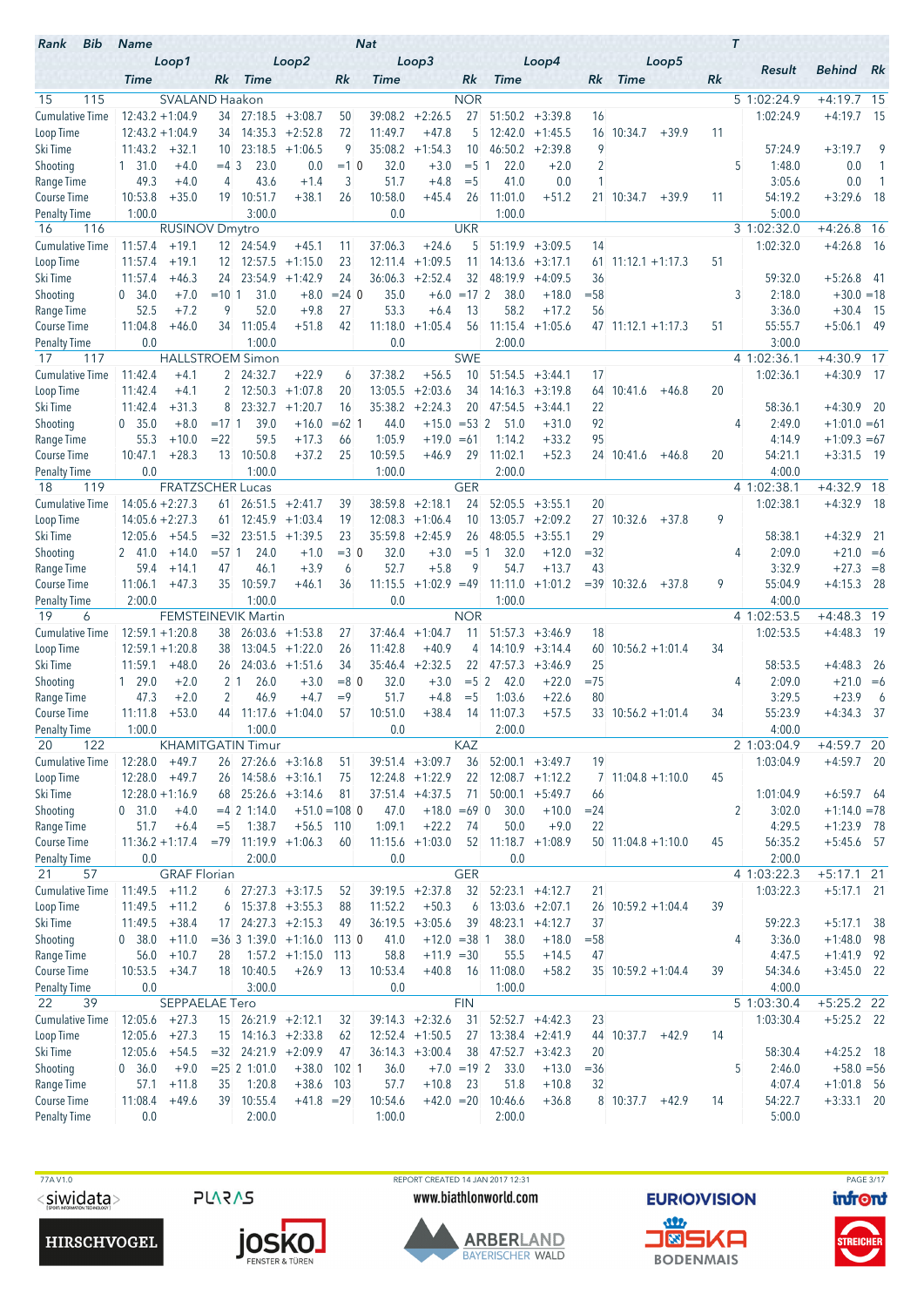| Bib<br>Rank                        | <b>Name</b>                          |                       |                 |                                         |                                         |                      | <b>Nat</b>         |                                     |             |                             |                                 |              |                         |         |    | $\tau$ |                       |                              |      |
|------------------------------------|--------------------------------------|-----------------------|-----------------|-----------------------------------------|-----------------------------------------|----------------------|--------------------|-------------------------------------|-------------|-----------------------------|---------------------------------|--------------|-------------------------|---------|----|--------|-----------------------|------------------------------|------|
|                                    | <b>Time</b>                          | Loop1                 | Rk              | <b>Time</b>                             | Loop2                                   | Rk                   | Time               | Loop3                               | Rk          | <b>Time</b>                 | Loop4                           | Rk           | <b>Time</b>             | Loop5   | Rk |        | Result                | <b>Behind</b> Rk             |      |
| 23<br>$\mathbf{1}$                 |                                      | <b>BEGUE Aristide</b> |                 |                                         |                                         |                      |                    |                                     | <b>FRA</b>  |                             |                                 |              |                         |         |    |        | 5 1:03:41.1           | $+5:35.9$ 23                 |      |
| <b>Cumulative Time</b>             | 11:45.0                              | $+6.7$                |                 | 4 24:29.7                               | $+19.9$                                 | 5                    | 38:44.6            | $+2:02.9$                           | 21          | 52:50.1                     | $+4:39.7$                       | 22           |                         |         |    |        | 1:03:41.1             | $+5:35.9$ 23                 |      |
| Loop Time                          | 11:45.0                              | $+6.7$                | 4               |                                         | $12:44.7 + 1:02.2$                      | 18                   | 14:14.9            | $+3:13.0$                           | 62          |                             | $14:05.5 + 3:09.0$              | 58           | 10:51.0                 | $+56.2$ | 31 |        |                       |                              |      |
| Ski Time                           | 11:45.0                              | $+33.9$               | 12 <sup>1</sup> | 23:29.7                                 | $+1:17.7$                               | 15                   | 35:44.6            | $+2:30.7$                           | 21          | 47:50.1                     | $+3:39.7$                       | 19           |                         |         |    |        | 58:41.1               | $+4:35.9$ 22                 |      |
| Shooting                           | 0, 37.0                              | $+10.0$               | $= 30 1$        | 28.0                                    | $+5.0$                                  | $= 142$              | 41.0               | $+12.0$                             | $= 382$     | 30.0                        | $+10.0$                         | $= 24$       |                         |         |    | 5      | 2:16.0                | $+28.0 = 14$                 |      |
| Range Time                         | 53.9                                 | $+8.6$                | 16              | 51.5                                    | $+9.3$                                  | 25                   | 1:00.2             | $+13.3$                             | $=39$       | 52.4                        | $+11.4$                         | 37           |                         |         |    |        | 3:38.0                | $+32.4$                      | - 18 |
| Course Time                        | 10:51.0                              | $+32.2$               | 16              | 10:53.2                                 | $+39.6$                                 | 27                   | 11:14.6            | $+1:02.0$                           | 44          | 11:13.0                     | $+1:03.2$                       |              | 44 10:51.0              | $+56.2$ | 31 |        | 55:02.8               | $+4:13.2$ 27                 |      |
| <b>Penalty Time</b>                | 0.0                                  |                       |                 | 1:00.0                                  |                                         |                      | 2:00.0             |                                     |             | 2:00.0                      |                                 |              |                         |         |    |        | 5:00.0                |                              |      |
| 93<br>24                           |                                      | <b>KRISTEJN Lukas</b> |                 |                                         |                                         |                      |                    |                                     | <b>CZE</b>  |                             |                                 |              |                         |         |    |        | 7 1:03:52.2           | $+5:47.0$ 24                 |      |
| <b>Cumulative Time</b>             | $12:44.2 + 1:05.9$                   |                       | 35              | 25:03.5                                 | $+53.7$                                 | 14                   | 37:48.0            | $+1:06.3$                           | 12          | 53:26.3                     | $+5:15.9$                       | 30           |                         |         |    |        | 1:03:52.2             | $+5:47.0$                    | - 24 |
| Loop Time<br>Ski Time              | $12:44.2 + 1:05.9$<br>11:44.2        | $+33.1$               | 35<br>11        | 12:19.3<br>23:03.5                      | $+36.8$<br>$+51.5$                      | 6<br>5               | 12:44.5<br>34:48.0 | $+1:42.6$<br>$+1:34.1$              | 26<br>6     | 15:38.3<br>46:26.3          | $+4:41.8$<br>$+2:15.9$          | $= 85$<br>5  | 10:25.9                 | $+31.1$ | 6  |        | 56:52.2               | $+2:47.0$                    | 4    |
| Shooting                           | 1, 34.0                              | $+7.0$                | $=10.1$         | 25.0                                    | $+2.0$                                  | $= 5 \; 1$           | 39.0               | $+10.0 = 26$ 4                      |             | 25.0                        | $+5.0$                          | $=$ 5        |                         |         |    | 7      | 2:03.0                | $+15.0$                      | 4    |
| Range Time                         | 54.1                                 | $+8.8$                | 17              | 43.3                                    | $+1.1$                                  | 2                    | 1:00.2             | $+13.3$                             | $=39$       | 46.8                        | $+5.8$                          | 8            |                         |         |    |        | 3:24.4                | $+18.8$                      | 3    |
| Course Time                        | 10:50.1                              | $+31.3$               | 15              | 10:35.9                                 | $+22.3$                                 | 9                    | 10:44.3            | $+31.7$                             | 11          | 10:51.5                     | $+41.7$                         |              | 12 10:25.9              | $+31.1$ | 6  |        | 53:27.7               | $+2:38.1$                    | 8    |
| <b>Penalty Time</b>                | 1:00.0                               |                       |                 | 1:00.0                                  |                                         |                      | 1:00.0             |                                     |             | 4:00.0                      |                                 |              |                         |         |    |        | 7:00.0                |                              |      |
| 25<br>10                           |                                      | <b>SCHOMMER Paul</b>  |                 |                                         |                                         |                      |                    |                                     | <b>USA</b>  |                             |                                 |              |                         |         |    |        | 5 1:04:03.9           | $+5:58.7$ 25                 |      |
| <b>Cumulative Time</b>             | 12:08.4                              | $+30.1$               | 17 <sup>1</sup> |                                         | $26:01.2 +1:51.4$                       | 26                   | 39:12.5            | $+2:30.8$                           | 29          | 53:15.7                     | $+5:05.3$                       | 26           |                         |         |    |        | 1:04:03.9             | $+5:58.7$ 25                 |      |
| Loop Time                          | 12:08.4                              | $+30.1$               | 17              |                                         | $13:52.8 + 2:10.3$                      | 46                   | 13:11.3            | $+2:09.4$                           | 35          |                             | $14:03.2 +3:06.7$               |              | 57 10:48.2              | $+53.4$ | 24 |        |                       |                              |      |
| Ski Time                           | 12:08.4                              | $+57.3$               | 38              |                                         | $24:01.2 +1:49.2$                       | 31                   | 36:12.5            | $+2:58.6$                           | 36          | 48:15.7                     | $+4:05.3$                       | 33           |                         |         |    |        | 59:03.9               | $+4:58.7$                    | - 29 |
| Shooting                           | 0.32.0                               | $+5.0$                | 92              | 42.0                                    | $+19.0$                                 | $= 70.1$             | 45.0               | $+16.0$                             | $=602$      | 41.0                        | $+21.0$                         | $= 72$       |                         |         |    | 5      | 2:40.0                | $+52.0 = 47$                 |      |
| Range Time                         | 52.1                                 | $+6.8$                | 7               | 50.8                                    | $+8.6$                                  | $= 20$               | 1:06.4             | $+19.5$                             | 64          | 1:02.5                      | $+21.5$                         | $=76$        |                         |         |    |        | 3:51.8                | $+46.2$                      | - 35 |
| Course Time                        | 11:16.2                              | $+57.4$               |                 | 56 11:01.9                              | $+48.3$                                 | 38                   | 11:04.9            | $+52.3$                             | 35          | 11:00.7                     | $+50.9$                         |              | $20$ 10:48.2 +53.4      |         | 24 |        | 55:11.9               | $+4:22.3$ 31                 |      |
| Penalty Time<br>28<br>26           | 0.0                                  | NASYKO Denys          |                 | 2:00.0                                  |                                         |                      | 1:00.0             |                                     | <b>UKR</b>  | 2:00.0                      |                                 |              |                         |         |    |        | 5:00.0<br>5 1:04:07.3 | $+6:02.1$ 26                 |      |
| Cumulative Time                    | $13:13.4 + 1:35.1$                   |                       | 44              |                                         | $27:02.7 + 2:52.9$                      | 43                   | 39:02.3            | $+2:20.6$                           | 25          | 53:17.9                     | $+5:07.5$                       | 27           |                         |         |    |        | 1:04:07.3             | $+6:02.1$ 26                 |      |
| Loop Time                          | $13:13.4 + 1:35.1$                   |                       | 44              |                                         | $13:49.3 + 2:06.8$                      | 44                   | 11:59.6            | $+57.7$                             | 8           |                             | $14:15.6 + 3:19.1$              | 63           | 10:49.4                 | $+54.6$ | 27 |        |                       |                              |      |
| Ski Time                           | $12:13.4 + 1:02.3$                   |                       | 45              |                                         | $24:02.7 +1:50.7$                       | 33                   | 36:02.3            | $+2:48.4$                           | 28          | 48:17.9                     | $+4:07.5$                       | 35           |                         |         |    |        | 59:07.3               | $+5:02.1$                    | -31  |
| Shooting                           | 1 39.0                               | $+12.0$               | $= 412$         | 47.0                                    | $+24.0$                                 | $= 900$              | 44.0               | $+15.0$                             | $= 53 \, 2$ | 48.0                        | $+28.0$                         | 89           |                         |         |    | 5      | 2:58.0                | $+1:10.0$                    | - 74 |
| Range Time                         | 59.7                                 | $+14.4$               | 52              | 1:00.4                                  | $+18.2$                                 | 70                   | 1:05.7             | $+18.8 = 59$                        |             | 1:09.0                      | $+28.0$                         | 89           |                         |         |    |        | 4:14.8                | $+1:09.2$                    | -66  |
| <b>Course Time</b>                 | 11:13.7                              | $+54.9$               | 48              | 10:48.9                                 | $+35.3$                                 | 20                   | 10:53.8            | $+41.2 = 17$                        |             | 11:06.5                     | $+56.7$                         |              | 30 10:49.4              | $+54.6$ | 27 |        | 54:52.3               | $+4:02.7$                    | - 24 |
| <b>Penalty Time</b>                | 1:00.0                               |                       |                 | 2:00.0                                  |                                         |                      | 0.0                |                                     |             | 2:00.0                      |                                 |              |                         |         |    |        | 5:00.0                |                              |      |
| 27<br>61                           |                                      | <b>TRUSH Vitaliy</b>  |                 |                                         |                                         |                      |                    |                                     | <b>UKR</b>  |                             |                                 |              |                         |         |    |        | 51:04:09.8            | $+6:04.6$ 27                 |      |
| <b>Cumulative Time</b>             | 12:06.2                              | $+27.9$               | 16              |                                         | $26:18.6 + 2:08.8$                      | 30                   | 39:14.0            | $+2:32.3$                           | 30          |                             | $53:14.7 + 5:04.3$              | 25           |                         |         |    |        | 1:04:09.8             | $+6:04.6$ 27                 |      |
| Loop Time<br>Ski Time              | 12:06.2<br>12:06.2                   | $+27.9$<br>$+55.1$    | 16<br>34        |                                         | $14:12.4 +2:29.9$<br>$24:18.6 + 2:06.6$ | 59<br>45             | 12:55.4            | $+1:53.5$<br>$36:14.0 + 3:00.1$     | 31<br>37    | 48:14.7                     | $14:00.7 + 3:04.2$<br>$+4:04.3$ | 55<br>32     | $10:55.1 + 1:00.3$      |         | 33 |        | 59:09.8               | $+5:04.6$                    | - 33 |
| Shooting                           | 0.30.0                               | $+3.0$                | 3 <sup>2</sup>  | 45.0                                    | $+22.0$                                 | $= 84$ 1             | 29.0               | 0.0                                 |             | $1\,2$<br>34.0              | $+14.0$                         | $=42$        |                         |         |    | 5      | 2:18.0                | $+30.0 = 18$                 |      |
| Range Time                         | 49.1                                 | $+3.8$                | 3               | 1:04.1                                  | $+21.9$                                 | 77                   | 46.9               | 0.0                                 | 1           | 52.9                        | $+11.9$                         | 38           |                         |         |    |        | 3:33.0                | $+27.4 = 10$                 |      |
| <b>Course Time</b>                 | 11:17.0                              | $+58.2$               | 59              | 11:08.2                                 | $+54.6$                                 | 45                   | 11:08.4            | $+55.8$                             | 39          | 11:07.7                     | $+57.9$                         |              | $34$ 10:55.1 +1:00.3    |         | 33 |        | 55:36.4               | $+4:46.8$                    | 41   |
| <b>Penalty Time</b>                | 0.0                                  |                       |                 | 2:00.0                                  |                                         |                      | 1:00.0             |                                     |             | 2:00.0                      |                                 |              |                         |         |    |        | 5:00.0                |                              |      |
| 28<br>100                          |                                      | ZINI Rudy             |                 |                                         |                                         |                      |                    |                                     | <b>ITA</b>  |                             |                                 |              |                         |         |    |        | 5 1:04:16.1           | $+6:10.9$ 28                 |      |
| Cumulative Time                    |                                      |                       |                 | $15:18.6 + 3:40.3 = 92$ 28:16.6 +4:06.8 |                                         | 63                   |                    | $40:32.9 +3:51.2$                   | 41          |                             | $53:26.4$ +5:16.0               | 31           |                         |         |    |        | 1:04:16.1             | $+6:10.9$ 28                 |      |
| Loop Time                          | $15:18.6 + 3:40.3$                   |                       |                 | $= 92$ 12:58.0 +1:15.5                  |                                         | 25                   |                    | $12:16.3 +1:14.4$                   | 15          |                             | $12:53.5 + 1:57.0$              |              | 21 10:49.7              | $+54.9$ | 28 |        |                       |                              |      |
| Ski Time                           | $12:18.6 + 1:07.5$                   |                       |                 | $53$ 24:16.6 +2:04.6                    |                                         | 40                   |                    | $36:32.9 + 3:19.0$                  | 40          |                             | $48:26.4 +4:16.0$               | 39           |                         |         |    |        | 59:16.1               | $+5:10.9$ 36                 |      |
| Shooting                           | $3,44.0,+17.0$                       |                       | $= 70.1$        | 40.0                                    | $+17.0$                                 | $=67$ 0              | 47.0               | $+18.0 = 69$ 1                      |             | 26.0                        | $+6.0$                          | $=7$         |                         |         |    | 5      | 2:37.0                | $+49.0 = 41$                 |      |
| Range Time                         | 1:04.1                               | $+18.8$               | 67              | 1:01.5                                  | $+19.3$                                 | 72                   | 1:09.0             | $+22.1$                             | 73          | 46.2                        | $+5.2$                          | 4            |                         |         |    |        | 4:00.8                | $+55.2$ 46                   |      |
| Course Time<br><b>Penalty Time</b> | 11:14.5<br>3:00.0                    | $+55.7$               |                 | 49 10:56.4<br>1:00.0                    | $+42.8$                                 | 32                   | 11:07.3<br>0.0     | $+54.7$                             | 38          | 11:07.2<br>1:00.0           | $+57.4$                         |              | $32 \mid 10:49.7 +54.9$ |         | 28 |        | 55:15.1<br>5:00.0     | $+4:25.5$ 33                 |      |
| 29<br>85                           |                                      |                       |                 | PONSILUOMA Martin                       |                                         |                      |                    |                                     | <b>SWE</b>  |                             |                                 |              |                         |         |    |        | 5 1:04:16.3           | $+6:11.1$ 29                 |      |
| <b>Cumulative Time</b>             | $12:49.0 + 1:10.7$                   |                       |                 | $36$ 27:56.2 +3:46.4                    |                                         | 57                   |                    | $41:07.8$ +4:26.1                   | 47          |                             | $53:06.3 +4:55.9$               | 24           |                         |         |    |        | 1:04:16.3             | $+6:11.1$ 29                 |      |
| Loop Time                          | $12:49.0 + 1:10.7$                   |                       |                 | 36 15:07.2 +3:24.7                      |                                         | 78                   |                    | $13:11.6 + 2:09.7$                  | 36          |                             | $11:58.5 + 1:02.0$              |              | $4$ 11:10.0 +1:15.2     |         | 49 |        |                       |                              |      |
| Ski Time                           | $11:49.0 +37.9$                      |                       | 15              |                                         | $23:56.2 +1:44.2$                       | 26                   |                    | $36:07.8$ +2:53.9                   | 34          |                             | $48:06.3 +3:55.9$               | 31           |                         |         |    |        | 59:16.3               | $+5:11.1$ 37                 |      |
| Shooting                           | 1, 34.0                              | $+7.0$                | $= 10 \, 3$     | 41.0                                    | $+18.0$                                 | 69 1                 | 41.0               | $+12.0 = 38$ 0                      |             | 28.0                        | $+8.0$                          | $=13$        |                         |         |    | 5      | 2:24.0                | $+36.0$ 25                   |      |
| Range Time                         | 52.7                                 | $+7.4$                | 10              | 54.5                                    | $+12.3 = 39$                            |                      | 1:00.2             | $+13.3 = 39$                        |             | 47.5                        | $+6.5$                          | 12           |                         |         |    |        | 3:34.9                | $+29.3$ 13                   |      |
| Course Time                        | 10:56.2                              | $+37.4$               |                 | 23 11:12.6                              | $+59.0 = 49$                            |                      | 11:11.3            |                                     |             | $+58.7$ =41 11:11.0 +1:01.2 |                                 |              | $=39$ 11:10.0 +1:15.2   |         | 49 |        | 55:41.1               | $+4:51.5$ 43                 |      |
| <b>Penalty Time</b>                | 1:00.0                               |                       |                 | 3:00.0                                  |                                         |                      | 1:00.0             |                                     |             | 0.0                         |                                 |              |                         |         |    |        | 5:00.0                |                              |      |
| 30<br>45                           |                                      | <b>REES Roman</b>     |                 |                                         |                                         |                      |                    |                                     | <b>GER</b>  |                             |                                 |              |                         |         |    |        | 5 1:04:24.4           | $+6:19.2$ 30                 |      |
| <b>Cumulative Time</b>             | $13:09.0 + 1:30.7$                   |                       |                 | 43 27:16.1 +3:06.3                      |                                         | 48                   |                    | $41:33.2 +4:51.5$                   | 56          |                             | $53:43.6$ +5:33.2               | 35           |                         |         |    |        | 1:04:24.4             | $+6:19.2$ 30                 |      |
| Loop Time                          | $13:09.0 + 1:30.7$                   |                       |                 |                                         | 43 14:07.1 +2:24.6                      | 57                   |                    | $14:17.1 + 3:15.2$                  | 63          |                             | $12:10.4 +1:13.9$               | 8            | 10:40.8                 | $+46.0$ | 19 |        |                       |                              |      |
| Ski Time<br>Shooting               | $12:09.0 + 57.9$<br>$1$ 37.0 $+10.0$ |                       | $= 30 \, 2$     | $=39$ 24:16.1 +2:04.1<br>35.0           |                                         | 39<br>$+12.0 = 37$ 2 | 44.0               | $36:33.2 +3:19.3$<br>$+15.0 = 53$ 0 | 41          | 49.0                        | $48:43.6 +4:33.2$<br>$+29.0$    | 44<br>$= 90$ |                         |         |    | 5      | 59:24.4<br>2:45.0     | $+5:19.2$ 39<br>$+57.0 = 54$ |      |
| Range Time                         | 58.5                                 | $+13.2$               | 42              | 54.5                                    | $+12.3 = 39$                            |                      | 1:01.8             | $+14.9$                             | 44          | 1:08.5                      | $+27.5$                         | 87           |                         |         |    |        | 4:03.3                | $+57.7 = 49$                 |      |
| Course Time                        | 11:10.5                              | $+51.7$               |                 | 41 11:12.6                              | $+59.0 = 49$                            |                      |                    | $11:15.2 +1:02.6$                   | 48          | 11:01.8                     | $+52.0$                         |              | $= 22$ 10:40.8          | +46.0   | 19 |        | 55:20.9               | $+4:31.3$ 36                 |      |
| <b>Penalty Time</b>                | 1:00.0                               |                       |                 | 2:00.0                                  |                                         |                      | 2:00.0             |                                     |             | 0.0                         |                                 |              |                         |         |    |        | 5:00.0                |                              |      |
|                                    |                                      |                       |                 |                                         |                                         |                      |                    |                                     |             |                             |                                 |              |                         |         |    |        |                       |                              |      |

**HIRSCHVOGEL** 



TTA V1.0<br>
TTA V1.0 REPORT CREATED 14 JAN 2017 12:31<br>
SIMIDENTIAL CONTROL REPORT CREATED 14 JAN 2017 12:31 PAGE 4/17<br>
PAGE 4/17 www.biathlonworld.com



<u>an</u> **J®SKA BODENMAIS** 

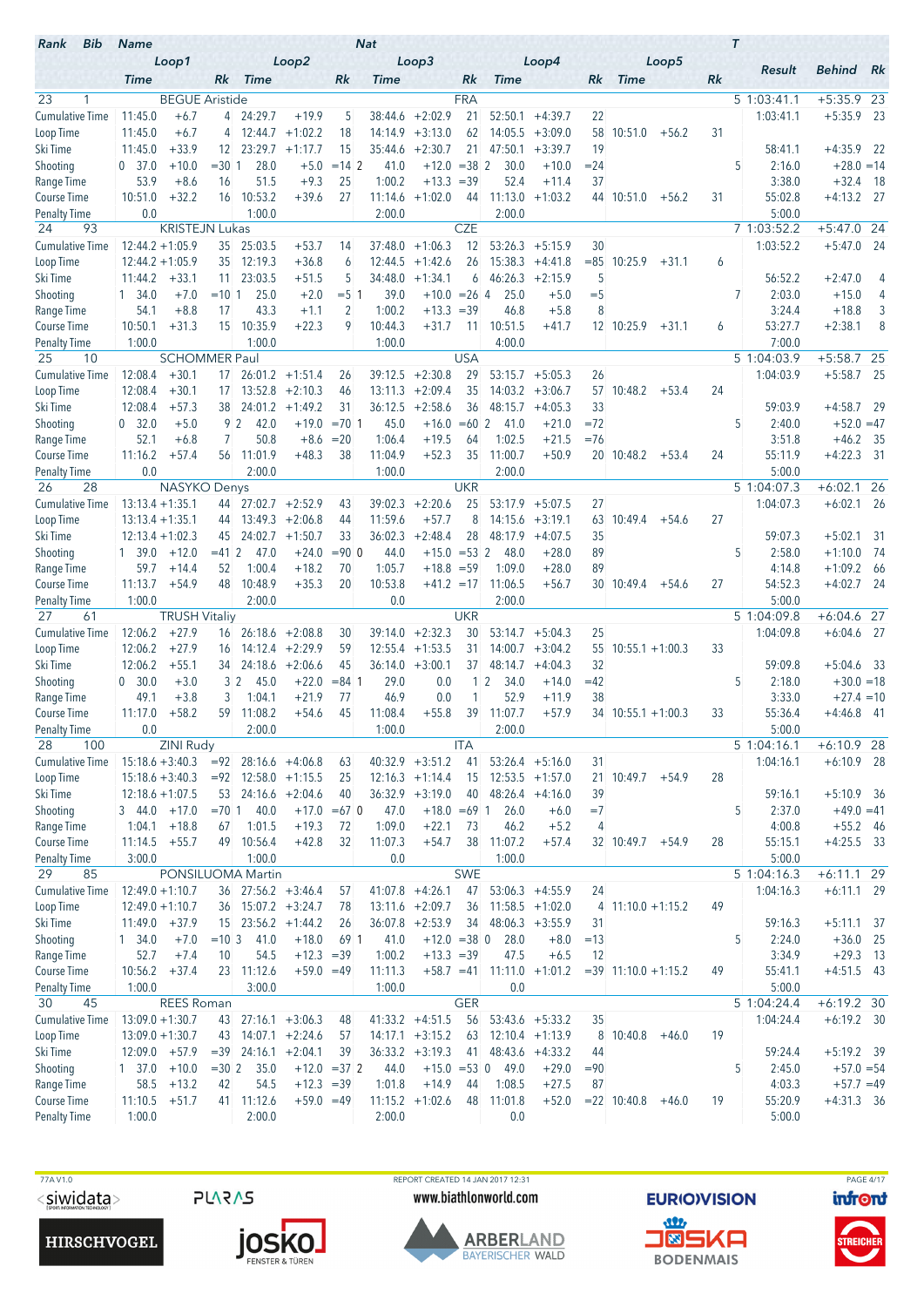| Bib<br>Rank                        | <b>Name</b>                              |                           |                   |                                                   |                    |                      | <b>Nat</b>        |                                         |                  |                               |                                         |            |                        |    | $\tau$                 |                         |                |
|------------------------------------|------------------------------------------|---------------------------|-------------------|---------------------------------------------------|--------------------|----------------------|-------------------|-----------------------------------------|------------------|-------------------------------|-----------------------------------------|------------|------------------------|----|------------------------|-------------------------|----------------|
|                                    | <b>Time</b>                              | Loop1                     | Rk.               | <b>Time</b>                                       | Loop2              | Rk                   | Time              | Loop3                                   | Rk               | <b>Time</b>                   | Loop4                                   | Rk         | Loop5<br><b>Time</b>   | Rk | Result                 | <b>Behind</b> Rk        |                |
| 31<br>18                           |                                          | <b>CAMPBELL Carsen</b>    |                   |                                                   |                    |                      |                   |                                         | CAN              |                               |                                         |            |                        |    | 3 1:04:29.4            | $+6:24.2$ 31            |                |
| <b>Cumulative Time</b>             | $12:41.1 + 1:02.8$                       |                           | 32                |                                                   | $27:12.8$ +3:03.0  | 47                   | 39:56.6           | $+3:14.9$                               | 38               | 53:24.2                       | $+5:13.8$                               | 29         |                        |    | 1:04:29.4              | $+6:24.2$ 31            |                |
| Loop Time                          | $12:41.1 + 1:02.8$                       |                           | 32                | 14:31.7                                           | $+2:49.2$          | 69                   | 12:43.8           | $+1:41.9$                               | 25               |                               | $13:27.6 +2:31.1$                       | 37         | $11:05.2 +1:10.4$      | 46 |                        |                         |                |
| Ski Time                           | $12:41.1 + 1:30.0$                       |                           | 80                | 25:12.8                                           | $+3:00.8$          | 77                   | 37:56.6           | $+4:42.7$                               | 72               | 50:24.2                       | $+6:13.8$                               | 71         |                        |    | 1:01:29.4              | $+7:24.2$ 67            |                |
| Shooting                           | 045.0                                    | $+18.0$                   | $= 732$           | 31.0                                              | $+8.0$             | $= 24.0$             | 52.0              | $+23.0$                                 | 84 1             | 40.0                          | $+20.0$                                 | $=68$      |                        |    | 3<br>2:48.0            | $+1:00.0 = 59$          |                |
| Range Time                         | 1:04.3                                   | $+19.0$                   | 69                | 51.4                                              | $+9.2$             | 24                   | 1:12.8            | $+25.9 = 84$                            |                  | 59.1                          | $+18.1$                                 | 60         |                        |    | 4:07.6                 | $+1:02.0$               | - 57           |
| <b>Course Time</b>                 | $11:36.8 + 1:18.0$<br>0.0                |                           | 81                | 11:40.2<br>2:00.0                                 | $+1:26.6$          | 83                   | 11:30.9<br>0.0    | $+1:18.3$                               | 66               | 11:28.5                       | $+1:18.7$                               |            | $57$ 11:05.2 +1:10.4   | 46 | 57:21.6<br>3:00.0      | $+6:32.0$ 68            |                |
| <b>Penalty Time</b><br>82<br>32    |                                          | <b>SERBAN Denis</b>       |                   |                                                   |                    |                      |                   |                                         | <b>ROU</b>       | 1:00.0                        |                                         |            |                        |    | 3 1:04:36.9            | $+6:31.7$ 32            |                |
| <b>Cumulative Time</b>             | 12:16.0                                  | $+37.7$                   |                   | 20 24:39.3                                        | $+29.5$            | 7                    | 38:26.8           | $+1:45.1$                               | 19               | 53:22.8                       | $+5:12.4$                               | 28         |                        |    | 1:04:36.9              | $+6:31.7$ 32            |                |
| Loop Time                          | 12:16.0                                  | $+37.7$                   | 20                | 12:23.3                                           | $+40.8$            | 7                    | 13:47.5           | $+2:45.6$                               | 51               | 14:56.0                       | $+3:59.5$                               | 74         | $11:14.1 + 1:19.3$     | 54 |                        |                         |                |
| Ski Time                           | $12:16.0 + 1:04.9$                       |                           |                   | 50 24:39.3                                        | $+2:27.3$          | 58                   | 37:26.8           | $+4:12.9$                               | 65               | 50:22.8                       | $+6:12.4$                               | 70         |                        |    | 1:01:36.9              | $+7:31.7$ 69            |                |
| Shooting                           | 041.0                                    | $+14.0$                   | $= 57$ 0          | 32.0                                              | $+9.0$             | $= 271$              | 46.0              | $+17.0 = 65$ 2                          |                  | 53.0                          | $+33.0$                                 | $= 94$     |                        |    | 3<br>2:52.0            | $+1:04.0 = 67$          |                |
| Range Time                         | 59.6                                     | $+14.3$                   | 51                | 51.7                                              | $+9.5$             | 26                   | 1:05.7            | $+18.8 = 59$                            |                  | 1:11.5                        | $+30.5$                                 | 91         |                        |    | 4:08.5                 | $+1:02.9$               | - 58           |
| Course Time<br><b>Penalty Time</b> | 11:16.3<br>0.0                           | $+57.5$                   |                   | 57 11:31.5<br>0.0                                 | $+1:17.9$          | 75                   | 11:41.8<br>1:00.0 | $+1:29.2$                               | 74               | 2:00.0                        | $11:44.5 + 1:34.7$                      |            | $74$ 11:14.1 +1:19.3   | 54 | 57:28.2<br>3:00.0      | $+6:38.6$ 71            |                |
| 33<br>109                          |                                          | <b>PASHCHENKO Petr</b>    |                   |                                                   |                    |                      |                   |                                         | <b>RUS</b>       |                               |                                         |            |                        |    | 61:04:41.1             | $+6:35.9$ 33            |                |
| <b>Cumulative Time</b>             | $13:47.4 + 2:09.1$                       |                           | 57                |                                                   | $27:47.1 + 3:37.3$ | 56                   | 39:59.9           | $+3:18.2$                               | 40               | 53:56.6                       | $+5:46.2$                               | 38         |                        |    | 1:04:41.1              | $+6:35.9$               | - 33           |
| Loop Time                          | $13:47.4 + 2:09.1$                       |                           |                   | $57$ 13:59.7 +2:17.2                              |                    | 52                   | 12:12.8           | $+1:10.9$                               | 12               |                               | $13:56.7 + 3:00.2$                      | 54         | 10:44.5<br>$+49.7$     | 22 |                        |                         |                |
| Ski Time                           | $11:47.4 + 36.3$                         |                           | 14                |                                                   | $23:47.1 +1:35.1$  | 22                   | 35:59.9           | $+2:46.0$                               | 27.              | 47:56.6                       | $+3:46.2$                               | 24         |                        |    | 58:41.1                | $+4:35.9$               | - 22           |
| Shooting                           | 2 38.0                                   | $+11.0$                   | $= 362$           | 44.0                                              | $+21.0$            | $=79$ 0              | 53.0              | $+24.0$                                 | 85 2             | 34.0                          | $+14.0$                                 | $=42$      |                        |    | 2:49.0<br>6            | $+1:01.0 = 61$          |                |
| Range Time                         | 55.4<br>10:52.0                          | $+10.1$                   | 24                | 1:02.4<br>17 10:57.2                              | $+20.2$<br>$+43.6$ | $= 74$               | 1:12.9<br>10:59.8 | $+26.0$<br>$+47.2$                      | 86<br>30         | 51.0<br>11:05.6               | $+10.0$                                 | 27         |                        |    | 4:01.7<br>54:39.1      | $+56.1$<br>$+3:49.5$ 23 | - 47           |
| Course Time<br><b>Penalty Time</b> | 2:00.0                                   | $+33.2$                   |                   | 2:00.0                                            |                    | 33                   | 0.0               |                                         |                  | 2:00.0                        | $+55.8$                                 |            | 29 10:44.5<br>$+49.7$  | 22 | 6:00.0                 |                         |                |
| 92<br>34                           |                                          |                           |                   | <b>TERABAYASHI Takuto</b>                         |                    |                      |                   |                                         | <b>JPN</b>       |                               |                                         |            |                        |    | 4 1:04:43.6            | $+6:38.4$ 34            |                |
| <b>Cumulative Time</b>             | $13:25.6 + 1:47.3$                       |                           | 51 -              |                                                   | $26:37.3 + 2:27.5$ | 38                   | 38:59.5           | $+2:17.8$                               | 23               | 53:51.5                       | $+5:41.1$                               | 36         |                        |    | 1:04:43.6              | $+6:38.4$ 34            |                |
| Loop Time                          | $13:25.6 + 1:47.3$                       |                           | 51.               |                                                   | $13:11.7 + 1:29.2$ | 28                   | 12:22.2           | $+1:20.3$                               | 19               |                               | $14:52.0 + 3:55.5$                      | 71.        | 10:52.1<br>$+57.3$     | 32 |                        |                         |                |
| Ski Time                           | $12:25.6 + 1:14.5$                       |                           | 65                |                                                   | $24:37.3 +2:25.3$  | 57                   | 36:59.5           | $+3:45.6$                               | 52               |                               | $49:51.5 + 5:41.1$                      | 64         |                        |    | 1:00:43.6              | $+6:38.4$               | -54            |
| Shooting                           | $1 \quad 43.0$<br>1:01.5                 | $+16.0$<br>$+16.2$        | $=67$ 1<br>62     | 37.0<br>56.4                                      | $+14.0$<br>$+14.2$ | $= 51$ 0<br>48       | 56.0<br>1:17.7    | $+27.0$<br>$+30.8$                      | 92               | $= 92 \ 2 \ 1:13.0$<br>1:30.9 | $+53.0$<br>$+49.9$                      | 107<br>107 |                        |    | 3:29.0<br>4<br>4:46.5  | $+1:41.0$<br>$+1:40.9$  | -94<br>- 90    |
| Range Time<br><b>Course Time</b>   | $11:24.1 + 1:05.3$                       |                           |                   | $65$ 11:15.2 +1:01.6                              |                    | 53                   | 11:04.4           | $+51.8$                                 | 34               |                               | $11:21.0 +1:11.2$                       |            | 52 10:52.1<br>$+57.3$  | 32 | 55:56.8                | $+5:07.2$               | - 50           |
| Penalty Time                       | 1:00.0                                   |                           |                   | 1:00.0                                            |                    |                      | 0.0               |                                         |                  | 2:00.0                        |                                         |            |                        |    | 4:00.0                 |                         |                |
| 35<br>90                           |                                          | <b>LEITINGER Nikolaus</b> |                   |                                                   |                    |                      |                   |                                         | <b>AUT</b>       |                               |                                         |            |                        |    | 6 1:04:44.9            | $+6:39.7$ 35            |                |
| <b>Cumulative Time</b>             | $14:11.5 + 2:33.2$                       |                           |                   | $64$ 27:09.1 +2:59.3                              |                    | 45                   | 40:58.1           | $+4:16.4$                               | 45               | 53:56.1                       | $+5:45.7$                               | 37         |                        |    | 1:04:44.9              | $+6:39.7$ 35            |                |
| Loop Time                          | $14:11.5 + 2:33.2$                       |                           | 64                |                                                   | $12:57.6$ +1:15.1  | 24                   | 13:49.0           | $+2:47.1$                               | 52               |                               | $12:58.0 + 2:01.5$                      | 24         | 10:48.8<br>$+54.0$     | 25 |                        |                         |                |
| Ski Time                           | $12:11.5 + 1:00.4$                       |                           | 43                |                                                   | $24:09.1 + 1:57.1$ | 35<br>$= 19 \, 2$    | 35:58.1           | $+2:44.2$<br>$+4.0$                     | 25<br>$= 9 \, 1$ | 47:56.1                       | $+3:45.7$                               | 23<br>1    |                        |    | 58:44.9                | $+4:39.7$               | -24            |
| Shooting<br>Range Time             | 247.0<br>1:05.0                          | $+20.0$<br>$+19.7$        | $= 82 \; 1$<br>74 | 30.0<br>53.1                                      | $+7.0$<br>$+10.9$  | 30                   | 33.0<br>53.0      | $+6.1$                                  | 11               | 20.0<br>46.7                  | 0.0<br>$+5.7$                           | 7          |                        |    | 2:10.0<br>6<br>3:37.8  | $+22.0 = 8$<br>$+32.2$  | - 17           |
| <b>Course Time</b>                 | 11:06.5                                  | $+47.7$                   | 36                | 11:04.4                                           | $+50.8$            | 41                   | 10:56.0           | $+43.4$                                 | 24               |                               | $11:11.3 +1:01.5$                       |            | 42 10:48.8<br>$+54.0$  | 25 | 55:07.0                | $+4:17.4$               | - 29           |
| <b>Penalty Time</b>                | 2:00.0                                   |                           |                   | 1:00.0                                            |                    |                      | 2:00.0            |                                         |                  | 1:00.0                        |                                         |            |                        |    | 6:00.0                 |                         |                |
| 36<br>55                           |                                          | <b>WAEGER Lorenz</b>      |                   |                                                   |                    |                      |                   |                                         | AUT              |                               |                                         |            |                        |    | 6 1:04:45.4            | $+6:40.2$ 36            |                |
| Cumulative Time                    | 11:52.0                                  | $+13.7$                   |                   | $10$ 25:35.3 +1:25.5                              |                    | 19                   |                   | $39:35.7 +2:54.0$                       | 33               |                               | $53:30.1 + 5:19.7$                      | 32         |                        |    | 1:04:45.4              | $+6:40.2$ 36            |                |
| Loop Time<br>Ski Time              | 11:52.0<br>11:52.0                       | $+13.7$<br>$+40.9$        |                   | $10$ 13:43.3 +2:00.8<br>$22 \mid 23:35.3 +1:23.3$ |                    | 41                   |                   | $14:00.4$ +2:58.5<br>$35:35.7 +2:21.8$  | 55               | $19$ 47:30.1 +3:19.7          | $13:54.4 + 2:57.9$                      | 18         | $53$ 11:15.3 +1:20.5   | 57 |                        | $+4:40.2$ 25            |                |
| Shooting                           | 0, 38.0                                  | $+11.0$                   | $= 36 \, 2$       | 34.0                                              |                    | 19<br>$+11.0 = 34$ 2 | 41.0              | $+12.0 = 38$ 2                          |                  | 33.0                          | $+13.0$                                 | $= 36$     |                        |    | 58:45.4<br>2:26.0<br>6 | $+38.0 = 26$            |                |
| Range Time                         | 57.6                                     | $+12.3$                   | $= 37$            | 54.3                                              | $+12.1 = 37$       |                      | 59.5              | $+12.6 = 33$                            |                  | 54.4                          | $+13.4$                                 | 40         |                        |    | 3:45.8                 | $+40.2$ 27              |                |
| Course Time                        | 10:54.3                                  | $+35.5$                   |                   | 21 10:49.0                                        | $+35.4 = 21$       |                      | 11:00.9           | $+48.3$                                 | 31               | 10:59.9                       | $+50.1$                                 |            | $= 18$ 11:15.3 +1:20.5 | 57 | 54:59.4                | $+4:09.8$ 26            |                |
| <b>Penalty Time</b>                | 0.0                                      |                           |                   | 2:00.0                                            |                    |                      | 2:00.0            |                                         |                  | 2:00.0                        |                                         |            |                        |    | 6:00.0                 |                         |                |
| 37<br>108                          |                                          | ELLINGSON Jakob           |                   |                                                   |                    |                      |                   |                                         | <b>USA</b>       |                               |                                         |            |                        |    | 4 1:04:46.8            | $+6:41.6$ 37            |                |
| <b>Cumulative Time</b>             | $14:12.4 + 2:34.1$                       |                           |                   | 65 27:39.6 +3:29.8                                |                    | 53                   |                   | $41:11.5 +4:29.8$                       | 50               |                               | $53:32.3 + 5:21.9$<br>$12:20.8$ +1:24.3 | 33         |                        |    | 1:04:46.8              | $+6:41.6$ 37            |                |
| Loop Time<br>Ski Time              | $14:12.4 + 2:34.1$<br>$12:12.4 + 1:01.3$ |                           | 65<br>44          | $13:27.2 +1:44.7$                                 | $24:39.6 +2:27.6$  | 34<br>59             |                   | $13:31.9 +2:30.0$<br>$37:11.5 + 3:57.6$ | 47<br>58         |                               | $49:32.3 + 5:21.9$                      | 58         | $10$ 11:14.5 +1:19.7   | 55 | 1:00:46.8              | $+6:41.6$ 56            |                |
| Shooting                           | $2 \quad 40.0 \quad +13.0$               |                           | $= 48$ 1          | 44.0                                              |                    | $+21.0 = 791$        | 42.0              | $+13.0 = 44$ 0                          |                  | 30.0                          | $+10.0$                                 | $= 24$     |                        |    | 2:36.0<br>4            | $+48.0$ 40              |                |
| Range Time                         | 55.9                                     | $+10.6$                   | 27                | 1:05.0                                            | $+22.8$            | 80                   | 1:00.0            | $+13.1$                                 | 38               | 50.4                          | $+9.4$                                  | 23         |                        |    | 3:51.3                 | $+45.7$ 34              |                |
| Course Time                        | $11:16.5 + 57.7$                         |                           | 58                |                                                   | $11:22.1 +1:08.5$  | 66                   |                   | $11:31.9 +1:19.3$                       |                  | $67$ 11:30.3 +1:20.5          |                                         |            | $60$ 11:14.5 +1:19.7   | 55 | 56:55.3                | $+6:05.7$ 62            |                |
| <b>Penalty Time</b>                | 2:00.0                                   |                           |                   | 1:00.0                                            |                    |                      | 1:00.0            |                                         |                  | 0.0                           |                                         |            |                        |    | 4:00.0                 |                         |                |
| 36<br>38                           |                                          |                           |                   | POVARNITSYN Alexander                             |                    |                      |                   |                                         | <b>RUS</b>       |                               |                                         |            |                        |    | 7 1:04:49.3            | $+6:44.1$ 38            |                |
| <b>Cumulative Time</b>             | 11:50.5<br>11:50.5                       | $+12.2$<br>$+12.2$        | $7^{\circ}$       | 7 25:56.4 +1:46.6                                 | $14:05.9 +2:23.4$  | 24                   |                   | $38:22.3 +1:40.6$<br>$12:25.9 +1:24.0$  | 18<br>23         |                               | $54:11.8 + 6:01.4$<br>$15:49.5 +4:53.0$ | 42         | 90 10:37.5             | 13 | 1:04:49.3              | $+6:44.1$ 38            |                |
| Loop Time<br>Ski Time              | 11:50.5                                  | $+39.4$                   |                   | $18$ 23:56.4 +1:44.4                              |                    | 56<br>27             |                   | $35:22.3 +2:08.4$                       |                  | $14$ 47:11.8 +3:01.4          |                                         | 13         | $+42.7$                |    | 57:49.3                | $+3:44.1$ 13            |                |
| Shooting                           | 0, 36.0                                  | $+9.0$                    |                   | $= 25 \,   2 \, 1:05.0$                           | $+42.0$            | 105 1                | 31.0              | $+2.0$                                  |                  | 44.0<br>44                    | $+24.0$                                 | $= 82$     |                        |    | 7<br>2:56.0            | $+1:08.0$ 73            |                |
| Range Time                         | 53.5                                     | $+8.2$                    | $=14$             | 1:31.3                                            | $+49.1$            | 106                  | 48.8              | $+1.9$                                  | 2                | 1:06.2                        | $+25.2$                                 | 85         |                        |    | 4:19.8                 | $+1:14.2$ 71            |                |
| Course Time                        | 10:57.0                                  | $+38.2$                   |                   | 24 10:34.6                                        | $+21.0$            | 7                    | 10:37.1           | $+24.5$                                 | 5                | 10:43.3                       | $+33.5$                                 |            | 5 10:37.5<br>$+42.7$   | 13 | 53:29.5                | $+2:39.9$               | $\overline{9}$ |
| <b>Penalty Time</b>                | 0.0                                      |                           |                   | 2:00.0                                            |                    |                      | 1:00.0            |                                         |                  | 4:00.0                        |                                         |            |                        |    | 7:00.0                 |                         |                |



**PLARAS** 

TTA V1.0<br>
TTA V1.0 REPORT CREATED 14 JAN 2017 12:31<br>
SIMIDENT BURIOVISION DITON NEW WORLD WWW.biathlonworld.com PAGE 5/17 www.biathlonworld.com



**EURIOVISION** <u>an</u> **J®SKA** 

**BODENMAIS** 

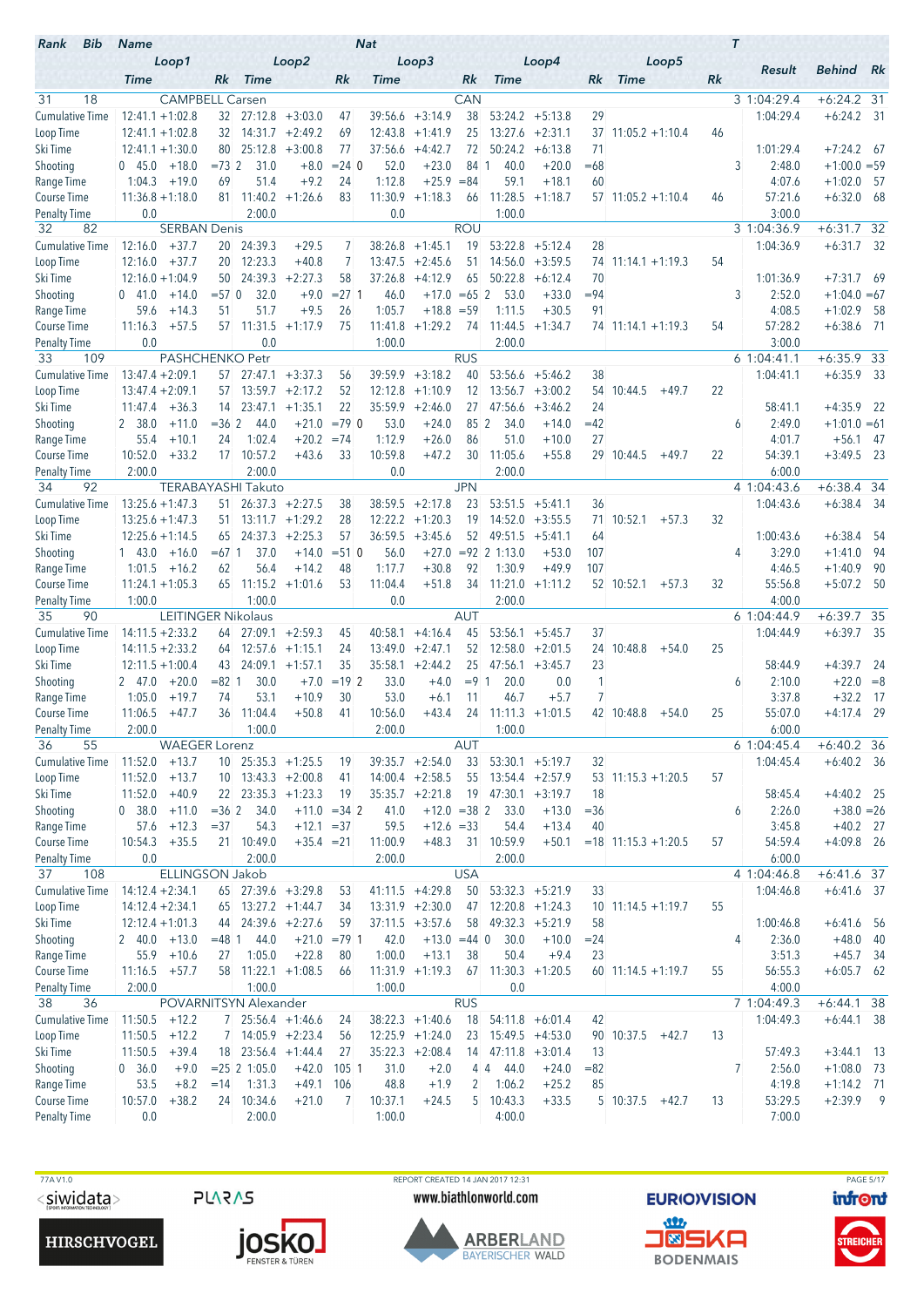| Bib<br>Rank                         | <b>Name</b>                              |                         |                |                                                        |                                  |                | <b>Nat</b>         |                              |            |                       |                        |                 |                       |    | $\tau$                 |                              |      |
|-------------------------------------|------------------------------------------|-------------------------|----------------|--------------------------------------------------------|----------------------------------|----------------|--------------------|------------------------------|------------|-----------------------|------------------------|-----------------|-----------------------|----|------------------------|------------------------------|------|
|                                     | <b>Time</b>                              | Loop1                   | Rk.            | <b>Time</b>                                            | Loop2                            | Rk             | <b>Time</b>        | Loop3                        | Rk         | <b>Time</b>           | Loop4                  | Rk              | Loop5<br><b>Time</b>  | Rk | Result                 | <b>Behind</b>                | Rk   |
| 39<br>71                            |                                          | <b>ULEKLEIV Oystein</b> |                |                                                        |                                  |                |                    |                              | <b>NOR</b> |                       |                        |                 |                       |    | 7 1:04:51.8            | $+6:46.6$ 39                 |      |
| <b>Cumulative Time</b>              | $14:10.6 + 2:32.3$                       |                         |                | $62$ 27:41.7 $+3:31.9$                                 |                                  | 54             | 41:25.3            | $+4:43.6$                    | 53         | 54:12.6               | $+6:02.2$              | 43              |                       |    | 1:04:51.8              | $+6:46.6$                    | - 39 |
| Loop Time                           | $14:10.6 + 2:32.3$                       |                         |                | $62$ 13:31.1 +1:48.6                                   |                                  | 37             | 13:43.6            | $+2:41.7$                    | 50         |                       | $12:47.3 +1:50.8$      | 17              | 10:39.2<br>$+44.4$    | 17 |                        |                              |      |
| Ski Time                            | 12:10.6                                  | $+59.5$                 | 41             | 23:41.7                                                | $+1:29.7$                        | 21             | 35:25.3            | $+2:11.4$                    | 15         | 47:12.6               | $+3:02.2$              | 14              |                       |    | 57:51.8                | $+3:46.6$ 14                 |      |
| Shooting                            | 2 50.0                                   | $+23.0$                 | $= 902$        | 38.0                                                   | $+15.0$                          | $= 55$ 2       | 39.0               | $+10.0 = 26$ 1               |            | 30.0                  | $+10.0$                | $= 24$          |                       |    | 7<br>2:37.0            | $+49.0 = 41$                 |      |
| Range Time                          | 1:06.8                                   | $+21.5$                 | $=79$          | 54.2                                                   | $+12.0$                          | $= 34$         | 58.2               | $+11.3$                      | $= 24$     | 51.2                  | $+10.2$                | 29              |                       |    | 3:50.4                 | $+44.8 = 32$                 |      |
| <b>Course Time</b>                  | 11:03.7                                  | $+44.9$                 | 33             | 10:36.9                                                | $+23.3$                          | 11             | 10:45.4            | $+32.8$                      | 12         | 10:56.1               | $+46.3$                |                 | 15 10:39.2<br>+44.4   | 17 | 54:01.3                | $+3:11.7$ 15                 |      |
| <b>Penalty Time</b>                 | 2:00.0                                   |                         |                | 2:00.0                                                 |                                  |                | 2:00.0             |                              |            | 1:00.0                |                        |                 |                       |    | 7:00.0                 |                              |      |
| 38<br>40                            |                                          | <b>YEREMIN Roman</b>    |                |                                                        |                                  |                |                    |                              | <b>KAZ</b> |                       |                        |                 |                       |    | 7 1:04:55.0            | $+6:49.8$ 40                 |      |
| <b>Cumulative Time</b><br>Loop Time | $13:07.2 + 1:28.9$<br>$13:07.2 + 1:28.9$ |                         | $=41$<br>$=41$ | 12:27.5                                                | $25:34.7 +1:24.9$<br>$+45.0$     | 18<br>9        | 40:33.0<br>14:58.3 | $+3:51.3$<br>$+3:56.4$       | 42<br>73   | 54:22.1<br>13:49.1    | $+6:11.7$<br>$+2:52.6$ | 46<br>49        | 10:32.9<br>$+38.1$    | 10 | 1:04:55.0              | $+6:49.8$                    | - 40 |
| Ski Time                            | 12:07.2                                  | $+56.1$                 | $=35$          |                                                        | $23:34.7 +1:22.7$                | 17             | 35:33.0            | $+2:19.1$                    | 18         | 47:22.1               | $+3:11.7$              | 17              |                       |    | 57:55.0                | $+3:49.8$ 16                 |      |
| Shooting                            | 1, 34.0                                  | $+7.0$                  | $=10.1$        | 27.0                                                   | $+4.0$                           | $= 113$        | 55.0               | $+26.0$                      | $= 89.2$   | 42.0                  | $+22.0$                | $=75$           |                       |    | 7<br>2:38.0            | $+50.0 = 43$                 |      |
| Range Time                          | 54.6                                     | $+9.3$                  | 20             | 47.7                                                   | $+5.5$                           | 11             | 1:16.0             | $+29.1$                      | 88         | 1:00.8                | $+19.8$                | 67              |                       |    | 3:59.1                 | $+53.5 = 43$                 |      |
| Course Time                         | 11:12.5                                  | $+53.7$                 | 45             | 10:39.8                                                | $+26.2$                          | 12             | 10:42.3            | $+29.7$                      | 9          | 10:48.2               | $+38.4$                |                 | 10 10:32.9<br>$+38.1$ | 10 | 53:55.7                | $+3:06.1$ 13                 |      |
| <b>Penalty Time</b>                 | 1:00.0                                   |                         |                | 1:00.0                                                 |                                  |                | 3:00.0             |                              |            | 2:00.0                |                        |                 |                       |    | 7:00.0                 |                              |      |
| 106<br>41                           |                                          |                         |                | <b>DUDCHENKO Anton</b>                                 |                                  |                |                    |                              | <b>UKR</b> |                       |                        |                 |                       |    | 6 1:04:57.7            | $+6:52.5$ 41                 |      |
| <b>Cumulative Time</b>              | $14:14.6 + 2:36.3$                       |                         | $=66$          |                                                        | $25:57.1 +1:47.3$                | 25             | 41:03.7            | $+4:22.0$                    | 46         | 54:00.8               | $+5:50.4$              | 39              |                       |    | 1:04:57.7              | $+6:52.5$ 41                 |      |
| Loop Time                           | $14:14.6 + 2:36.3$                       |                         | $=66$          | 11:42.5                                                | 0.0                              | 1              | 15:06.6            | $+4:04.7$                    | 76         | 12:57.1               | $+2:00.6$              | 22 <sup>2</sup> | $10:56.9 + 1:02.1$    | 37 |                        |                              |      |
| Ski Time                            | $12:14.6 + 1:03.5$                       |                         | $=46$          | 23:57.1                                                | $+1:45.1$                        | 28             | 36:03.7            | $+2:49.8$                    | 30         | 48:00.8               | $+3:50.4$              | 26              |                       |    | 58:57.7                | $+4:52.5$ 27                 |      |
| Shooting                            | 2 41.0                                   | $+14.0$                 | $= 570$        | 25.0                                                   | $+2.0$                           | $= 5 \, 3$     | 49.0               | $+20.0 = 76$ 1               |            | 32.0                  | $+12.0$                | $= 32$          |                       |    | 2:27.0<br>6            | $+39.0 = 29$                 |      |
| Range Time<br>Course Time           | 59.3<br>11:15.2                          | $+14.0$<br>$+56.4$      | 46             | 44.9<br>$= 52$ 10:57.5                                 | $+2.7$<br>$+43.9$                | 4<br>34        | 1:08.7<br>10:57.8  | $+21.8$<br>$+45.2$           | 72<br>25   | 51.5<br>11:05.5       | $+10.5$<br>$+55.7$     | 31              | $28$ 10:56.9 +1:02.1  | 37 | 3:44.4<br>55:12.9      | $+38.8$<br>$+4:23.3$ 32      | - 26 |
| <b>Penalty Time</b>                 | 2:00.0                                   |                         |                | 0.0                                                    |                                  |                | 3:00.0             |                              |            | 1:00.0                |                        |                 |                       |    | 6:00.0                 |                              |      |
| 42<br>78                            |                                          | <b>DUTTO Pietro</b>     |                |                                                        |                                  |                |                    |                              | <b>ITA</b> |                       |                        |                 |                       |    | 61:05:06.9             | $+7:01.7$ 42                 |      |
| <b>Cumulative Time</b>              | $15:07.4 + 3:29.1$                       |                         | 89             |                                                        | $27:59.5 +3:49.7$                | 59             | 42:02.9            | $+5:21.2$                    | 60         |                       | $54:03.4$ +5:53.0      | 40              |                       |    | 1:05:06.9              | $+7:01.7$ 42                 |      |
| Loop Time                           | $15:07.4 + 3:29.1$                       |                         | 89             |                                                        | $12:52.1 + 1:09.6$               | 21             | 14:03.4            | $+3:01.5$                    | 57         |                       | $12:00.5 + 1:04.0$     | 5               | $11:03.5 + 1:08.7$    | 43 |                        |                              |      |
| Ski Time                            | 12:07.4                                  | $+56.3$                 | 37             |                                                        | $23:59.5 +1:47.5$                | 30             |                    | $36:02.9$ +2:49.0            | 29         |                       | $48:03.4$ +3:53.0      | 28              |                       |    | 59:06.9                | $+5:01.7$                    | 30   |
| Shooting                            | 3, 35.0                                  | $+8.0$                  | $=17.1$        | 27.0                                                   | $+4.0$                           | $=112$         | 36.0               | $+7.0$                       | $=19$ 0    | 28.0                  | $+8.0$                 | $=13$           |                       |    | 2:06.0<br>6            | $+18.0$                      | 5    |
| Range Time                          | 56.3                                     | $+11.0$                 | 31             | 50.8                                                   | $+8.6$                           | $= 20$         | 57.0               | $+10.1$                      | 20         | 47.0                  | $+6.0$                 | 10              |                       |    | 3:31.1                 | $+25.5$                      | 7    |
| Course Time                         | 11:11.1                                  | $+52.3$                 |                | 42 11:01.3                                             | $+47.7$                          | 37             | 11:06.3            | $+53.7$                      |            | $37$ 11:13.4 +1:03.6  |                        |                 | $45$ 11:03.5 +1:08.7  | 43 | 55:35.6                | $+4:46.0$                    | 40   |
| <b>Penalty Time</b><br>43<br>107    | 3:00.0                                   |                         |                | 1:00.0                                                 | <b>INGEBRIGTSEN Marius Noroe</b> |                | 2:00.0             |                              | <b>NOR</b> | 0.0                   |                        |                 |                       |    | 6:00.0<br>6 1:05:09.5  | $+7:04.3$ 43                 |      |
| <b>Cumulative Time</b>              | 11:51.6                                  | $+13.3$                 | $=8$           |                                                        | $25:38.5 +1:28.7$                | 20             | 38:57.7            | $+2:16.0$                    | 22         |                       | $54:05.6$ +5:55.2      | 41              |                       |    | 1:05:09.5              | $+7:04.3$ 43                 |      |
| Loop Time                           | 11:51.6                                  | $+13.3$                 | $=8$           |                                                        | $13:46.9 + 2:04.4$               | 42             |                    | $13:19.2 +2:17.3$            | 40         |                       | $15:07.9$ +4:11.4      | 79              | $11:03.9 + 1:09.1$    | 44 |                        |                              |      |
| Ski Time                            | 11:51.6                                  | $+40.5$                 | $=20$          |                                                        | $23:38.5 +1:26.5$                | 20             | 35:57.7            | $+2:43.8$                    | 24         | 48:05.6               | $+3:55.2$              | 30              |                       |    | 59:09.5                | $+5:04.3$                    | -32  |
| Shooting                            | 0, 35.0                                  | $+8.0$                  | $= 172$        | 38.0                                                   | $+15.0$                          | $= 55$ 1       | 47.0               | $+18.0$                      | $=69$ 3    | 35.0                  | $+15.0$                | $=45$           |                       |    | 2:35.0<br>6            | $+47.0 = 37$                 |      |
| Range Time                          | 52.9                                     | $+7.6$                  | 11             | 57.8                                                   | $+15.6$                          | 54             | 1:05.9             | $+19.0 = 61$                 |            | 56.8                  | $+15.8$                | $= 50$          |                       |    | 3:53.4                 | $+47.8$                      | - 37 |
| <b>Course Time</b>                  | 10:58.7                                  | $+39.9$                 |                | 26 10:49.0                                             | $+35.4 = 21$                     |                |                    | $11:13.2 +1:00.6$            |            | $43$ 11:11.0 +1:01.2  |                        |                 | $=39$ 11:03.9 +1:09.1 | 44 | 55:15.8                | $+4:26.2$                    | - 34 |
| <b>Penalty Time</b>                 | 0.0                                      |                         |                | 2:00.0                                                 |                                  |                | 1:00.0             |                              |            | 3:00.0                |                        |                 |                       |    | 6:00.0                 |                              |      |
| 52<br>44                            |                                          | <b>HOERL Fabian</b>     |                |                                                        |                                  |                |                    |                              | AUT        |                       |                        |                 |                       |    | 6 1:05:13.8            | +7:08.6 44                   |      |
| Cumulative Time                     | 12:03.9                                  | $+25.6$                 |                | $14$ 27:12.1 +3:02.3                                   |                                  | 46             |                    | $39:07.4$ +2:25.7            | 26         |                       | $54:23.9 + 6:13.5$     | 47              |                       |    | 1:05:13.8              | $+7:08.6$ 44                 |      |
| Loop Time<br>Ski Time               | $12:03.9$ +25.6<br>$12:03.9$ +52.8       |                         |                | 14 15:08.2 +3:25.7<br>$30 \quad 24:12.1 \quad +2:00.1$ |                                  | 81             | 11:55.3            | $+53.4$<br>$36:07.4$ +2:53.5 | 33         | $7$ 15:16.5 +4:20.0   | $48:23.9 +4:13.5$      |                 | 83 10:49.9<br>$+55.1$ | 29 |                        |                              |      |
| Shooting                            | 0 40.0                                   | $+13.0$                 | $=483$         | 58.0                                                   | $+35.0$                          | 37<br>1010     | 43.0               |                              |            | $+14.0 = 47$ 3 1:05.0 | $+45.0$                | 38<br>106       |                       |    | 59:13.8<br>3:26.0<br>6 | $+5:08.6$ 34<br>$+1:38.0$ 91 |      |
| Range Time                          | 1:00.9                                   | $+15.6$                 | 59             | 1:20.3                                                 | $+38.1$                          | 102            | 1:03.1             | $+16.2 = 48$                 |            | 1:24.8                | $+43.8$                | 106             |                       |    | 4:49.1                 | $+1:43.5 = 93$               |      |
| Course Time                         | 11:02.9                                  | $+44.1$                 |                | 29 10:47.9                                             | $+34.3$                          | 19             | 10:52.2            | $+39.6$                      | 15         | 10:51.7               | $+41.9$                |                 | 13 10:49.9<br>$+55.1$ | 29 | 54:24.6                | $+3:35.0$ 21                 |      |
| <b>Penalty Time</b>                 | 0.0                                      |                         |                | 3:00.0                                                 |                                  |                | 0.0                |                              |            | 3:00.0                |                        |                 |                       |    | 6:00.0                 |                              |      |
| 45<br>49                            |                                          | VITENKO Vladislav       |                |                                                        |                                  |                |                    |                              | KAZ        |                       |                        |                 |                       |    | 6 1:05:15.9            | $+7:10.7$ 45                 |      |
| <b>Cumulative Time</b>              | $13:07.2 + 1:28.9$                       |                         |                | $=41$ 26:56.0 +2:46.2                                  |                                  | 40             |                    | $39:09.7 +2:28.0$            | 28         |                       | $54:17.2 + 6:06.8$     | 44              |                       |    | 1:05:15.9              | $+7:10.7$ 45                 |      |
| Loop Time                           | $13:07.2 + 1:28.9$                       |                         |                | $= 41$ 13:48.8 +2:06.3                                 |                                  | 43             |                    | $12:13.7 +1:11.8$            | 13         |                       | $15:07.5 +4:11.0$      |                 | 78 10:58.7 +1:03.9    | 38 |                        |                              |      |
| Ski Time                            | $12:07.2 +56.1$                          |                         |                |                                                        | $=35$ 23:56.0 +1:44.0            | 25             |                    | $36:09.7 +2:55.8$            |            | $35$ 48:17.2 +4:06.8  |                        | 34              |                       |    | 59:15.9                | $+5:10.7$ 35                 |      |
| Shooting                            | 1, 31.0                                  | $+4.0$                  | $=4$ 2         | 32.0                                                   |                                  | $+9.0 = 27$ 0  | 33.0               | $+4.0$                       | $= 9 \, 3$ | 35.0                  | $+15.0$                | $=45$           |                       |    | 2:11.0<br>6            | $+23.0$ 12                   |      |
| Range Time                          | 51.7                                     | $+6.4$                  | $=$ 5          | 52.4                                                   | $+10.2$                          | 28             | 54.0               | $+7.1$                       | 14         | 56.7                  | $+15.7$                | $=48$           |                       |    | 3:34.8                 | $+29.2$ 12                   |      |
| Course Time<br><b>Penalty Time</b>  | 11:15.5<br>1:00.0                        | $+56.7$                 |                | 54 10:56.3<br>2:00.0                                   | $+42.7$                          | 31             | 0.0                | $11:19.7 + 1:07.1$           | 57         | 3:00.0                | $11:10.7 + 1:00.9$     |                 | $38$ 10:58.7 +1:03.9  | 38 | 55:40.9<br>6:00.0      | $+4:51.3$ 42                 |      |
| 46<br>68                            |                                          | <b>DUMONT Clement</b>   |                |                                                        |                                  |                |                    |                              | <b>FRA</b> |                       |                        |                 |                       |    | 6 1:05:39.0            | $+7:33.8$ 46                 |      |
| <b>Cumulative Time</b>              | $14:04.9 + 2:26.6$                       |                         |                | $60$ $26:21.0$ $+2:11.2$                               |                                  | 31             |                    | $42:39.8$ +5:58.1            | 62         |                       | $54:35.7 + 6:25.3$     | 50              |                       |    | 1:05:39.0              | $+7:33.8$ 46                 |      |
| Loop Time                           | $14:04.9 + 2:26.6$                       |                         |                | 60 12:16.1                                             | $+33.6$                          | 4              |                    | $16:18.8 + 5:16.9$           | 94         | 11:55.9               | $+59.4$                | 3               | $11:03.3 + 1:08.5$    | 42 |                        |                              |      |
| Ski Time                            | $12:04.9$ +53.8                          |                         |                | $31$ 24:21.0 +2:09.0                                   |                                  | 46             |                    | $36:39.8 + 3:25.9 = 43$      |            |                       | $48:35.7 +4:25.3$      | 40              |                       |    | 59:39.0                | $+5:33.8$ 43                 |      |
| Shooting                            | 2 40.0                                   | $+13.0$                 | $=48$ 0        | 39.0                                                   |                                  | $+16.0 = 62$ 4 | 54.0               | $+25.0 = 86$ 0               |            | 28.0                  | $+8.0$                 | $=13$           |                       |    | 2:41.0<br>6            | $+53.0 = 50$                 |      |
| Range Time                          | 1:06.8                                   | $+21.5$                 | $=79$          | 59.0                                                   | $+16.8$                          | 61             | 1:12.8             | $+25.9 = 84$                 |            | 45.8                  | $+4.8$                 | 2               |                       |    | 4:04.4                 | $+58.8$ 52                   |      |
| Course Time                         | 10:58.0                                  | $+39.2$                 |                |                                                        | $25$ 11:17.1 +1:03.5             | 56             | 11:05.9            | $+53.3$                      | 36         |                       | $11:10.1 + 1:00.3$     |                 | $37$ 11:03.3 +1:08.5  | 42 | 55:34.4                | $+4:44.8$ 39                 |      |
| <b>Penalty Time</b>                 | 2:00.0                                   |                         |                | 0.0                                                    |                                  |                | 4:00.0             |                              |            | 0.0                   |                        |                 |                       |    | 6:00.0                 |                              |      |

77A V1.0  $<$ siwidata>

**PLARAS** 





REPORT CREATED 14 JAN 2017 12:31 www.biathlonworld.com



**EURIOVISION** <u>an</u> **J®SKA BODENMAIS** 



PAGE 6/17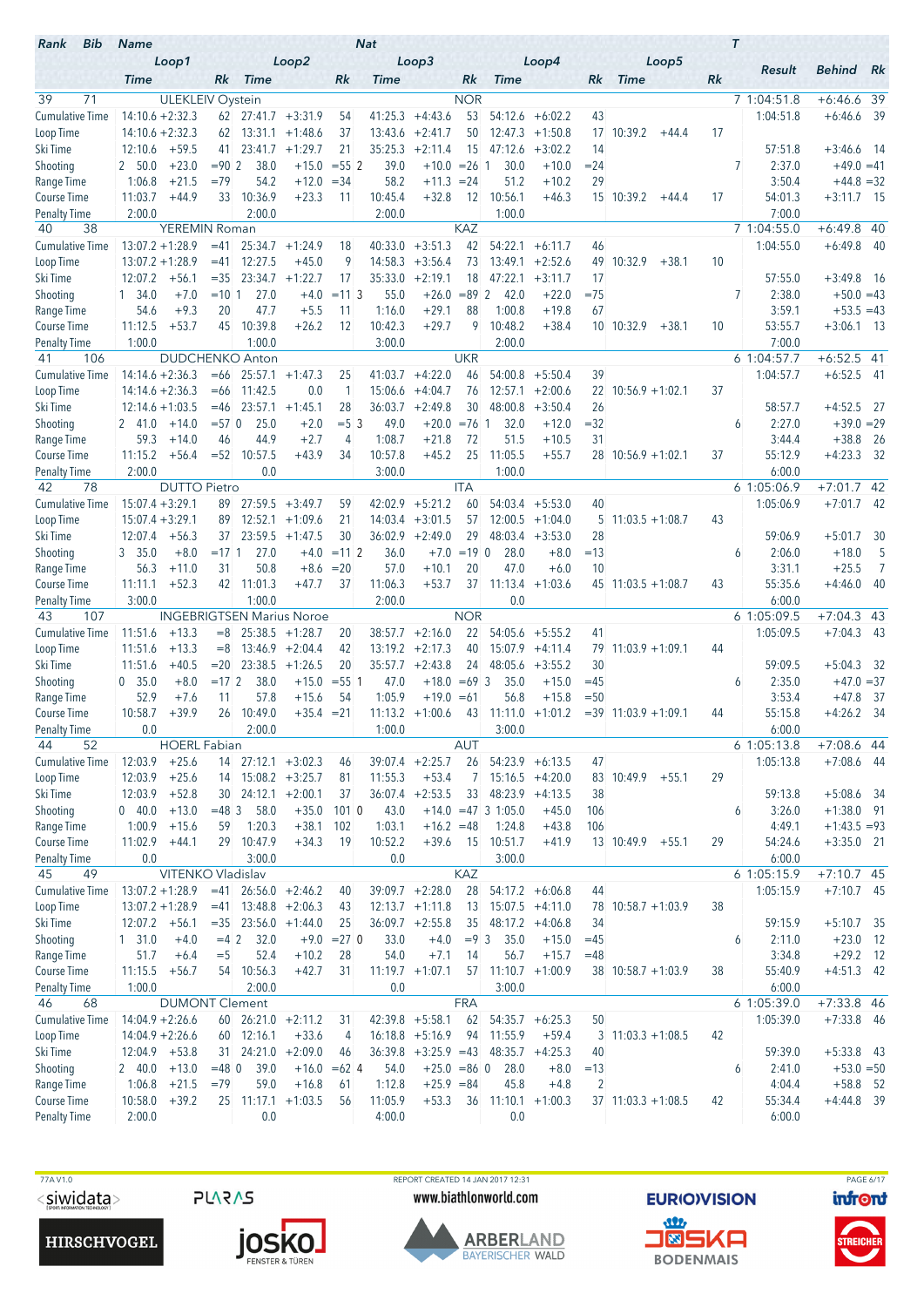| Bib<br>Rank                         | <b>Name</b>                                    |             |                                            |                                      |                | <b>Nat</b>         |                                        |                     |                                           |                                         |                 |                            | $\tau$ |                          |                              |      |
|-------------------------------------|------------------------------------------------|-------------|--------------------------------------------|--------------------------------------|----------------|--------------------|----------------------------------------|---------------------|-------------------------------------------|-----------------------------------------|-----------------|----------------------------|--------|--------------------------|------------------------------|------|
|                                     | Loop1                                          |             |                                            | Loop2                                |                |                    | Loop3                                  |                     |                                           | Loop4                                   |                 | Loop5                      |        | Result                   | <b>Behind</b> Rk             |      |
|                                     | <b>Time</b>                                    | Rk          | <b>Time</b>                                |                                      | Rk             | Time               |                                        | Rk                  | <b>Time</b>                               |                                         | Rk              | <b>Time</b>                | Rk     |                          |                              |      |
| 47<br>30<br><b>Cumulative Time</b>  | <b>SUSLAVICIUS Rokas</b><br>$12:58.9 + 1:20.6$ |             | $37$ 26:35.5 +2:25.7                       |                                      | 36             | 40:35.7            | $+3:54.0$                              | LTU<br>43           |                                           | $53:33.4 + 5:23.0$                      | 34              |                            |        | 2 1:05:39.9<br>1:05:39.9 | $+7:34.7$ 47<br>$+7:34.7$    | - 47 |
| Loop Time                           | $12:58.9 + 1:20.6$                             | 37          |                                            | $13:36.6 + 1:54.1$                   | 40             | 14:00.2            | $+2:58.3$                              | 54                  |                                           | $12:57.7 + 2:01.2$                      | 23              | $12:06.5 + 2:11.7$         | 89     |                          |                              |      |
| Ski Time                            | $12:58.9 + 1:47.8$                             | 92          | 25:35.5                                    | $+3:23.5$                            | 84             | 38:35.7            | $+5:21.8$                              | 82                  | 51:33.4                                   | $+7:23.0$                               | 83              |                            |        | 1:03:39.9                | $+9:34.7$ 87                 |      |
| Shooting                            | $0\quad 40.0$<br>$+13.0$                       | $= 48$ 1    | 26.0                                       | $+3.0$                               | $= 8 \, 1$     | 40.0               | $+11.0 = 33$ 0                         |                     | 32.0                                      | $+12.0$                                 | $=32$           |                            |        | 2<br>2:18.0              | $+30.0 = 18$                 |      |
| Range Time                          | 1:01.8<br>$+16.5$                              | 63          | 50.2                                       | $+8.0$                               | 17             | 1:02.1             | $+15.2 = 46$                           |                     | 54.5                                      | $+13.5$                                 | $=41$           |                            |        | 3:48.6                   | $+43.0$                      | - 30 |
| <b>Course Time</b>                  | $11:57.1 + 1:38.3$                             | 93          | 11:46.4                                    | $+1:32.8$                            | 87             | 11:58.1            | $+1:45.5 = 85$                         |                     | 12:03.1                                   | $+1:53.3$                               |                 | $= 85$ 12:06.5 +2:11.7     | 89     | 59:51.2                  | $+9:01.6$                    | - 87 |
| <b>Penalty Time</b>                 | 0.0                                            |             | 1:00.0                                     |                                      |                | 1:00.0             |                                        |                     | 0.0                                       |                                         |                 |                            |        | 2:00.0                   |                              |      |
| 48<br>113                           |                                                |             | LEITINGER Bernhard                         |                                      |                |                    |                                        | AUT                 |                                           |                                         |                 |                            |        | $5\overline{1:05:43.4}$  | $+7:38.2$ 48                 |      |
| <b>Cumulative Time</b>              | $14:15.7 + 2:37.4$                             | 68          |                                            | $28:24.0 +4:14.2$                    | 65             |                    | $41:51.7 +5:10.0$                      | 57                  | 54:18.3                                   | $+6:07.9$                               | 45              |                            |        | 1:05:43.4                | $+7:38.2$                    | - 48 |
| Loop Time                           | $14:15.7 + 2:37.4$                             | 68          |                                            | $14:08.3 + 2:25.8$                   | 58             | 13:27.7            | $+2:25.8$                              | 43                  |                                           | $12:26.6 + 1:30.1$                      | 12 <sup>2</sup> | $11:25.1 + 1:30.3$         | 66     |                          |                              |      |
| Ski Time<br>Shooting                | $12:15.7 + 1:04.6$<br>2 44.0<br>$+17.0$        | $= 702$     | 48 24:24.0 +2:12.0<br>29.0                 | $+6.0$                               | 48<br>$=1711$  | 34.0               | $36:51.7 + 3:37.8$                     | 50<br>$+5.0 = 15$ 0 | 49:18.3<br>30.0                           | $+5:07.9$<br>$+10.0$                    | 49<br>$= 24$    |                            |        | 1:00:43.4<br>5<br>2:17.0 | $+6:38.2$ 53<br>$+29.0 = 16$ |      |
| Range Time                          | 1:04.2<br>$+18.9$                              | 68          | 49.8                                       | $+7.6$                               | 14             | 52.1               | $+5.2$                                 | 7                   | 46.9                                      | $+5.9$                                  | 9               |                            |        | 3:33.0                   | $+27.4 = 10$                 |      |
| Course Time                         | $+52.6$<br>11:11.4                             |             | 43 11:18.5                                 | $+1:04.9$                            | 58             |                    | $11:35.6 + 1:23.0$                     | 70                  |                                           | $11:39.7 +1:29.9$                       |                 | $72$ 11:25.1 +1:30.3       | 66     | 57:10.3                  | $+6:20.7$ 65                 |      |
| <b>Penalty Time</b>                 | 2:00.0                                         |             | 2:00.0                                     |                                      |                | 1:00.0             |                                        |                     | 0.0                                       |                                         |                 |                            |        | 5:00.0                   |                              |      |
| 49<br>102                           | <b>GEGO Hunor</b>                              |             |                                            |                                      |                |                    |                                        | <b>ROU</b>          |                                           |                                         |                 |                            |        | 5 1:05:46.8              | $+7:41.6$ 49                 |      |
| <b>Cumulative Time</b>              | $13:20.2 + 1:41.9$                             | 47          |                                            | $26:35.7 + 2:25.9$                   | 37             | 39:50.3            | $+3:08.6$                              | 35                  | 54:29.8                                   | $+6:19.4$                               | 49              |                            |        | 1:05:46.8                | $+7:41.6$ 49                 |      |
| Loop Time                           | $13:20.2 + 1:41.9$                             | 47          |                                            | $13:15.5 +1:33.0$                    | 30             | 13:14.6            | $+2:12.7$                              | 37                  |                                           | $14:39.5 +3:43.0$                       | 67              | $11:17.0 + 1:22.2$         | 59     |                          |                              |      |
| Ski Time                            | $12:20.2 + 1:09.1$                             | 54          |                                            | $24:35.7 +2:23.7$                    | 55             | 36:50.3            | $+3:36.4$                              | 49                  |                                           | $49:29.8$ +5:19.4                       | 56              |                            |        | 1:00:46.8                | $+6:41.6$ 56                 |      |
| Shooting                            | $1\quad 40.0$<br>$+13.0$                       | $= 48$ 1    | 35.0                                       | $+12.0$                              | $= 37.1$       | 39.0               | $+10.0 = 26$ 2                         |                     | 45.0                                      | $+25.0$                                 | 85              |                            |        | 5<br>2:39.0              | $+51.0 = 45$                 |      |
| Range Time                          | 59.5<br>$+14.2$                                | $=48$       | 54.2                                       | $+12.0$                              | $= 34$         | 59.9               | $+13.0 = 36$                           |                     | 1:05.5                                    | $+24.5$                                 | 84              |                            |        | 3:59.1                   | $+53.5 = 43$                 |      |
| Course Time                         | $11:20.7 + 1:01.9$<br>1:00.0                   | $=62$       | 1:00.0                                     | $11:21.3 +1:07.7$                    | 61             | 11:14.7<br>1:00.0  | $+1:02.1$                              | 45                  | 11:34.0<br>2:00.0                         | $+1:24.2$                               |                 | $68$ 11:17.0 +1:22.2       | 59     | 56:47.7<br>5:00.0        | $+5:58.1$ 60                 |      |
| <b>Penalty Time</b><br>120<br>50    | MALUKHA Raman                                  |             |                                            |                                      |                |                    |                                        | <b>BLR</b>          |                                           |                                         |                 |                            |        | 5 1:05:54.1              | $+7:48.9$ 50                 |      |
| <b>Cumulative Time</b>              | $13:48.8 + 2:10.5$                             |             | $59$ 28:56.9 +4:47.1                       |                                      | 72             | 41:19.7            | $+4:38.0$                              | 52                  |                                           | $54:39.4 + 6:29.0$                      | 52              |                            |        | 1:05:54.1                | $+7:48.9$ 50                 |      |
| Loop Time                           | $13:48.8 + 2:10.5$                             |             | $59$ 15:08.1 +3:25.6                       |                                      | 80             | 12:22.8            | $+1:20.9$                              | 20                  |                                           | $13:19.7 + 2:23.2$                      |                 | $33 \mid 11:14.7 + 1:19.9$ | 56     |                          |                              |      |
| Ski Time                            | $12:48.8 + 1:37.7$                             | 87          |                                            | $24:56.9 + 2:44.9$                   | 68             | 37:19.7            | $+4:05.8$                              | 62                  | 49:39.4                                   | $+5:29.0$                               | 62              |                            |        | 1:00:54.1                | $+6:48.9$                    | - 58 |
| Shooting                            | $+23.0$<br>$1\quad 50.0$                       | $= 90.3$    | 38.0                                       | $+15.0$                              | $= 550$        | 43.0               | $+14.0$                                | $=47$ 1             | 35.0                                      | $+15.0$                                 | $=45$           |                            |        | 5<br>2:46.0              | $+58.0 = 56$                 |      |
| Range Time                          | 1:09.7<br>$+24.4$                              | 89          | 59.2                                       | $+17.0$                              | $=62$          | 1:02.0             | $+15.1$                                | 45                  | 54.9                                      | $+13.9$                                 | $=44$           |                            |        | 4:05.8                   | $+1:00.2$ 54                 |      |
| <b>Course Time</b>                  | $11:39.1 + 1:20.3$                             |             | 84 11:08.8                                 | $+55.2$                              | 46             | 11:20.8            | $+1:08.2$                              | 60                  | 11:24.8                                   | $+1:15.0$                               |                 | $54$ 11:14.7 +1:19.9       | 56     | 56:48.2                  | $+5:58.6$ 61                 |      |
| <b>Penalty Time</b>                 | 1:00.0                                         |             | 3:00.0                                     |                                      |                | 0.0                |                                        |                     | 1:00.0                                    |                                         |                 |                            |        | 5:00.0                   |                              |      |
| 51<br>67                            |                                                |             | NEDZA-KUBINIEC Andrzej                     | 74 28:47.7 +4:37.9                   |                |                    |                                        | POL<br>48           |                                           |                                         |                 |                            |        | 5 1:05:55.8<br>1:05:55.8 | $+7:50.6$ 51                 |      |
| <b>Cumulative Time</b><br>Loop Time | $14:27.0 + 2:48.7$<br>$14:27.0 + 2:48.7$       | 74          |                                            | $14:20.7 + 2:38.2$                   | 70<br>64       | 41:09.3<br>12:21.6 | $+4:27.6$<br>$+1:19.7$                 | 18                  |                                           | $54:25.4 +6:15.0$<br>$13:16.1 + 2:19.6$ | 48              | $32 \mid 11:30.4 +1:35.6$  | 71     |                          | $+7:50.6$ 51                 |      |
| Ski Time                            | $12:27.0 + 1:15.9$                             | 67          |                                            | $24:47.7 + 2:35.7$                   | 63             |                    | $37:09.3 + 3:55.4$                     | 56                  |                                           | $49:25.4 +5:15.0$                       | 52              |                            |        | 1:00:55.8                | $+6:50.6$                    | - 59 |
| Shooting                            | $+12.0$<br>2 39.0                              | $=41$ 2     | 33.0                                       | $+10.0$                              | $= 300$        | 33.0               | $+4.0$                                 | $= 9 \, 1$          | 25.0                                      | $+5.0$                                  | $=$ 5           |                            |        | 5<br>2:10.0              | $+22.0 = 8$                  |      |
| Range Time                          | 58.0<br>$+12.7$                                | 40          | 55.2                                       | $+13.0$                              | $=42$          | 53.2               | $+6.3$                                 | 12                  | 46.5                                      | $+5.5$                                  | 5               |                            |        | 3:32.9                   | $+27.3 = 8$                  |      |
| <b>Course Time</b>                  | $11:29.0 + 1:10.2$                             |             | $73$ 11:25.5 +1:11.9                       |                                      | 71             |                    | $11:28.3 +1:15.7$                      | 63                  | $11:29.5 +1:19.7$                         |                                         |                 | $58$ 11:30.4 +1:35.6       | 71     | 57:22.7                  | $+6:33.1$ 70                 |      |
| <b>Penalty Time</b>                 | 2:00.0                                         |             | 2:00.0                                     |                                      |                | 0.0                |                                        |                     | 1:00.0                                    |                                         |                 |                            |        | 5:00.0                   |                              |      |
| 52<br>98                            | JOLLER Ivan                                    |             |                                            |                                      |                |                    |                                        | SUI                 |                                           |                                         |                 |                            |        | 7 1:05:57.9              | $+7:52.7$ 52                 |      |
| <b>Cumulative Time</b>              | $13:00.2 + 1:21.9$                             |             | 39 26:59.4 +2:49.6                         |                                      | 42             |                    | $39:56.1 + 3:14.4$                     | 37                  |                                           | $55:01.3 + 6:50.9$                      | 53              |                            |        | 1:05:57.9                | $+7:52.7$ 52                 |      |
| Loop Time<br>Ski Time               | $13:00.2 + 1:21.9$<br>$12:00.2 +49.1$          |             | $39$ 13:59.2 +2:16.7<br>28 23:59.4 +1:47.4 |                                      | 51<br>29       |                    | $12:56.7 +1:54.8$<br>$35:56.1 +2:42.2$ | 32                  | $15:05.2 +4:08.7$<br>$23$ 48:01.3 +3:50.9 |                                         | 27              | 77 10:56.6 +1:01.8         | 36     | 58:57.9                  | $+4:52.7$ 28                 |      |
| Shooting                            | $+10.0$<br>$1 \quad 37.0$                      | $= 30 \, 2$ | 45.0                                       | $+22.0$                              | $= 84$ 1       | 38.0               |                                        | $+9.0 = 24$ 3       | 42.0                                      | $+22.0$                                 | $= 75$          |                            |        | $\overline{7}$<br>2:42.0 | $+54.0$ 52                   |      |
| Range Time                          | 56.8<br>$+11.5$                                | 33          | 1:05.4                                     | $+23.2$                              | 83             | 58.6               | $+11.7 = 27$                           |                     | 1:02.5                                    | $+21.5$                                 | $=76$           |                            |        | 4:03.3                   | $+57.7 = 49$                 |      |
| Course Time                         | 11:03.3<br>$+44.5$                             |             | 31 10:53.7                                 | $+40.1$                              | 28             | 10:58.1            | $+45.5$                                |                     | 27 11:02.6                                | $+52.8$                                 |                 | $25$ 10:56.6 +1:01.8       | 36     | 54:54.3                  | $+4:04.7$ 25                 |      |
| <b>Penalty Time</b>                 | 1:00.0                                         |             | 2:00.0                                     |                                      |                | 1:00.0             |                                        |                     | 3:00.0                                    |                                         |                 |                            |        | 7:00.0                   |                              |      |
| 53<br>13                            | <b>KRUPCIK Matei</b>                           |             |                                            |                                      |                |                    |                                        | <b>CZE</b>          |                                           |                                         |                 |                            |        | 5 1:06:00.1              | $+7:54.9$ 53                 |      |
| <b>Cumulative Time</b>              | $13:25.4 + 1:47.1$                             |             | $50$ 27:46.2 +3:36.4                       |                                      | 55             |                    | $41:18.0 +4:36.3$                      | 51                  |                                           | $54:37.9 + 6:27.5$                      | 51              |                            |        | 1:06:00.1                | $+7:54.9$ 53                 |      |
| Loop Time                           | $13:25.4 + 1:47.1$                             |             |                                            | $50$ 14:20.8 +2:38.3                 | 65             |                    | $13:31.8 +2:29.9$                      | 46                  |                                           | $13:19.9 + 2:23.4$                      |                 | $35$ 11:22.2 +1:27.4       | 65     |                          |                              |      |
| Ski Time                            | $12:25.4 + 1:14.3$                             | 64          |                                            | $24:46.2 +2:34.2$                    | 62             |                    | $37:18.0 +4:04.1$                      | 61                  |                                           | $49:37.9 + 5:27.5$                      | 61              |                            |        | 1:01:00.1                | $+6:54.9$ 61                 |      |
| Shooting                            | $1$ 41.0 $+14.0$                               | $= 572$     | 35.0                                       |                                      | $+12.0 = 37$ 1 | 39.0               | $+10.0 = 26$ 1                         |                     | 28.0                                      | $+8.0$                                  | $=13$           |                            |        | 5<br>2:23.0              | $+35.0$ 24                   |      |
| Range Time<br>Course Time           | $59.2 + 13.9$<br>$11:26.1 + 1:07.3$            | $=44$       | 56.0                                       | $+13.8 = 45$<br>$69$ 11:24.7 +1:11.1 | 68             | 58.2               | $+11.3 = 24$<br>$11:33.5 +1:20.9$      | 68                  | 49.0                                      | $+8.0$<br>$11:30.9 +1:21.1$             | $=17$           | $= 61$ 11:22.2 +1:27.4     | 65     | 3:42.4<br>57:17.4        | $+36.8$ 23<br>$+6:27.8$ 67   |      |
| <b>Penalty Time</b>                 | 1:00.0                                         |             | 2:00.0                                     |                                      |                | 1:00.0             |                                        |                     | 1:00.0                                    |                                         |                 |                            |        | 5:00.0                   |                              |      |
| 37<br>54                            | <b>SODERHIELM Tiio</b>                         |             |                                            |                                      |                |                    |                                        | <b>SWE</b>          |                                           |                                         |                 |                            |        | 9 1:06:13.8              | $+8:08.6$ 54                 |      |
| <b>Cumulative Time</b>              | $13:45.2 + 2:06.9$                             |             | 55 27:16.9 +3:07.1                         |                                      | 49             |                    | $39:58.2 +3:16.5$                      | 39                  |                                           | $55:41.6$ +7:31.2                       | 56              |                            |        | 1:06:13.8                | $+8:08.6$ 54                 |      |
| Loop Time                           | $13:45.2 + 2:06.9$                             |             |                                            | $55$ 13:31.7 +1:49.2                 | 38             |                    | $12:41.3 +1:39.4$                      | 24                  |                                           | $15:43.4 +4:46.9$                       |                 | $87$ 10:32.2 +37.4         | 8      |                          |                              |      |
| Ski Time                            | $11:45.2 +34.1$                                |             |                                            | $13$ $23:16.9$ $+1:04.9$             | $=7$           |                    | $34:58.2 +1:44.3$                      |                     | $9 \quad 46:41.6 \quad +2:31.2$           |                                         | $=7$            |                            |        | 57:13.8                  | $+3:08.6$ 7                  |      |
| Shooting                            | $2 \t39.0 +12.0$                               | $=412$      | 35.0                                       |                                      | $+12.0 = 371$  | 38.0               |                                        |                     | $+9.0 = 24$ 4 47.0                        | $+27.0$                                 | $= 87$          |                            |        | 9<br>2:39.0              | $+51.0 = 45$                 |      |
| Range Time                          | 59.2<br>$+13.9$                                | $=44$       | 58.9                                       | $+16.7$                              | 60             | 57.2               | $+10.3$                                | 21                  | 1:05.3                                    | $+24.3$                                 | 83              |                            |        | 4:00.6                   | $+55.0$ 45                   |      |
| Course Time                         | 10:45.9<br>$+27.1$                             |             | 11 10:32.7                                 | $+19.1$                              | 6              | 10:44.0            | $+31.4$                                | 10                  | 10:38.0                                   | $+28.2$                                 |                 | $3 \mid 10:32.2 + 37.4$    | 8      | 53:12.8                  | $+2:23.2$ 5                  |      |
| <b>Penalty Time</b>                 | 2:00.0                                         |             | 2:00.0                                     |                                      |                | 1:00.0             |                                        |                     | 4:00.0                                    |                                         |                 |                            |        | 9:00.0                   |                              |      |

77A V1.0  $<$ siwidata>

**PLARAS** 





REPORT CREATED 14 JAN 2017 12:31 www.biathlonworld.com



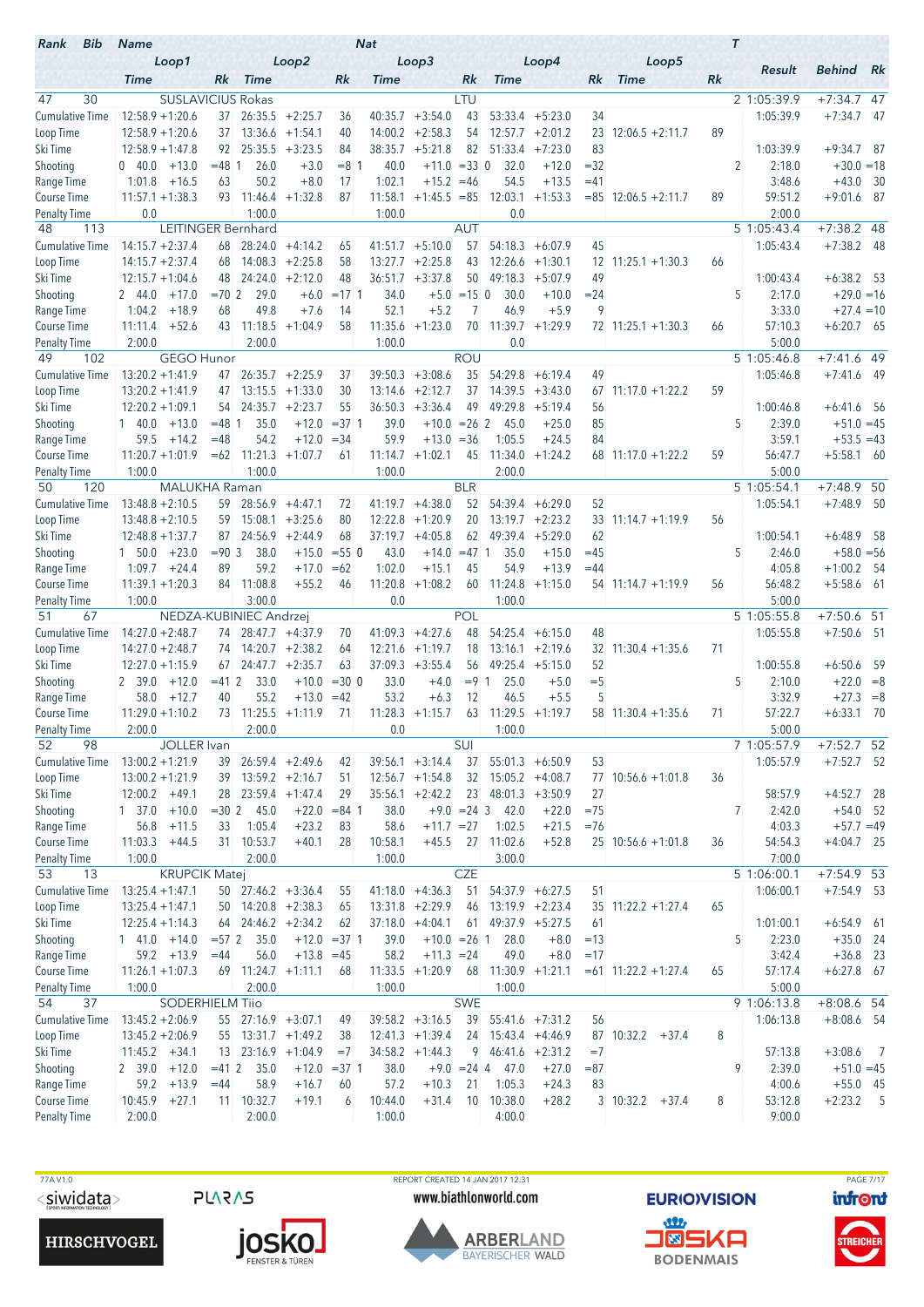| Bib<br>Rank                               | <b>Name</b>                              |                          |                               |                           |                | <b>Nat</b>        |                                |                      |                   |                      |             |                            |       | $\tau$                   |                                |                          |
|-------------------------------------------|------------------------------------------|--------------------------|-------------------------------|---------------------------|----------------|-------------------|--------------------------------|----------------------|-------------------|----------------------|-------------|----------------------------|-------|--------------------------|--------------------------------|--------------------------|
|                                           | Loop1<br><b>Time</b>                     | Rk                       | <b>Time</b>                   | Loop2                     | Rk             | <b>Time</b>       | Loop3                          | Rk                   | <b>Time</b>       | Loop4                | Rk          | Loop5<br><b>Time</b>       | Rk    | Result                   | <b>Behind</b> Rk               |                          |
| 55<br>103                                 |                                          | <b>KIM Yonggyu</b>       |                               |                           |                |                   |                                | <b>KOR</b>           |                   |                      |             |                            |       | 61:06:18.2               | $+8:13.0$ 55                   |                          |
| <b>Cumulative Time</b>                    | $13:43.8 + 2:05.5$                       |                          | $53$ 26:58.5 +2:48.7          |                           | 41             | 41:28.1           | $+4:46.4$                      | 55                   | 55:29.0           | $+7:18.6$            | 54          |                            |       | 1:06:18.2                | $+8:13.0$ 55                   |                          |
| Loop Time                                 | $13:43.8 + 2:05.5$                       | 53                       | 13:14.7                       | $+1:32.2$                 | 29             | 14:29.6           | $+3:27.7$                      | 69                   | 14:00.9           | $+3:04.4$            | 56          | 10:49.2<br>$+54.4$         | 26    |                          |                                |                          |
| Ski Time                                  | $12:43.8 + 1:32.7$                       | 82                       | 24:58.5                       | $+2:46.5$                 | 70             | 37:28.1           | $+4:14.2$                      | 67                   | 49:29.0           | $+5:18.6$            | 55          |                            |       | 1:00:18.2                | $+6:13.0$                      | - 48                     |
| Shooting                                  | $+20.0$<br>$1 \quad 47.0$                | $= 82 \, 1$              | 47.0                          | $+24.0$                   | $= 90 \, 2$    | 56.0              | $+27.0$                        | $= 92$ 2             | 42.0              | $+22.0$              | $=75$       |                            |       | 3:12.0<br>6              | $+1:24.0 = 84$                 |                          |
| Range Time                                | $+20.8$<br>1:06.1                        | 76                       | 1:07.0                        | $+24.8$                   | 87             | 1:18.5<br>11:11.1 | $+31.6$                        | $= 95$               | 1:00.9            | $+19.9$              | 68          |                            |       | 4:32.5                   | $+1:26.9$                      | - 85                     |
| <b>Course Time</b><br><b>Penalty Time</b> | $11:37.7 + 1:18.9$<br>1:00.0             | 83                       | 11:07.7<br>1:00.0             | $+54.1$                   | 44             | 2:00.0            | $+58.5$                        | 40                   | 10:59.9<br>2:00.0 | $+50.1$              |             | $= 18$ 10:49.2<br>$+54.4$  | 26    | 55:45.6<br>6:00.0        | $+4:56.0$                      | - 44                     |
| 33<br>56                                  |                                          | <b>BARTKO Simon</b>      |                               |                           |                |                   |                                | <b>SVK</b>           |                   |                      |             |                            |       | 7 1:06:31.3              | $+8:26.1$ 56                   |                          |
| <b>Cumulative Time</b>                    | 12:34.9<br>$+56.6$                       | 30                       |                               | $26:29.6 + 2:19.8$        | 33             | 40:40.9           | $+3:59.2$                      | 44                   | 55:43.4           | $+7:33.0$            | 58          |                            |       | 1:06:31.3                | $+8:26.1$                      | - 56                     |
| Loop Time                                 | 12:34.9<br>$+56.6$                       | 30 <sup>°</sup>          | 13:54.7                       | $+2:12.2$                 | 47             | 14:11.3           | $+3:09.4$                      | 61                   | 15:02.5           | $+4:06.0$            | 75          | 10:47.9<br>$+53.1$         | 23    |                          |                                |                          |
| Ski Time                                  | $12:34.9 + 1:23.8$                       |                          | 75 24:29.6                    | $+2:17.6$                 | 50             | 36:40.9           | $+3:27.0$                      | 45                   | 48:43.4           | $+4:33.0$            | 43          |                            |       | 59:31.3                  | $+5:26.1$                      | -40                      |
| Shooting                                  | $+29.0$<br>0, 56.0                       | 1012                     | 42.0                          | $+19.0$                   | $= 702$        | 54.0              | $+25.0$                        | $= 86$ 3             | 37.0              | $+17.0$              | $= 56$      |                            |       | 7<br>3:09.0              | $+1:21.0$                      | 83                       |
| Range Time                                | $+32.3$<br>1:17.6                        | 100                      | 55.2                          | $+13.0$                   | $=42$          | 1:12.2            | $+25.3$                        | 82                   | 57.6              | $+16.6$              | 53          |                            |       | 4:22.6                   | $+1:17.0$                      | - 75                     |
| Course Time                               | $+58.4$<br>11:17.2                       | 60                       | 10:59.5                       | $+45.9$                   | 35             | 10:59.0           | $+46.4$                        | 28                   | 11:04.8           | $+55.0$              |             | 26 10:47.9<br>$+53.1$      | 23    | 55:08.4                  | $+4:18.8$                      | 30                       |
| <b>Penalty Time</b><br>57<br>14           | 0.0                                      | POP Gheorghe             | 2:00.0                        |                           |                | 2:00.0            |                                | <b>ROU</b>           | 3:00.0            |                      |             |                            |       | 7:00.0<br>7 1:06:33.6    | $+8:28.4$ 57                   |                          |
| <b>Cumulative Time</b>                    | $16:20.6 + 4:42.3$                       | 102                      |                               | $30:18.2 + 6:08.4$        | 88             | 43:36.4           | $+6:54.7$                      | 69                   | 55:43.3           | $+7:32.9$            | 57          |                            |       | 1:06:33.6                | $+8:28.4$                      | - 57                     |
| Loop Time                                 | $16:20.6 + 4:42.3$                       | 102                      |                               | $13:57.6$ +2:15.1         | 49             | 13:18.2           | $+2:16.3$                      | 39                   |                   | $12:06.9 +1:10.4$    | 6           | 10:50.3<br>$+55.5$         | 30    |                          |                                |                          |
| Ski Time                                  | $12:20.6 + 1:09.5$                       |                          | $55$ 24:18.2 +2:06.2          |                           | 44             | 36:36.4           | $+3:22.5$                      | 42                   | 48:43.3           | $+4:32.9$            | 42          |                            |       | 59:33.6                  | $+5:28.4$                      | - 42                     |
| Shooting                                  | $+19.0$<br>4 46.0                        | $= 762$                  | 33.0                          | $+10.0$                   | $= 30 1$       | 37.0              | $+8.0$                         | $= 22 \ 0$           | 26.0              | $+6.0$               | $=7$        |                            |       | 2:22.0<br>7              | $+34.0 = 21$                   |                          |
| Range Time                                | $+21.8$<br>1:07.1                        | 82                       | 53.5                          | $+11.3$                   | 31             | 57.4              | $+10.5$                        | 22                   | 46.1              | $+5.1$               | 3           |                            |       | 3:44.1                   | $+38.5$                        | - 25                     |
| Course Time                               | $+54.6$<br>11:13.4                       |                          | 47 11:04.0                    | $+50.4$                   | 40             | 11:20.7           | $+1:08.1$                      | 59                   | 11:20.7           | $+1:10.9$            |             | 51 10:50.3<br>$+55.5$      | 30    | 55:49.1                  | $+4:59.5$ 46                   |                          |
| <b>Penalty Time</b>                       | 4:00.0                                   |                          | 2:00.0                        |                           |                | 1:00.0            |                                |                      | 0.0               |                      |             |                            |       | 7:00.0                   |                                |                          |
| 118<br>58                                 |                                          | <b>GUIDETTI Xavier</b>   |                               |                           |                |                   |                                | <b>ITA</b>           |                   |                      |             |                            |       | 61:06:40.3               | $+8:35.1$ 58                   |                          |
| <b>Cumulative Time</b>                    | 11:57.9                                  | $+19.6$<br>13            |                               | $26:18.0 + 2:08.2$        | 29             | 42:00.3           | $+5:18.6$                      | 58                   | 55:31.8           | $+7:21.4$            | 55          |                            |       | 1:06:40.3                | $+8:35.1$ 58                   |                          |
| Loop Time                                 | 11:57.9<br>$+19.6$                       | 13 <sup>°</sup>          |                               | $14:20.1 + 2:37.6$        | 63<br>43       | 15:42.3           | $+4:40.4$                      | 82<br>53             |                   | $13:31.5 +2:35.0$    | 40          | $11:08.5 + 1:13.7$         | $=47$ |                          |                                |                          |
| Ski Time<br>Shooting                      | 11:57.9<br>$+46.8$<br>$0\quad 40.0$      | 25<br>$= 482$<br>$+13.0$ | 24:18.0<br>46.0               | $+2:06.0$<br>$+23.0$      | 89 3           | 37:00.3<br>47.0   | $+3:46.4$<br>$+18.0$           | $=69$ 1              | 49:31.8<br>40.0   | $+5:21.4$<br>$+20.0$ | 57<br>$=68$ |                            |       | 1:00:40.3<br>2:53.0<br>6 | $+6:35.1$ 52<br>$+1:05.0 = 69$ |                          |
| Range Time                                | 57.9<br>$+12.6$                          | 39                       | 1:05.3                        | $+23.1$                   | 82             | 1:08.2            | $+21.3$                        | 71                   | 59.4              | $+18.4$              | 61          |                            |       | 4:10.8                   | $+1:05.2 = 63$                 |                          |
| Course Time                               | 10:59.9<br>$+41.1$                       |                          |                               | $27$ 11:14.7 +1:01.1 = 51 |                |                   | $11:34.0 + 1:21.4$             | 69                   | 11:32.1           | $+1:22.3$            |             | $64$ 11:08.5 +1:13.7       | $=47$ | 56:29.2                  | $+5:39.6$ 55                   |                          |
| <b>Penalty Time</b>                       | 0.0                                      |                          | 2:00.0                        |                           |                | 3:00.0            |                                |                      | 1:00.0            |                      |             |                            |       | 6:00.0                   |                                |                          |
| 59<br>12                                  |                                          | <b>MAKHAMBETOV Timur</b> |                               |                           |                |                   |                                | <b>RUS</b>           |                   |                      |             |                            |       | 9 1:06:53.1              | $+8:47.9$                      | 59                       |
| <b>Cumulative Time</b>                    | $15:51.0 + 4:12.7$                       | 99                       |                               | $28:34.9 +4:25.1$         | 66             | 43:26.0           | $+6:44.3$                      | 67                   | 56:15.0           | $+8:04.6$            | 62          |                            |       | 1:06:53.1                | $+8:47.9$ 59                   |                          |
| Loop Time                                 | $15:51.0 + 4:12.7$                       | 99                       |                               | $12:43.9 +1:01.4$         | 17             | 14:51.1           | $+3:49.2$                      | 71                   | 12:49.0           | $+1:52.5$            | $=18$       | 10:38.1<br>$+43.3$         | 15    |                          |                                |                          |
| Ski Time                                  | 11:51.0<br>$+39.9$                       | 19                       |                               | $23:34.9 +1:22.9$         | 18             | 35:26.0           | $+2:12.1$                      | 16                   | 47:15.0           | $+3:04.6$            | 15          |                            |       | 57:53.1                  | $+3:47.9$                      | - 15                     |
| Shooting<br>Range Time                    | $+24.0$<br>4 51.0<br>1:08.4<br>$+23.1$   | $= 951$<br>84            | 36.0<br>57.0                  | $+13.0$<br>$+14.8$        | $=45$ 3<br>51  | 44.0<br>1:03.2    | $+15.0$<br>$+16.3$             | $= 53 \, 1$<br>$=50$ | 40.0<br>1:01.1    | $+20.0$<br>$+20.1$   | $=68$<br>69 |                            |       | 9<br>2:51.0<br>4:09.7    | $+1:03.0$<br>$+1:04.1$         | - 66<br>-60              |
| <b>Course Time</b>                        | $+23.8$<br>10:42.6                       |                          | 7 10:46.9                     | $+33.3$                   | 18             | 10:47.8           | $+35.2$                        | 13                   | 10:47.9           | $+38.1$              |             | 9 10:38.1<br>$+43.3$       | 15    | 53:43.3                  | $+2:53.7$                      | - 12                     |
| <b>Penalty Time</b>                       | 4:00.0                                   |                          | 1:00.0                        |                           |                | 3:00.0            |                                |                      | 1:00.0            |                      |             |                            |       | 9:00.0                   |                                |                          |
| 60<br>96                                  |                                          | <b>NEUMANN Matthew</b>   |                               |                           |                |                   |                                | CAN                  |                   |                      |             |                            |       | 6 1:07:13.5              | $+9:08.3$ 60                   |                          |
| <b>Cumulative Time</b>                    | $14:35.3 + 2:57.0$                       |                          | 76 29:48.4 +5:38.6            |                           | 82             |                   | $42:05.4$ +5:23.7              | 61                   |                   | $55:55.2 +7:44.8$    | 59          |                            |       | 1:07:13.5                | $+9:08.3$ 60                   |                          |
| Loop Time                                 | $14:35.3 + 2:57.0$                       |                          | $76$ 15:13.1 +3:30.6          |                           | 82             |                   | $12:17.0 +1:15.1$              | 16                   |                   | $13:49.8 + 2:53.3$   |             | $50$ 11:18.3 +1:23.5       | 61    |                          |                                |                          |
| Ski Time                                  | $12:35.3 + 1:24.2$                       |                          | 76 24:48.4 +2:36.4            |                           | 64             |                   | $37:05.4$ +3:51.5              | 55                   |                   | $49:55.2 +5:44.8$    | 65          |                            |       | 1:01:13.5                | $+7:08.3$ 66                   |                          |
| Shooting                                  | $2 48.0 +21.0$                           | $= 863$                  | 44.0                          |                           | $+21.0 = 79$ 0 | 43.0              | $+14.0 = 47$ 1                 |                      | 58.0              | $+38.0 = 102$        |             |                            |       | 3:13.0<br>6              | $+1:25.0 = 87$                 |                          |
| Range Time<br>Course Time                 | $1:09.0 +23.7$<br>$11:26.3 + 1:07.5$     | $= 87$                   | 1:02.4<br>70 11:10.7          | $+20.2 = 74$<br>$+57.1$   |                | 1:02.1            | $+15.2 = 46$<br>$+1:02.2 = 46$ |                      | 1:16.6<br>11:33.2 | $+35.6$              | 97          | $66$ 11:18.3 +1:23.5       |       | 4:30.1<br>56:43.3        | $+1:24.5$ 81                   |                          |
| <b>Penalty Time</b>                       | 2:00.0                                   |                          | 3:00.0                        |                           | 47             | 11:14.8<br>0.0    |                                |                      | 1:00.0            | $+1:23.4$            |             |                            | 61    | 6:00.0                   | $+5:53.7$ 59                   |                          |
| 61<br>59                                  |                                          | SIKK Tarvi               |                               |                           |                |                   |                                | <b>EST</b>           |                   |                      |             |                            |       | 4 1:08:00.3              | $+9:55.1$ 61                   |                          |
| <b>Cumulative Time</b>                    | $14:41.8 + 3:03.5$                       |                          | $80$ 28:45.8 +4:36.0          |                           | 68             |                   | $42:02.4$ +5:20.7              | 59                   |                   | $56:08.4$ +7:58.0    | 61          |                            |       | 1:08:00.3                | $+9:55.1$ 61                   |                          |
| Loop Time                                 | $14:41.8 + 3:03.5$                       | 80                       |                               | $14:04.0 + 2:21.5$        | 54             |                   | $13:16.6 + 2:14.7$             | 38                   |                   | $14:06.0 + 3:09.5$   |             | 59 11:51.9 +1:57.1         | 84    |                          |                                |                          |
| Ski Time                                  | $12:41.8 + 1:30.7$                       | 81                       |                               | $25:45.8 + 3:33.8$        | 88             |                   | $39:02.4$ +5:48.5              | 89                   |                   | $52:08.4$ +7:58.0    | 90          |                            |       | 1:04:00.3                | $+9:55.1$ 88                   |                          |
| Shooting                                  | 2 31.0                                   | $+4.0$<br>$= 4 \, 1$     | 23.0                          | 0.0                       | $=1$ 0         | 34.0              |                                | $+5.0 = 15$ 1        | 27.0              | $+7.0$               | $=10$       |                            |       | 1:55.0<br>4              | $+7.0$                         | $\overline{\phantom{0}}$ |
| Range Time                                | 52.3                                     | $+7.0$<br>8              | 46.8                          | $+4.6$                    | 8              | 58.7              | $+11.8$                        | 29                   | 49.0              | $+8.0$               | $=17$       |                            |       | 3:26.8                   | $+21.2$                        | 5                        |
| Course Time                               | $11:49.4 + 1:30.6$                       |                          | $91$ 12:17.2 +2:03.6          |                           | 98             |                   | $12:17.9 + 2:05.3$             | 94                   |                   | $12:16.9 + 2:07.1$   |             | $94$ 11:51.9 +1:57.1       | 84    | 1:00:33.3                | $+9:43.7$ 92                   |                          |
| <b>Penalty Time</b>                       | 2:00.0                                   |                          | 1:00.0                        |                           |                | 0.0               |                                | <b>ESP</b>           | 1:00.0            |                      |             |                            |       | 4:00.0                   |                                |                          |
| 62<br>66<br><b>Cumulative Time</b>        |                                          | PIQUERAS Roberto         |                               |                           |                |                   | $39:43.8 + 3:02.1$             |                      |                   | $55:57.5$ +7:47.1    |             |                            |       | 4 1:08:00.9<br>1:08:00.9 | $+9:55.7$ 62                   |                          |
| Loop Time                                 | $13:00.7 + 1:22.4$<br>$13:00.7 + 1:22.4$ | 40                       | 40 25:39.7 +1:29.9<br>12:39.0 | $+56.5$                   | 21<br>16       |                   | $14:04.1 + 3:02.2$             | 34<br>58             |                   | $16:13.7 + 5:17.2$   | 60<br>95    | $12:03.4 + 2:08.6$         | 88    |                          | $+9:55.7$ 62                   |                          |
| Ski Time                                  | $13:00.7 + 1:49.6$                       |                          | 93 25:39.7 +3:27.7            |                           | 86             |                   | $38:43.8$ +5:29.9              | 84                   |                   | $51:57.5 +7:47.1$    | 87          |                            |       | 1:04:00.9                | $+9:55.7$ 89                   |                          |
| Shooting                                  | $0$ 38.0 $+11.0$                         | $=360$                   | 37.0                          |                           | $+14.0 = 51$ 1 | 40.0              | $+11.0 = 33$ 3                 |                      | 35.0              | $+15.0$              | $=45$       |                            |       | 2:30.0<br>4              | $+42.0 = 31$                   |                          |
| Range Time                                | $59.9 + 14.6$                            | 53                       | 59.4                          | $+17.2$                   | 65             | 1:06.0            | $+19.1$                        | 63                   | 1:01.2            | $+20.2$              | $=70$       |                            |       | 4:06.5                   | $+1:00.9$ 55                   |                          |
| Course Time                               | $12:00.8 + 1:42.0$                       |                          |                               | 94 11:39.5 +1:25.9        | 82             |                   | $11:58.1 + 1:45.5 = 85$        |                      |                   | $12:12.4 + 2:02.6$   |             | $92 \mid 12:03.4 + 2:08.6$ | 88    | 59:54.2                  | $+9:04.6$ 88                   |                          |
| <b>Penalty Time</b>                       | 0.0                                      |                          | 0.0                           |                           |                | 1:00.0            |                                |                      | 3:00.0            |                      |             |                            |       | 4:00.0                   |                                |                          |





TTA V1.0<br>
TTA V1.0 REPORT CREATED 14 JAN 2017 12:31<br>
SIMIDENT BURIOVISION DITON NEW WORLD WWW.biathlonworld.com PAGE 8/17 www.biathlonworld.com



<u>an</u> **J®SKA BODENMAIS** 

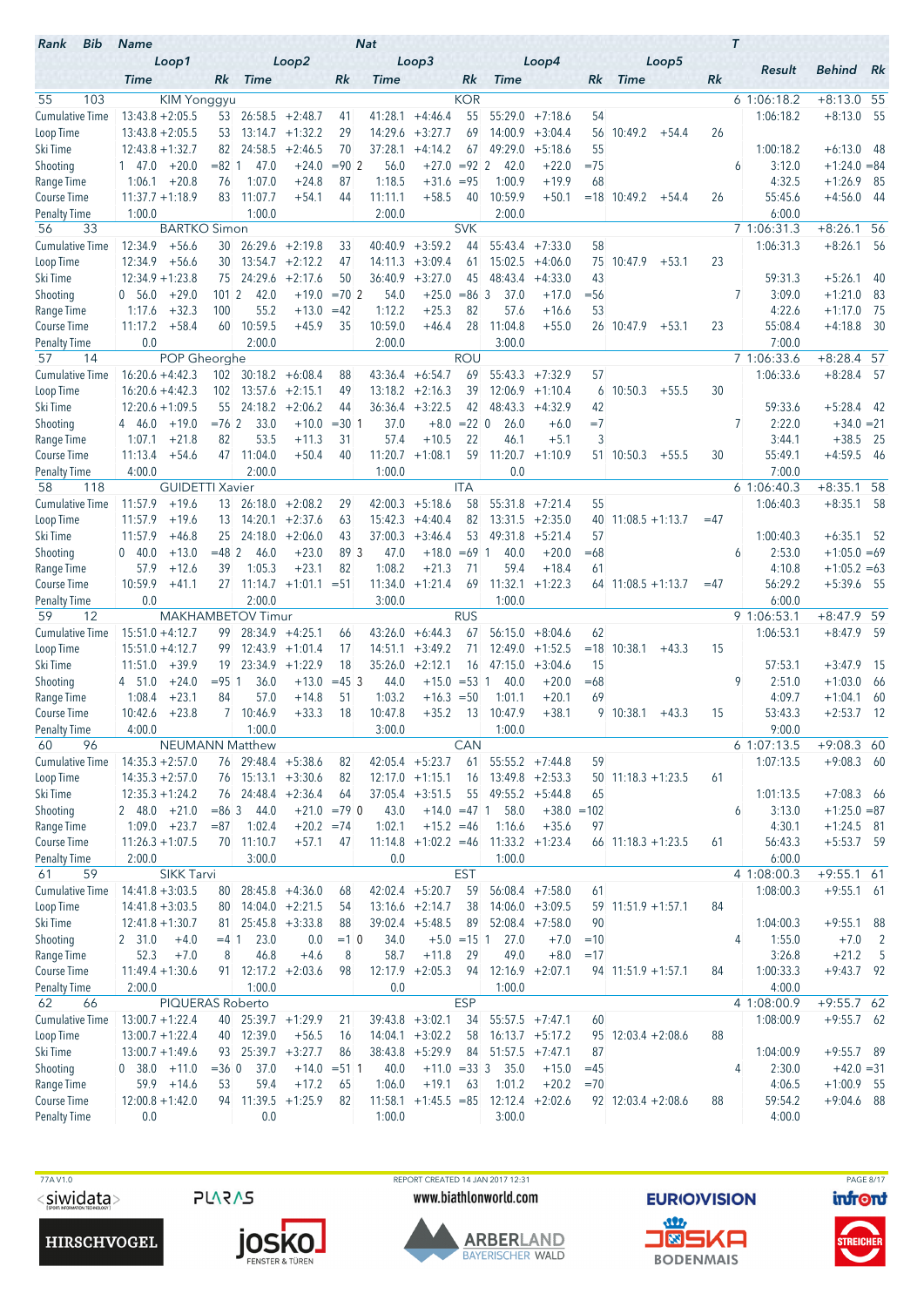| Loop3<br>Loop1<br>Loop2<br>Loop4<br>Loop5<br>Result<br><b>Behind</b> Rk<br><b>Time</b><br>Rk.<br><b>Time</b><br>Rk<br>Time<br>Rk<br><b>Time</b><br>Rk<br><b>Time</b><br>Rk<br>63<br>87<br><b>JOUTY Baptiste</b><br><b>FRA</b><br>7 1:08:02.8<br>$+9:57.6$ 63<br><b>Cumulative Time</b><br>$13:16.6 + 1:38.3$<br>$+6:38.9$<br>56:27.1<br>1:08:02.8<br>$+9:57.6$<br>$46$ 26:33.8 +2:24.0<br>43:20.6<br>66<br>$+8:16.7$<br>- 63<br>35<br>64<br>$13:17.2 +1:34.7$<br>99<br>$13:06.5 + 2:10.0$<br>77<br>Loop Time<br>$13:16.6 + 1:38.3$<br>31<br>16:46.8<br>$+5:44.9$<br>28<br>$11:35.7 + 1:40.9$<br>46<br>24:33.8<br>$+2:21.8$<br>37:20.6<br>$+4:06.7$<br>49:27.1<br>54<br>Ski Time<br>$12:16.6 + 1:05.5$<br>52<br>53<br>63<br>$+5:16.7$<br>1:01:02.8<br>$+6:57.6$<br>63<br>$= 48$ 1<br>36.0<br>$= 45$ 4<br>57.0<br>$+28.0$<br>7<br>$+56.0$<br>- 53<br>Shooting<br>$1 \quad 40.0$<br>$+13.0$<br>$+13.0$<br>95 1<br>31.0<br>31<br>2:44.0<br>+11.0<br>58.4<br>$+16.2$<br>1:17.3<br>$+30.4$<br>91<br>49.3<br>$+8.3$<br>21<br>4:05.5<br>$+59.9$<br>- 53<br>Range Time<br>1:00.5<br>$+15.2$<br>58<br>55<br>$+57.3$<br>55<br>11:18.8<br>$+1:05.2$<br>11:29.4<br>$+1:16.8$<br>65<br>11:17.1<br>$+1:07.3$<br>77<br>56:57.1<br>$+6:07.5$<br>63<br>11:16.1<br>59<br>$= 48$ 11:35.7 +1:40.9<br>1:00.0<br>7:00.0<br>1:00.0<br>4:00.0<br>1:00.0<br>123<br><b>USA</b><br>8 1:08:03.5<br>$+9:58.3$ 64<br>64<br><b>HOWE Alexander Mc Intosh</b><br><b>Cumulative Time</b><br>$14:14.6 + 2:36.3$<br>1:08:03.5<br>$+9:58.3$<br>$=66$<br>$28:13.6 +4:03.8$<br>43:39.8<br>$+6:58.1$<br>71<br>56:55.0<br>$+8:44.6$<br>65<br>- 64<br>61<br>$14:14.6 + 2:36.3$<br>13:59.0<br>$+2:16.5$<br>78<br>$13:15.2 +2:18.7$<br>Loop Time<br>$=66$<br>50<br>15:26.2<br>$+4:24.3$<br>31<br>$11:08.5 + 1:13.7$<br>$=47$<br>$12:14.6 + 1:03.5$<br>$24:13.6 + 2:01.6$<br>36:39.8<br>$+3:25.9 = 43$<br>$+5:58.3$<br>Ski Time<br>$=46$<br>38<br>48:55.0<br>$+4:44.6$<br>45<br>1:00:03.5<br>- 44<br>$+26.0$<br>$= 982$<br>36.0<br>8<br>2:52.0<br>Shooting<br>2 53.0<br>$+13.0$<br>$= 453$<br>50.0<br>$+21.0 = 791$<br>33.0<br>$+13.0$<br>$= 36$<br>$+1:04.0 = 67$<br>$+26.8$<br>93<br>56.0<br>$+13.8$<br>1:10.0<br>$+23.1$<br>78<br>52.3<br>$= 35$<br>4:10.4<br>$+1:04.8$<br>Range Time<br>1:12.1<br>$=45$<br>$+11.3$<br>- 61<br>11:22.9<br>$+43.6$<br>28<br>11:02.9<br>$+49.3$<br>39<br>$+1:03.6$<br>53<br>55:52.9<br>$+5:03.3$<br>Course Time<br>11:02.4<br>11:16.2<br>$+1:13.1$<br>$53$ 11:08.5 +1:13.7<br>- 48<br>$=47$<br>2:00.0<br>2:00.0<br>1:00.0<br>8:00.0<br><b>Penalty Time</b><br>3:00.0<br><b>CZE</b><br>126<br><b>BURIAN Jan</b><br>5 1:08:17.2<br>$+10:12.0$ 65<br>65<br>$+4:28.1$<br>56:22.3<br>12:09.0<br>$+30.7$<br>28:09.1<br>$+3:59.3$<br>41:09.8<br>49<br>63<br>1:08:17.2<br>$+10:12.0$ 65<br>18<br>60<br>$+8:11.9$<br>12:09.0<br>$+30.7$<br>$16:00.1 + 4:17.6$<br>$+1:58.8$<br>$15:12.5 +4:16.0$<br>$11:54.9 + 2:00.1$<br>85<br>18<br>97<br>13:00.7<br>33<br>81<br>$+57.9$<br>$= 39$<br>$25:09.1 + 2:57.1$<br>75<br>38:09.8<br>$+4:55.9$<br>77<br>51:22.3<br>$+9:12.0$<br>12:09.0<br>$+7:11.9$<br>82<br>1:03:17.2<br>- 82<br>Shooting<br>$+7.0$<br>$= 10 \ 3 \ 1:09.0$<br>$+46.0$<br>1060<br>43.0<br>$+14.0$<br>$=47$ 2<br>5<br>3:12.0<br>$+1:24.0 = 84$<br>0.34.0<br>46.0<br>$+26.0$<br>86<br>55.8<br>$+10.5$<br>1:32.5<br>1:04.7<br>56<br>1:08.9<br>$+27.9$<br>88<br>Range Time<br>$= 25$<br>$+50.3$<br>107<br>$+17.8$<br>4:41.9<br>$+1:36.3$<br>- 89<br>$11:27.6 +1:14.0$<br>11:55.9<br>$+7:45.5$ 81<br>Course Time<br>11:13.2<br>$+54.4$<br>46<br>73<br>$+1:43.3$<br>82<br>12:03.5<br>$+1:53.7$<br>$87$ 11:54.9 +2:00.1<br>85<br>58:35.1<br>0.0<br>3:00.0<br>0.0<br>5:00.0<br>Penalty Time<br>2:00.0<br><b>KOR</b><br>6 1:08:27.9<br>$+10:22.7$ 66<br>125<br><b>STARODUBETS Alexander</b><br>66<br><b>Cumulative Time</b><br>$13:34.3 + 1:56.0$<br>$52 \quad 29:30.9 \quad +5:21.1$<br>$+6:51.3$<br>68<br>57:02.6<br>1:08:27.9<br>$+10:22.7$ 66<br>77<br>43:33.0<br>$+8:52.2$<br>66<br>$13:34.3 + 1:56.0$<br>$+3:00.2$<br>56<br>$13:29.6 +2:33.1$<br>$39$ 11:25.3 +1:30.5<br>67<br>$52$ 15:56.6 +4:14.1<br>96<br>14:02.1<br>$25:30.9 + 3:18.9$<br>82<br>$+5:19.1$<br>81<br>51:02.6<br>$+6:52.2$<br>78<br>1:02:27.9<br>$12:34.3 + 1:23.2$<br>74<br>38:33.0<br>$+8:22.7$<br>- 74<br>$+23.0$<br>$= 90.3$<br>36.0<br>$+13.0$<br>$= 45$ 1<br>58.0<br>$+29.0$<br>$= 96$ 1<br>38.0<br>$+18.0$<br>$= 58$<br>3:02.0<br>$+1:14.0 = 78$<br>$1\quad 50.0$<br>6<br>1:09.0<br>$+23.7$<br>$= 87$<br>58.7<br>1:18.5<br>$+31.6 = 95$<br>56.9<br>$+15.9$<br>52<br>4:23.1<br>$+1:17.5$ 76<br>$+16.5$<br>$= 58$<br>$11:25.2 + 1:06.4$<br>67 11:57.8<br>$11:43.6 +1:31.0$<br>11:32.6<br>$+1:22.8$<br>58:04.5<br>$+7:14.9$ 74<br><b>Course Time</b><br>$+1:44.2$<br>91<br>77<br>$65$ 11:25.3 +1:30.5<br>67<br>1:00.0<br>3:00.0<br>1:00.0<br>1:00.0<br>6:00.0<br><b>Penalty Time</b><br>NAKAJIMA Yuki<br><b>JPN</b><br>7 1:08:34.2<br>$+10:29.0$ 67<br>67<br>3<br><b>Cumulative Time</b><br>12:16.4<br>$+38.1$<br>$21 \quad 25:52.8 \quad +1:43.0$<br>54<br>$57:18.8$ +9:08.4<br>1:08:34.2<br>$+10:29.0$ 67<br>41:27.6<br>$+4:45.9$<br>67<br>23<br>$12:16.4 + 38.1$<br>$+4:32.9$<br>79<br>$15:51.2 +4:54.7$<br>58<br>Loop Time<br>21.<br>$13:36.4$ +1:53.9<br>39<br>15:34.8<br>91<br>$11:15.4 + 1:20.6$<br>50:18.8<br>$12:16.4 + 1:05.3$<br>51<br>$24:52.8 + 2:40.8$<br>66<br>37:27.6<br>$+4:13.7$<br>$+6:08.4$<br>68<br>1:01:34.2<br>$+7:29.0$<br>-68<br>66<br>$\overline{7}$<br>$= 57.1$<br>52.0<br>$+29.0$<br>$= 94 \, 3$<br>59.0<br>$+30.0$<br>98 3<br>58.0<br>$+38.0 = 102$<br>3:30.0<br>$+1:42.0$<br>- 95<br>041.0<br>$+14.0$<br>1:14.9<br>$+32.7$<br>97<br>1:18.0<br>1:17.5<br>95<br>1:01.2<br>$+15.9$<br>$+31.1$<br>93<br>$+36.5$<br>100<br>4:51.6<br>$+1:46.0$<br>61<br>-58<br>11:15.2<br>$+56.4$<br>$= 52$ 11:21.4 $+1:07.8$<br>62<br>$11:16.7 + 1:04.1$<br>55 11:33.6 +1:23.8<br>$67$ 11:15.4 +1:20.6<br>58<br>56:42.3<br>$+5:52.7$<br><b>Penalty Time</b><br>0.0<br>1:00.0<br>3:00.0<br>3:00.0<br>7:00.0<br><b>GER</b><br>68<br>22<br><b>HORN Philipp</b><br>9 1:09:20.7<br>$+11:15.5$ 68<br>Cumulative Time<br>$14:15.9 + 2:37.6$<br>$44:10.0 +7:28.3$<br>74<br>1:09:20.7<br>$69$ 28:17.8 +4:08.0<br>$58:24.3 + 10:13.9$<br>73<br>$+11:15.5$ 68<br>64<br>69 14:01.9 +2:19.4<br>$10:56.4 + 1:01.6$<br>35<br>Loop Time<br>$14:15.9 + 2:37.6$<br>$15:52.2 +4:50.3$<br>85<br>$14:14.3 + 3:17.8$<br>62<br>53<br>Ski Time<br>$49$ 24:17.8 +2:05.8<br>$37:10.0 +3:56.1$<br>$57$ 49:24.3 +5:13.9<br>1:00:20.7<br>$+6:15.5$ 49<br>$12:15.9 + 1:04.8$<br>42<br>51<br>9<br>$+15.0$<br>$=632$<br>30.0<br>$+7.0 = 19$ 3<br>1:19.0<br>$+50.0$<br>1032<br>41.0<br>$+21.0$<br>$= 72$<br>3:12.0<br>$+1:24.0 = 84$<br>2 42.0<br>50.0<br>$+7.8 = 15$<br>$+49.8$ 103<br>1:02.2<br>4:29.9<br>1:01.0<br>$+15.7$<br>60<br>1:36.7<br>$+21.2$<br>75<br>$+1:24.3$ 80<br>$+56.1$<br>$= 50$ 11:11.8<br>$+58.2$<br>$11:15.5 +1:02.9 = 49$<br>$11:12.0 + 1:02.2$<br>43 10:56.4 +1:01.6<br>55:50.6<br>$+5:01.0$ 47<br>11:14.9<br>48<br>35<br><b>Penalty Time</b><br>2:00.0<br>2:00.0<br>3:00.0<br>2:00.0<br>9:00.0<br><b>CZE</b><br>69<br><b>VOJIK Tomas</b><br>9 1:09:28.2<br>+11:23.0 69<br>47<br><b>Cumulative Time</b><br>$43:44.0 +7:02.3$<br>$15:02.4 + 3:24.1$<br>87 29:33.1 +5:23.3<br>72<br>$58:11.0 + 10:00.6$<br>71<br>1:09:28.2<br>$+11:23.0$ 69<br>78<br>Loop Time<br>87 14:30.7 +2:48.2<br>60<br>$14:27.0 +3:30.5$<br>$15:02.4 + 3:24.1$<br>$14:10.9 + 3:09.0$<br>$65$ 11:17.2 +1:22.4<br>60<br>68<br>Ski Time<br>$24:33.1 + 2:21.1$<br>$12:02.4$ +51.3<br>29<br>52<br>$36:44.0 + 3:30.1$<br>$46$ 49:11.0 $+5:00.6$<br>47<br>1:00:28.2<br>$+6:23.0$ 50<br>Shooting<br>$= 70$ 2 53.0<br>$+30.0 = 96$ 2<br>9<br>2:40.0<br>$+52.0 = 47$<br>3 44.0<br>$+17.0$<br>35.0<br>$+6.0 = 172$<br>28.0<br>$+8.0$<br>$=13$<br>Range Time<br>56.0<br>4:09.5<br>1:06.9<br>$+21.6$<br>1:15.3<br>$+33.1$<br>98<br>$+9.1$<br>-19<br>51.3<br>$+10.3$<br>$+1:03.9$ 59<br>81<br>30<br>$10:55.4$ +36.6<br>$22$ 11:15.4 +1:01.8<br>$11:14.8$ +1:02.2 =46<br>$11:35.7 +1:25.9$<br>56:18.5<br>$+5:28.9$ 53<br>54<br>$70$ 11:17.2 +1:22.4<br>60<br>3:00.0<br>2:00.0<br>2:00.0<br>2:00.0<br>9:00.0<br>56<br>CAN<br>7 1:09:36.6<br>$+11:31.4$ 70<br>70<br><b>HUDEC Matthew</b><br>Cumulative Time<br>12:30.1<br>$+51.8$<br>27 27:05.0 +2:55.2<br>$43:05.7 + 6:24.0$<br>64<br>$57:49.5 +9:39.1$<br>1:09:36.6<br>$+11:31.4$ 70<br>68<br>44<br>Loop Time<br>$12:30.1 + 51.8$<br>$14:34.9 +2:52.4$<br>$16:00.7 + 4:58.8$<br>89<br>$14:43.8 + 3:47.3$<br>83<br>27<br>$69$ 11:47.1 +1:52.3<br>71<br>Ski Time<br>69 25:05.0 +2:53.0<br>1:02:36.6<br>$+8:31.4$ 76<br>$12:30.1 + 1:19.0$<br>74<br>$38:05.7 +4:51.8$<br>$76$ 50:49.5 +6:39.1<br>75<br>Shooting<br>$=4$ 2<br>28.0<br>$+5.0 = 14$ 3<br>58.0<br>$+29.0 = 96$ 2<br>35.0<br>7<br>2:32.0<br>$+44.0 = 33$<br>0, 31.0<br>$+4.0$<br>$+15.0$<br>$=45$<br>Range Time<br>50.5<br>$+8.3$<br>1:18.6<br>$+31.7$<br>53.0<br>3:55.1<br>$+49.5$ 38<br>53.0<br>$+7.7$<br>12<br>-19<br>97<br>$+12.0$<br>39<br>$11:37.1 + 1:18.3$<br>82 11:44.3 $+1:30.7$ = 84<br>$11:42.0 +1:29.4$<br>76<br>$11:50.7 +1:40.9$<br>58:41.2<br>$+7:51.6$ 82<br>$79$ 11:47.1 +1:52.3<br>83<br>0.0<br>2:00.0<br>3:00.0<br>2:00.0<br>7:00.0 | Bib<br>Rank            | <b>Name</b> |  |  | <b>Nat</b> |  |  |  | $\tau$ |  |
|------------------------------------------------------------------------------------------------------------------------------------------------------------------------------------------------------------------------------------------------------------------------------------------------------------------------------------------------------------------------------------------------------------------------------------------------------------------------------------------------------------------------------------------------------------------------------------------------------------------------------------------------------------------------------------------------------------------------------------------------------------------------------------------------------------------------------------------------------------------------------------------------------------------------------------------------------------------------------------------------------------------------------------------------------------------------------------------------------------------------------------------------------------------------------------------------------------------------------------------------------------------------------------------------------------------------------------------------------------------------------------------------------------------------------------------------------------------------------------------------------------------------------------------------------------------------------------------------------------------------------------------------------------------------------------------------------------------------------------------------------------------------------------------------------------------------------------------------------------------------------------------------------------------------------------------------------------------------------------------------------------------------------------------------------------------------------------------------------------------------------------------------------------------------------------------------------------------------------------------------------------------------------------------------------------------------------------------------------------------------------------------------------------------------------------------------------------------------------------------------------------------------------------------------------------------------------------------------------------------------------------------------------------------------------------------------------------------------------------------------------------------------------------------------------------------------------------------------------------------------------------------------------------------------------------------------------------------------------------------------------------------------------------------------------------------------------------------------------------------------------------------------------------------------------------------------------------------------------------------------------------------------------------------------------------------------------------------------------------------------------------------------------------------------------------------------------------------------------------------------------------------------------------------------------------------------------------------------------------------------------------------------------------------------------------------------------------------------------------------------------------------------------------------------------------------------------------------------------------------------------------------------------------------------------------------------------------------------------------------------------------------------------------------------------------------------------------------------------------------------------------------------------------------------------------------------------------------------------------------------------------------------------------------------------------------------------------------------------------------------------------------------------------------------------------------------------------------------------------------------------------------------------------------------------------------------------------------------------------------------------------------------------------------------------------------------------------------------------------------------------------------------------------------------------------------------------------------------------------------------------------------------------------------------------------------------------------------------------------------------------------------------------------------------------------------------------------------------------------------------------------------------------------------------------------------------------------------------------------------------------------------------------------------------------------------------------------------------------------------------------------------------------------------------------------------------------------------------------------------------------------------------------------------------------------------------------------------------------------------------------------------------------------------------------------------------------------------------------------------------------------------------------------------------------------------------------------------------------------------------------------------------------------------------------------------------------------------------------------------------------------------------------------------------------------------------------------------------------------------------------------------------------------------------------------------------------------------------------------------------------------------------------------------------------------------------------------------------------------------------------------------------------------------------------------------------------------------------------------------------------------------------------------------------------------------------------------------------------------------------------------------------------------------------------------------------------------------------------------------------------------------------------------------------------------------------------------------------------------------------------------------------------------------------------------------------------------------------------------------------------------------------------------------------------------------------------------------------------------------------------------------------------------------------------------------------------------------------------------------------------------------------------------------------------------------------------------------------------------------------------------------------------------------------------------------------------------------------------------------------------------------------------------------------------------------------------------------------------------------------------------------------------------------------------------------------------------------------------------------------------------------------------------------------------------------------------------------------------------------------------------------------------------------------------------------------------------------------------------------------------------------------------------------------------------------------------------------------------------------------------------------------------------------------------------------------------------------------------------------------------------------------------------------------------------------------------------------------------------------------------------------------------------------------------------------------------------------------------------------------------------------------------------------------------------------------------------------------------------------------------------------------------------------------------------------------------------------------------------------------------------------------------------------------------------------------------------------------------------------------------------------------------------------------------------------------------------------------------------------------------------------------------------------------------------------------------------------------------------------------------------------------------------------------------|------------------------|-------------|--|--|------------|--|--|--|--------|--|
|                                                                                                                                                                                                                                                                                                                                                                                                                                                                                                                                                                                                                                                                                                                                                                                                                                                                                                                                                                                                                                                                                                                                                                                                                                                                                                                                                                                                                                                                                                                                                                                                                                                                                                                                                                                                                                                                                                                                                                                                                                                                                                                                                                                                                                                                                                                                                                                                                                                                                                                                                                                                                                                                                                                                                                                                                                                                                                                                                                                                                                                                                                                                                                                                                                                                                                                                                                                                                                                                                                                                                                                                                                                                                                                                                                                                                                                                                                                                                                                                                                                                                                                                                                                                                                                                                                                                                                                                                                                                                                                                                                                                                                                                                                                                                                                                                                                                                                                                                                                                                                                                                                                                                                                                                                                                                                                                                                                                                                                                                                                                                                                                                                                                                                                                                                                                                                                                                                                                                                                                                                                                                                                                                                                                                                                                                                                                                                                                                                                                                                                                                                                                                                                                                                                                                                                                                                                                                                                                                                                                                                                                                                                                                                                                                                                                                                                                                                                                                                                                                                                                                                                                                                                                                                                                                                                                                                                                                                                                                                                                                                                                                                                                                                                                                                                                                                                                                                                                                                                                                                                                                                                                                                                                                                                                                                                                                                                                                                                                                                                                                                                                                                                                                                              |                        |             |  |  |            |  |  |  |        |  |
|                                                                                                                                                                                                                                                                                                                                                                                                                                                                                                                                                                                                                                                                                                                                                                                                                                                                                                                                                                                                                                                                                                                                                                                                                                                                                                                                                                                                                                                                                                                                                                                                                                                                                                                                                                                                                                                                                                                                                                                                                                                                                                                                                                                                                                                                                                                                                                                                                                                                                                                                                                                                                                                                                                                                                                                                                                                                                                                                                                                                                                                                                                                                                                                                                                                                                                                                                                                                                                                                                                                                                                                                                                                                                                                                                                                                                                                                                                                                                                                                                                                                                                                                                                                                                                                                                                                                                                                                                                                                                                                                                                                                                                                                                                                                                                                                                                                                                                                                                                                                                                                                                                                                                                                                                                                                                                                                                                                                                                                                                                                                                                                                                                                                                                                                                                                                                                                                                                                                                                                                                                                                                                                                                                                                                                                                                                                                                                                                                                                                                                                                                                                                                                                                                                                                                                                                                                                                                                                                                                                                                                                                                                                                                                                                                                                                                                                                                                                                                                                                                                                                                                                                                                                                                                                                                                                                                                                                                                                                                                                                                                                                                                                                                                                                                                                                                                                                                                                                                                                                                                                                                                                                                                                                                                                                                                                                                                                                                                                                                                                                                                                                                                                                                                              |                        |             |  |  |            |  |  |  |        |  |
|                                                                                                                                                                                                                                                                                                                                                                                                                                                                                                                                                                                                                                                                                                                                                                                                                                                                                                                                                                                                                                                                                                                                                                                                                                                                                                                                                                                                                                                                                                                                                                                                                                                                                                                                                                                                                                                                                                                                                                                                                                                                                                                                                                                                                                                                                                                                                                                                                                                                                                                                                                                                                                                                                                                                                                                                                                                                                                                                                                                                                                                                                                                                                                                                                                                                                                                                                                                                                                                                                                                                                                                                                                                                                                                                                                                                                                                                                                                                                                                                                                                                                                                                                                                                                                                                                                                                                                                                                                                                                                                                                                                                                                                                                                                                                                                                                                                                                                                                                                                                                                                                                                                                                                                                                                                                                                                                                                                                                                                                                                                                                                                                                                                                                                                                                                                                                                                                                                                                                                                                                                                                                                                                                                                                                                                                                                                                                                                                                                                                                                                                                                                                                                                                                                                                                                                                                                                                                                                                                                                                                                                                                                                                                                                                                                                                                                                                                                                                                                                                                                                                                                                                                                                                                                                                                                                                                                                                                                                                                                                                                                                                                                                                                                                                                                                                                                                                                                                                                                                                                                                                                                                                                                                                                                                                                                                                                                                                                                                                                                                                                                                                                                                                                                              |                        |             |  |  |            |  |  |  |        |  |
|                                                                                                                                                                                                                                                                                                                                                                                                                                                                                                                                                                                                                                                                                                                                                                                                                                                                                                                                                                                                                                                                                                                                                                                                                                                                                                                                                                                                                                                                                                                                                                                                                                                                                                                                                                                                                                                                                                                                                                                                                                                                                                                                                                                                                                                                                                                                                                                                                                                                                                                                                                                                                                                                                                                                                                                                                                                                                                                                                                                                                                                                                                                                                                                                                                                                                                                                                                                                                                                                                                                                                                                                                                                                                                                                                                                                                                                                                                                                                                                                                                                                                                                                                                                                                                                                                                                                                                                                                                                                                                                                                                                                                                                                                                                                                                                                                                                                                                                                                                                                                                                                                                                                                                                                                                                                                                                                                                                                                                                                                                                                                                                                                                                                                                                                                                                                                                                                                                                                                                                                                                                                                                                                                                                                                                                                                                                                                                                                                                                                                                                                                                                                                                                                                                                                                                                                                                                                                                                                                                                                                                                                                                                                                                                                                                                                                                                                                                                                                                                                                                                                                                                                                                                                                                                                                                                                                                                                                                                                                                                                                                                                                                                                                                                                                                                                                                                                                                                                                                                                                                                                                                                                                                                                                                                                                                                                                                                                                                                                                                                                                                                                                                                                                                              |                        |             |  |  |            |  |  |  |        |  |
|                                                                                                                                                                                                                                                                                                                                                                                                                                                                                                                                                                                                                                                                                                                                                                                                                                                                                                                                                                                                                                                                                                                                                                                                                                                                                                                                                                                                                                                                                                                                                                                                                                                                                                                                                                                                                                                                                                                                                                                                                                                                                                                                                                                                                                                                                                                                                                                                                                                                                                                                                                                                                                                                                                                                                                                                                                                                                                                                                                                                                                                                                                                                                                                                                                                                                                                                                                                                                                                                                                                                                                                                                                                                                                                                                                                                                                                                                                                                                                                                                                                                                                                                                                                                                                                                                                                                                                                                                                                                                                                                                                                                                                                                                                                                                                                                                                                                                                                                                                                                                                                                                                                                                                                                                                                                                                                                                                                                                                                                                                                                                                                                                                                                                                                                                                                                                                                                                                                                                                                                                                                                                                                                                                                                                                                                                                                                                                                                                                                                                                                                                                                                                                                                                                                                                                                                                                                                                                                                                                                                                                                                                                                                                                                                                                                                                                                                                                                                                                                                                                                                                                                                                                                                                                                                                                                                                                                                                                                                                                                                                                                                                                                                                                                                                                                                                                                                                                                                                                                                                                                                                                                                                                                                                                                                                                                                                                                                                                                                                                                                                                                                                                                                                                              |                        |             |  |  |            |  |  |  |        |  |
|                                                                                                                                                                                                                                                                                                                                                                                                                                                                                                                                                                                                                                                                                                                                                                                                                                                                                                                                                                                                                                                                                                                                                                                                                                                                                                                                                                                                                                                                                                                                                                                                                                                                                                                                                                                                                                                                                                                                                                                                                                                                                                                                                                                                                                                                                                                                                                                                                                                                                                                                                                                                                                                                                                                                                                                                                                                                                                                                                                                                                                                                                                                                                                                                                                                                                                                                                                                                                                                                                                                                                                                                                                                                                                                                                                                                                                                                                                                                                                                                                                                                                                                                                                                                                                                                                                                                                                                                                                                                                                                                                                                                                                                                                                                                                                                                                                                                                                                                                                                                                                                                                                                                                                                                                                                                                                                                                                                                                                                                                                                                                                                                                                                                                                                                                                                                                                                                                                                                                                                                                                                                                                                                                                                                                                                                                                                                                                                                                                                                                                                                                                                                                                                                                                                                                                                                                                                                                                                                                                                                                                                                                                                                                                                                                                                                                                                                                                                                                                                                                                                                                                                                                                                                                                                                                                                                                                                                                                                                                                                                                                                                                                                                                                                                                                                                                                                                                                                                                                                                                                                                                                                                                                                                                                                                                                                                                                                                                                                                                                                                                                                                                                                                                                              |                        |             |  |  |            |  |  |  |        |  |
|                                                                                                                                                                                                                                                                                                                                                                                                                                                                                                                                                                                                                                                                                                                                                                                                                                                                                                                                                                                                                                                                                                                                                                                                                                                                                                                                                                                                                                                                                                                                                                                                                                                                                                                                                                                                                                                                                                                                                                                                                                                                                                                                                                                                                                                                                                                                                                                                                                                                                                                                                                                                                                                                                                                                                                                                                                                                                                                                                                                                                                                                                                                                                                                                                                                                                                                                                                                                                                                                                                                                                                                                                                                                                                                                                                                                                                                                                                                                                                                                                                                                                                                                                                                                                                                                                                                                                                                                                                                                                                                                                                                                                                                                                                                                                                                                                                                                                                                                                                                                                                                                                                                                                                                                                                                                                                                                                                                                                                                                                                                                                                                                                                                                                                                                                                                                                                                                                                                                                                                                                                                                                                                                                                                                                                                                                                                                                                                                                                                                                                                                                                                                                                                                                                                                                                                                                                                                                                                                                                                                                                                                                                                                                                                                                                                                                                                                                                                                                                                                                                                                                                                                                                                                                                                                                                                                                                                                                                                                                                                                                                                                                                                                                                                                                                                                                                                                                                                                                                                                                                                                                                                                                                                                                                                                                                                                                                                                                                                                                                                                                                                                                                                                                                              |                        |             |  |  |            |  |  |  |        |  |
|                                                                                                                                                                                                                                                                                                                                                                                                                                                                                                                                                                                                                                                                                                                                                                                                                                                                                                                                                                                                                                                                                                                                                                                                                                                                                                                                                                                                                                                                                                                                                                                                                                                                                                                                                                                                                                                                                                                                                                                                                                                                                                                                                                                                                                                                                                                                                                                                                                                                                                                                                                                                                                                                                                                                                                                                                                                                                                                                                                                                                                                                                                                                                                                                                                                                                                                                                                                                                                                                                                                                                                                                                                                                                                                                                                                                                                                                                                                                                                                                                                                                                                                                                                                                                                                                                                                                                                                                                                                                                                                                                                                                                                                                                                                                                                                                                                                                                                                                                                                                                                                                                                                                                                                                                                                                                                                                                                                                                                                                                                                                                                                                                                                                                                                                                                                                                                                                                                                                                                                                                                                                                                                                                                                                                                                                                                                                                                                                                                                                                                                                                                                                                                                                                                                                                                                                                                                                                                                                                                                                                                                                                                                                                                                                                                                                                                                                                                                                                                                                                                                                                                                                                                                                                                                                                                                                                                                                                                                                                                                                                                                                                                                                                                                                                                                                                                                                                                                                                                                                                                                                                                                                                                                                                                                                                                                                                                                                                                                                                                                                                                                                                                                                                                              | <b>Course Time</b>     |             |  |  |            |  |  |  |        |  |
|                                                                                                                                                                                                                                                                                                                                                                                                                                                                                                                                                                                                                                                                                                                                                                                                                                                                                                                                                                                                                                                                                                                                                                                                                                                                                                                                                                                                                                                                                                                                                                                                                                                                                                                                                                                                                                                                                                                                                                                                                                                                                                                                                                                                                                                                                                                                                                                                                                                                                                                                                                                                                                                                                                                                                                                                                                                                                                                                                                                                                                                                                                                                                                                                                                                                                                                                                                                                                                                                                                                                                                                                                                                                                                                                                                                                                                                                                                                                                                                                                                                                                                                                                                                                                                                                                                                                                                                                                                                                                                                                                                                                                                                                                                                                                                                                                                                                                                                                                                                                                                                                                                                                                                                                                                                                                                                                                                                                                                                                                                                                                                                                                                                                                                                                                                                                                                                                                                                                                                                                                                                                                                                                                                                                                                                                                                                                                                                                                                                                                                                                                                                                                                                                                                                                                                                                                                                                                                                                                                                                                                                                                                                                                                                                                                                                                                                                                                                                                                                                                                                                                                                                                                                                                                                                                                                                                                                                                                                                                                                                                                                                                                                                                                                                                                                                                                                                                                                                                                                                                                                                                                                                                                                                                                                                                                                                                                                                                                                                                                                                                                                                                                                                                                              | <b>Penalty Time</b>    |             |  |  |            |  |  |  |        |  |
|                                                                                                                                                                                                                                                                                                                                                                                                                                                                                                                                                                                                                                                                                                                                                                                                                                                                                                                                                                                                                                                                                                                                                                                                                                                                                                                                                                                                                                                                                                                                                                                                                                                                                                                                                                                                                                                                                                                                                                                                                                                                                                                                                                                                                                                                                                                                                                                                                                                                                                                                                                                                                                                                                                                                                                                                                                                                                                                                                                                                                                                                                                                                                                                                                                                                                                                                                                                                                                                                                                                                                                                                                                                                                                                                                                                                                                                                                                                                                                                                                                                                                                                                                                                                                                                                                                                                                                                                                                                                                                                                                                                                                                                                                                                                                                                                                                                                                                                                                                                                                                                                                                                                                                                                                                                                                                                                                                                                                                                                                                                                                                                                                                                                                                                                                                                                                                                                                                                                                                                                                                                                                                                                                                                                                                                                                                                                                                                                                                                                                                                                                                                                                                                                                                                                                                                                                                                                                                                                                                                                                                                                                                                                                                                                                                                                                                                                                                                                                                                                                                                                                                                                                                                                                                                                                                                                                                                                                                                                                                                                                                                                                                                                                                                                                                                                                                                                                                                                                                                                                                                                                                                                                                                                                                                                                                                                                                                                                                                                                                                                                                                                                                                                                                              |                        |             |  |  |            |  |  |  |        |  |
|                                                                                                                                                                                                                                                                                                                                                                                                                                                                                                                                                                                                                                                                                                                                                                                                                                                                                                                                                                                                                                                                                                                                                                                                                                                                                                                                                                                                                                                                                                                                                                                                                                                                                                                                                                                                                                                                                                                                                                                                                                                                                                                                                                                                                                                                                                                                                                                                                                                                                                                                                                                                                                                                                                                                                                                                                                                                                                                                                                                                                                                                                                                                                                                                                                                                                                                                                                                                                                                                                                                                                                                                                                                                                                                                                                                                                                                                                                                                                                                                                                                                                                                                                                                                                                                                                                                                                                                                                                                                                                                                                                                                                                                                                                                                                                                                                                                                                                                                                                                                                                                                                                                                                                                                                                                                                                                                                                                                                                                                                                                                                                                                                                                                                                                                                                                                                                                                                                                                                                                                                                                                                                                                                                                                                                                                                                                                                                                                                                                                                                                                                                                                                                                                                                                                                                                                                                                                                                                                                                                                                                                                                                                                                                                                                                                                                                                                                                                                                                                                                                                                                                                                                                                                                                                                                                                                                                                                                                                                                                                                                                                                                                                                                                                                                                                                                                                                                                                                                                                                                                                                                                                                                                                                                                                                                                                                                                                                                                                                                                                                                                                                                                                                                                              |                        |             |  |  |            |  |  |  |        |  |
|                                                                                                                                                                                                                                                                                                                                                                                                                                                                                                                                                                                                                                                                                                                                                                                                                                                                                                                                                                                                                                                                                                                                                                                                                                                                                                                                                                                                                                                                                                                                                                                                                                                                                                                                                                                                                                                                                                                                                                                                                                                                                                                                                                                                                                                                                                                                                                                                                                                                                                                                                                                                                                                                                                                                                                                                                                                                                                                                                                                                                                                                                                                                                                                                                                                                                                                                                                                                                                                                                                                                                                                                                                                                                                                                                                                                                                                                                                                                                                                                                                                                                                                                                                                                                                                                                                                                                                                                                                                                                                                                                                                                                                                                                                                                                                                                                                                                                                                                                                                                                                                                                                                                                                                                                                                                                                                                                                                                                                                                                                                                                                                                                                                                                                                                                                                                                                                                                                                                                                                                                                                                                                                                                                                                                                                                                                                                                                                                                                                                                                                                                                                                                                                                                                                                                                                                                                                                                                                                                                                                                                                                                                                                                                                                                                                                                                                                                                                                                                                                                                                                                                                                                                                                                                                                                                                                                                                                                                                                                                                                                                                                                                                                                                                                                                                                                                                                                                                                                                                                                                                                                                                                                                                                                                                                                                                                                                                                                                                                                                                                                                                                                                                                                                              |                        |             |  |  |            |  |  |  |        |  |
|                                                                                                                                                                                                                                                                                                                                                                                                                                                                                                                                                                                                                                                                                                                                                                                                                                                                                                                                                                                                                                                                                                                                                                                                                                                                                                                                                                                                                                                                                                                                                                                                                                                                                                                                                                                                                                                                                                                                                                                                                                                                                                                                                                                                                                                                                                                                                                                                                                                                                                                                                                                                                                                                                                                                                                                                                                                                                                                                                                                                                                                                                                                                                                                                                                                                                                                                                                                                                                                                                                                                                                                                                                                                                                                                                                                                                                                                                                                                                                                                                                                                                                                                                                                                                                                                                                                                                                                                                                                                                                                                                                                                                                                                                                                                                                                                                                                                                                                                                                                                                                                                                                                                                                                                                                                                                                                                                                                                                                                                                                                                                                                                                                                                                                                                                                                                                                                                                                                                                                                                                                                                                                                                                                                                                                                                                                                                                                                                                                                                                                                                                                                                                                                                                                                                                                                                                                                                                                                                                                                                                                                                                                                                                                                                                                                                                                                                                                                                                                                                                                                                                                                                                                                                                                                                                                                                                                                                                                                                                                                                                                                                                                                                                                                                                                                                                                                                                                                                                                                                                                                                                                                                                                                                                                                                                                                                                                                                                                                                                                                                                                                                                                                                                                              |                        |             |  |  |            |  |  |  |        |  |
|                                                                                                                                                                                                                                                                                                                                                                                                                                                                                                                                                                                                                                                                                                                                                                                                                                                                                                                                                                                                                                                                                                                                                                                                                                                                                                                                                                                                                                                                                                                                                                                                                                                                                                                                                                                                                                                                                                                                                                                                                                                                                                                                                                                                                                                                                                                                                                                                                                                                                                                                                                                                                                                                                                                                                                                                                                                                                                                                                                                                                                                                                                                                                                                                                                                                                                                                                                                                                                                                                                                                                                                                                                                                                                                                                                                                                                                                                                                                                                                                                                                                                                                                                                                                                                                                                                                                                                                                                                                                                                                                                                                                                                                                                                                                                                                                                                                                                                                                                                                                                                                                                                                                                                                                                                                                                                                                                                                                                                                                                                                                                                                                                                                                                                                                                                                                                                                                                                                                                                                                                                                                                                                                                                                                                                                                                                                                                                                                                                                                                                                                                                                                                                                                                                                                                                                                                                                                                                                                                                                                                                                                                                                                                                                                                                                                                                                                                                                                                                                                                                                                                                                                                                                                                                                                                                                                                                                                                                                                                                                                                                                                                                                                                                                                                                                                                                                                                                                                                                                                                                                                                                                                                                                                                                                                                                                                                                                                                                                                                                                                                                                                                                                                                                              |                        |             |  |  |            |  |  |  |        |  |
|                                                                                                                                                                                                                                                                                                                                                                                                                                                                                                                                                                                                                                                                                                                                                                                                                                                                                                                                                                                                                                                                                                                                                                                                                                                                                                                                                                                                                                                                                                                                                                                                                                                                                                                                                                                                                                                                                                                                                                                                                                                                                                                                                                                                                                                                                                                                                                                                                                                                                                                                                                                                                                                                                                                                                                                                                                                                                                                                                                                                                                                                                                                                                                                                                                                                                                                                                                                                                                                                                                                                                                                                                                                                                                                                                                                                                                                                                                                                                                                                                                                                                                                                                                                                                                                                                                                                                                                                                                                                                                                                                                                                                                                                                                                                                                                                                                                                                                                                                                                                                                                                                                                                                                                                                                                                                                                                                                                                                                                                                                                                                                                                                                                                                                                                                                                                                                                                                                                                                                                                                                                                                                                                                                                                                                                                                                                                                                                                                                                                                                                                                                                                                                                                                                                                                                                                                                                                                                                                                                                                                                                                                                                                                                                                                                                                                                                                                                                                                                                                                                                                                                                                                                                                                                                                                                                                                                                                                                                                                                                                                                                                                                                                                                                                                                                                                                                                                                                                                                                                                                                                                                                                                                                                                                                                                                                                                                                                                                                                                                                                                                                                                                                                                                              |                        |             |  |  |            |  |  |  |        |  |
|                                                                                                                                                                                                                                                                                                                                                                                                                                                                                                                                                                                                                                                                                                                                                                                                                                                                                                                                                                                                                                                                                                                                                                                                                                                                                                                                                                                                                                                                                                                                                                                                                                                                                                                                                                                                                                                                                                                                                                                                                                                                                                                                                                                                                                                                                                                                                                                                                                                                                                                                                                                                                                                                                                                                                                                                                                                                                                                                                                                                                                                                                                                                                                                                                                                                                                                                                                                                                                                                                                                                                                                                                                                                                                                                                                                                                                                                                                                                                                                                                                                                                                                                                                                                                                                                                                                                                                                                                                                                                                                                                                                                                                                                                                                                                                                                                                                                                                                                                                                                                                                                                                                                                                                                                                                                                                                                                                                                                                                                                                                                                                                                                                                                                                                                                                                                                                                                                                                                                                                                                                                                                                                                                                                                                                                                                                                                                                                                                                                                                                                                                                                                                                                                                                                                                                                                                                                                                                                                                                                                                                                                                                                                                                                                                                                                                                                                                                                                                                                                                                                                                                                                                                                                                                                                                                                                                                                                                                                                                                                                                                                                                                                                                                                                                                                                                                                                                                                                                                                                                                                                                                                                                                                                                                                                                                                                                                                                                                                                                                                                                                                                                                                                                                              |                        |             |  |  |            |  |  |  |        |  |
|                                                                                                                                                                                                                                                                                                                                                                                                                                                                                                                                                                                                                                                                                                                                                                                                                                                                                                                                                                                                                                                                                                                                                                                                                                                                                                                                                                                                                                                                                                                                                                                                                                                                                                                                                                                                                                                                                                                                                                                                                                                                                                                                                                                                                                                                                                                                                                                                                                                                                                                                                                                                                                                                                                                                                                                                                                                                                                                                                                                                                                                                                                                                                                                                                                                                                                                                                                                                                                                                                                                                                                                                                                                                                                                                                                                                                                                                                                                                                                                                                                                                                                                                                                                                                                                                                                                                                                                                                                                                                                                                                                                                                                                                                                                                                                                                                                                                                                                                                                                                                                                                                                                                                                                                                                                                                                                                                                                                                                                                                                                                                                                                                                                                                                                                                                                                                                                                                                                                                                                                                                                                                                                                                                                                                                                                                                                                                                                                                                                                                                                                                                                                                                                                                                                                                                                                                                                                                                                                                                                                                                                                                                                                                                                                                                                                                                                                                                                                                                                                                                                                                                                                                                                                                                                                                                                                                                                                                                                                                                                                                                                                                                                                                                                                                                                                                                                                                                                                                                                                                                                                                                                                                                                                                                                                                                                                                                                                                                                                                                                                                                                                                                                                                                              |                        |             |  |  |            |  |  |  |        |  |
|                                                                                                                                                                                                                                                                                                                                                                                                                                                                                                                                                                                                                                                                                                                                                                                                                                                                                                                                                                                                                                                                                                                                                                                                                                                                                                                                                                                                                                                                                                                                                                                                                                                                                                                                                                                                                                                                                                                                                                                                                                                                                                                                                                                                                                                                                                                                                                                                                                                                                                                                                                                                                                                                                                                                                                                                                                                                                                                                                                                                                                                                                                                                                                                                                                                                                                                                                                                                                                                                                                                                                                                                                                                                                                                                                                                                                                                                                                                                                                                                                                                                                                                                                                                                                                                                                                                                                                                                                                                                                                                                                                                                                                                                                                                                                                                                                                                                                                                                                                                                                                                                                                                                                                                                                                                                                                                                                                                                                                                                                                                                                                                                                                                                                                                                                                                                                                                                                                                                                                                                                                                                                                                                                                                                                                                                                                                                                                                                                                                                                                                                                                                                                                                                                                                                                                                                                                                                                                                                                                                                                                                                                                                                                                                                                                                                                                                                                                                                                                                                                                                                                                                                                                                                                                                                                                                                                                                                                                                                                                                                                                                                                                                                                                                                                                                                                                                                                                                                                                                                                                                                                                                                                                                                                                                                                                                                                                                                                                                                                                                                                                                                                                                                                                              | <b>Cumulative Time</b> |             |  |  |            |  |  |  |        |  |
|                                                                                                                                                                                                                                                                                                                                                                                                                                                                                                                                                                                                                                                                                                                                                                                                                                                                                                                                                                                                                                                                                                                                                                                                                                                                                                                                                                                                                                                                                                                                                                                                                                                                                                                                                                                                                                                                                                                                                                                                                                                                                                                                                                                                                                                                                                                                                                                                                                                                                                                                                                                                                                                                                                                                                                                                                                                                                                                                                                                                                                                                                                                                                                                                                                                                                                                                                                                                                                                                                                                                                                                                                                                                                                                                                                                                                                                                                                                                                                                                                                                                                                                                                                                                                                                                                                                                                                                                                                                                                                                                                                                                                                                                                                                                                                                                                                                                                                                                                                                                                                                                                                                                                                                                                                                                                                                                                                                                                                                                                                                                                                                                                                                                                                                                                                                                                                                                                                                                                                                                                                                                                                                                                                                                                                                                                                                                                                                                                                                                                                                                                                                                                                                                                                                                                                                                                                                                                                                                                                                                                                                                                                                                                                                                                                                                                                                                                                                                                                                                                                                                                                                                                                                                                                                                                                                                                                                                                                                                                                                                                                                                                                                                                                                                                                                                                                                                                                                                                                                                                                                                                                                                                                                                                                                                                                                                                                                                                                                                                                                                                                                                                                                                                                              | Loop Time              |             |  |  |            |  |  |  |        |  |
|                                                                                                                                                                                                                                                                                                                                                                                                                                                                                                                                                                                                                                                                                                                                                                                                                                                                                                                                                                                                                                                                                                                                                                                                                                                                                                                                                                                                                                                                                                                                                                                                                                                                                                                                                                                                                                                                                                                                                                                                                                                                                                                                                                                                                                                                                                                                                                                                                                                                                                                                                                                                                                                                                                                                                                                                                                                                                                                                                                                                                                                                                                                                                                                                                                                                                                                                                                                                                                                                                                                                                                                                                                                                                                                                                                                                                                                                                                                                                                                                                                                                                                                                                                                                                                                                                                                                                                                                                                                                                                                                                                                                                                                                                                                                                                                                                                                                                                                                                                                                                                                                                                                                                                                                                                                                                                                                                                                                                                                                                                                                                                                                                                                                                                                                                                                                                                                                                                                                                                                                                                                                                                                                                                                                                                                                                                                                                                                                                                                                                                                                                                                                                                                                                                                                                                                                                                                                                                                                                                                                                                                                                                                                                                                                                                                                                                                                                                                                                                                                                                                                                                                                                                                                                                                                                                                                                                                                                                                                                                                                                                                                                                                                                                                                                                                                                                                                                                                                                                                                                                                                                                                                                                                                                                                                                                                                                                                                                                                                                                                                                                                                                                                                                                              | Ski Time               |             |  |  |            |  |  |  |        |  |
|                                                                                                                                                                                                                                                                                                                                                                                                                                                                                                                                                                                                                                                                                                                                                                                                                                                                                                                                                                                                                                                                                                                                                                                                                                                                                                                                                                                                                                                                                                                                                                                                                                                                                                                                                                                                                                                                                                                                                                                                                                                                                                                                                                                                                                                                                                                                                                                                                                                                                                                                                                                                                                                                                                                                                                                                                                                                                                                                                                                                                                                                                                                                                                                                                                                                                                                                                                                                                                                                                                                                                                                                                                                                                                                                                                                                                                                                                                                                                                                                                                                                                                                                                                                                                                                                                                                                                                                                                                                                                                                                                                                                                                                                                                                                                                                                                                                                                                                                                                                                                                                                                                                                                                                                                                                                                                                                                                                                                                                                                                                                                                                                                                                                                                                                                                                                                                                                                                                                                                                                                                                                                                                                                                                                                                                                                                                                                                                                                                                                                                                                                                                                                                                                                                                                                                                                                                                                                                                                                                                                                                                                                                                                                                                                                                                                                                                                                                                                                                                                                                                                                                                                                                                                                                                                                                                                                                                                                                                                                                                                                                                                                                                                                                                                                                                                                                                                                                                                                                                                                                                                                                                                                                                                                                                                                                                                                                                                                                                                                                                                                                                                                                                                                                              |                        |             |  |  |            |  |  |  |        |  |
|                                                                                                                                                                                                                                                                                                                                                                                                                                                                                                                                                                                                                                                                                                                                                                                                                                                                                                                                                                                                                                                                                                                                                                                                                                                                                                                                                                                                                                                                                                                                                                                                                                                                                                                                                                                                                                                                                                                                                                                                                                                                                                                                                                                                                                                                                                                                                                                                                                                                                                                                                                                                                                                                                                                                                                                                                                                                                                                                                                                                                                                                                                                                                                                                                                                                                                                                                                                                                                                                                                                                                                                                                                                                                                                                                                                                                                                                                                                                                                                                                                                                                                                                                                                                                                                                                                                                                                                                                                                                                                                                                                                                                                                                                                                                                                                                                                                                                                                                                                                                                                                                                                                                                                                                                                                                                                                                                                                                                                                                                                                                                                                                                                                                                                                                                                                                                                                                                                                                                                                                                                                                                                                                                                                                                                                                                                                                                                                                                                                                                                                                                                                                                                                                                                                                                                                                                                                                                                                                                                                                                                                                                                                                                                                                                                                                                                                                                                                                                                                                                                                                                                                                                                                                                                                                                                                                                                                                                                                                                                                                                                                                                                                                                                                                                                                                                                                                                                                                                                                                                                                                                                                                                                                                                                                                                                                                                                                                                                                                                                                                                                                                                                                                                                              |                        |             |  |  |            |  |  |  |        |  |
|                                                                                                                                                                                                                                                                                                                                                                                                                                                                                                                                                                                                                                                                                                                                                                                                                                                                                                                                                                                                                                                                                                                                                                                                                                                                                                                                                                                                                                                                                                                                                                                                                                                                                                                                                                                                                                                                                                                                                                                                                                                                                                                                                                                                                                                                                                                                                                                                                                                                                                                                                                                                                                                                                                                                                                                                                                                                                                                                                                                                                                                                                                                                                                                                                                                                                                                                                                                                                                                                                                                                                                                                                                                                                                                                                                                                                                                                                                                                                                                                                                                                                                                                                                                                                                                                                                                                                                                                                                                                                                                                                                                                                                                                                                                                                                                                                                                                                                                                                                                                                                                                                                                                                                                                                                                                                                                                                                                                                                                                                                                                                                                                                                                                                                                                                                                                                                                                                                                                                                                                                                                                                                                                                                                                                                                                                                                                                                                                                                                                                                                                                                                                                                                                                                                                                                                                                                                                                                                                                                                                                                                                                                                                                                                                                                                                                                                                                                                                                                                                                                                                                                                                                                                                                                                                                                                                                                                                                                                                                                                                                                                                                                                                                                                                                                                                                                                                                                                                                                                                                                                                                                                                                                                                                                                                                                                                                                                                                                                                                                                                                                                                                                                                                                              |                        |             |  |  |            |  |  |  |        |  |
|                                                                                                                                                                                                                                                                                                                                                                                                                                                                                                                                                                                                                                                                                                                                                                                                                                                                                                                                                                                                                                                                                                                                                                                                                                                                                                                                                                                                                                                                                                                                                                                                                                                                                                                                                                                                                                                                                                                                                                                                                                                                                                                                                                                                                                                                                                                                                                                                                                                                                                                                                                                                                                                                                                                                                                                                                                                                                                                                                                                                                                                                                                                                                                                                                                                                                                                                                                                                                                                                                                                                                                                                                                                                                                                                                                                                                                                                                                                                                                                                                                                                                                                                                                                                                                                                                                                                                                                                                                                                                                                                                                                                                                                                                                                                                                                                                                                                                                                                                                                                                                                                                                                                                                                                                                                                                                                                                                                                                                                                                                                                                                                                                                                                                                                                                                                                                                                                                                                                                                                                                                                                                                                                                                                                                                                                                                                                                                                                                                                                                                                                                                                                                                                                                                                                                                                                                                                                                                                                                                                                                                                                                                                                                                                                                                                                                                                                                                                                                                                                                                                                                                                                                                                                                                                                                                                                                                                                                                                                                                                                                                                                                                                                                                                                                                                                                                                                                                                                                                                                                                                                                                                                                                                                                                                                                                                                                                                                                                                                                                                                                                                                                                                                                                              |                        |             |  |  |            |  |  |  |        |  |
|                                                                                                                                                                                                                                                                                                                                                                                                                                                                                                                                                                                                                                                                                                                                                                                                                                                                                                                                                                                                                                                                                                                                                                                                                                                                                                                                                                                                                                                                                                                                                                                                                                                                                                                                                                                                                                                                                                                                                                                                                                                                                                                                                                                                                                                                                                                                                                                                                                                                                                                                                                                                                                                                                                                                                                                                                                                                                                                                                                                                                                                                                                                                                                                                                                                                                                                                                                                                                                                                                                                                                                                                                                                                                                                                                                                                                                                                                                                                                                                                                                                                                                                                                                                                                                                                                                                                                                                                                                                                                                                                                                                                                                                                                                                                                                                                                                                                                                                                                                                                                                                                                                                                                                                                                                                                                                                                                                                                                                                                                                                                                                                                                                                                                                                                                                                                                                                                                                                                                                                                                                                                                                                                                                                                                                                                                                                                                                                                                                                                                                                                                                                                                                                                                                                                                                                                                                                                                                                                                                                                                                                                                                                                                                                                                                                                                                                                                                                                                                                                                                                                                                                                                                                                                                                                                                                                                                                                                                                                                                                                                                                                                                                                                                                                                                                                                                                                                                                                                                                                                                                                                                                                                                                                                                                                                                                                                                                                                                                                                                                                                                                                                                                                                                              |                        |             |  |  |            |  |  |  |        |  |
|                                                                                                                                                                                                                                                                                                                                                                                                                                                                                                                                                                                                                                                                                                                                                                                                                                                                                                                                                                                                                                                                                                                                                                                                                                                                                                                                                                                                                                                                                                                                                                                                                                                                                                                                                                                                                                                                                                                                                                                                                                                                                                                                                                                                                                                                                                                                                                                                                                                                                                                                                                                                                                                                                                                                                                                                                                                                                                                                                                                                                                                                                                                                                                                                                                                                                                                                                                                                                                                                                                                                                                                                                                                                                                                                                                                                                                                                                                                                                                                                                                                                                                                                                                                                                                                                                                                                                                                                                                                                                                                                                                                                                                                                                                                                                                                                                                                                                                                                                                                                                                                                                                                                                                                                                                                                                                                                                                                                                                                                                                                                                                                                                                                                                                                                                                                                                                                                                                                                                                                                                                                                                                                                                                                                                                                                                                                                                                                                                                                                                                                                                                                                                                                                                                                                                                                                                                                                                                                                                                                                                                                                                                                                                                                                                                                                                                                                                                                                                                                                                                                                                                                                                                                                                                                                                                                                                                                                                                                                                                                                                                                                                                                                                                                                                                                                                                                                                                                                                                                                                                                                                                                                                                                                                                                                                                                                                                                                                                                                                                                                                                                                                                                                                                              | Loop Time              |             |  |  |            |  |  |  |        |  |
|                                                                                                                                                                                                                                                                                                                                                                                                                                                                                                                                                                                                                                                                                                                                                                                                                                                                                                                                                                                                                                                                                                                                                                                                                                                                                                                                                                                                                                                                                                                                                                                                                                                                                                                                                                                                                                                                                                                                                                                                                                                                                                                                                                                                                                                                                                                                                                                                                                                                                                                                                                                                                                                                                                                                                                                                                                                                                                                                                                                                                                                                                                                                                                                                                                                                                                                                                                                                                                                                                                                                                                                                                                                                                                                                                                                                                                                                                                                                                                                                                                                                                                                                                                                                                                                                                                                                                                                                                                                                                                                                                                                                                                                                                                                                                                                                                                                                                                                                                                                                                                                                                                                                                                                                                                                                                                                                                                                                                                                                                                                                                                                                                                                                                                                                                                                                                                                                                                                                                                                                                                                                                                                                                                                                                                                                                                                                                                                                                                                                                                                                                                                                                                                                                                                                                                                                                                                                                                                                                                                                                                                                                                                                                                                                                                                                                                                                                                                                                                                                                                                                                                                                                                                                                                                                                                                                                                                                                                                                                                                                                                                                                                                                                                                                                                                                                                                                                                                                                                                                                                                                                                                                                                                                                                                                                                                                                                                                                                                                                                                                                                                                                                                                                                              | Ski Time               |             |  |  |            |  |  |  |        |  |
|                                                                                                                                                                                                                                                                                                                                                                                                                                                                                                                                                                                                                                                                                                                                                                                                                                                                                                                                                                                                                                                                                                                                                                                                                                                                                                                                                                                                                                                                                                                                                                                                                                                                                                                                                                                                                                                                                                                                                                                                                                                                                                                                                                                                                                                                                                                                                                                                                                                                                                                                                                                                                                                                                                                                                                                                                                                                                                                                                                                                                                                                                                                                                                                                                                                                                                                                                                                                                                                                                                                                                                                                                                                                                                                                                                                                                                                                                                                                                                                                                                                                                                                                                                                                                                                                                                                                                                                                                                                                                                                                                                                                                                                                                                                                                                                                                                                                                                                                                                                                                                                                                                                                                                                                                                                                                                                                                                                                                                                                                                                                                                                                                                                                                                                                                                                                                                                                                                                                                                                                                                                                                                                                                                                                                                                                                                                                                                                                                                                                                                                                                                                                                                                                                                                                                                                                                                                                                                                                                                                                                                                                                                                                                                                                                                                                                                                                                                                                                                                                                                                                                                                                                                                                                                                                                                                                                                                                                                                                                                                                                                                                                                                                                                                                                                                                                                                                                                                                                                                                                                                                                                                                                                                                                                                                                                                                                                                                                                                                                                                                                                                                                                                                                                              | Shooting               |             |  |  |            |  |  |  |        |  |
|                                                                                                                                                                                                                                                                                                                                                                                                                                                                                                                                                                                                                                                                                                                                                                                                                                                                                                                                                                                                                                                                                                                                                                                                                                                                                                                                                                                                                                                                                                                                                                                                                                                                                                                                                                                                                                                                                                                                                                                                                                                                                                                                                                                                                                                                                                                                                                                                                                                                                                                                                                                                                                                                                                                                                                                                                                                                                                                                                                                                                                                                                                                                                                                                                                                                                                                                                                                                                                                                                                                                                                                                                                                                                                                                                                                                                                                                                                                                                                                                                                                                                                                                                                                                                                                                                                                                                                                                                                                                                                                                                                                                                                                                                                                                                                                                                                                                                                                                                                                                                                                                                                                                                                                                                                                                                                                                                                                                                                                                                                                                                                                                                                                                                                                                                                                                                                                                                                                                                                                                                                                                                                                                                                                                                                                                                                                                                                                                                                                                                                                                                                                                                                                                                                                                                                                                                                                                                                                                                                                                                                                                                                                                                                                                                                                                                                                                                                                                                                                                                                                                                                                                                                                                                                                                                                                                                                                                                                                                                                                                                                                                                                                                                                                                                                                                                                                                                                                                                                                                                                                                                                                                                                                                                                                                                                                                                                                                                                                                                                                                                                                                                                                                                                              | Range Time             |             |  |  |            |  |  |  |        |  |
|                                                                                                                                                                                                                                                                                                                                                                                                                                                                                                                                                                                                                                                                                                                                                                                                                                                                                                                                                                                                                                                                                                                                                                                                                                                                                                                                                                                                                                                                                                                                                                                                                                                                                                                                                                                                                                                                                                                                                                                                                                                                                                                                                                                                                                                                                                                                                                                                                                                                                                                                                                                                                                                                                                                                                                                                                                                                                                                                                                                                                                                                                                                                                                                                                                                                                                                                                                                                                                                                                                                                                                                                                                                                                                                                                                                                                                                                                                                                                                                                                                                                                                                                                                                                                                                                                                                                                                                                                                                                                                                                                                                                                                                                                                                                                                                                                                                                                                                                                                                                                                                                                                                                                                                                                                                                                                                                                                                                                                                                                                                                                                                                                                                                                                                                                                                                                                                                                                                                                                                                                                                                                                                                                                                                                                                                                                                                                                                                                                                                                                                                                                                                                                                                                                                                                                                                                                                                                                                                                                                                                                                                                                                                                                                                                                                                                                                                                                                                                                                                                                                                                                                                                                                                                                                                                                                                                                                                                                                                                                                                                                                                                                                                                                                                                                                                                                                                                                                                                                                                                                                                                                                                                                                                                                                                                                                                                                                                                                                                                                                                                                                                                                                                                                              |                        |             |  |  |            |  |  |  |        |  |
|                                                                                                                                                                                                                                                                                                                                                                                                                                                                                                                                                                                                                                                                                                                                                                                                                                                                                                                                                                                                                                                                                                                                                                                                                                                                                                                                                                                                                                                                                                                                                                                                                                                                                                                                                                                                                                                                                                                                                                                                                                                                                                                                                                                                                                                                                                                                                                                                                                                                                                                                                                                                                                                                                                                                                                                                                                                                                                                                                                                                                                                                                                                                                                                                                                                                                                                                                                                                                                                                                                                                                                                                                                                                                                                                                                                                                                                                                                                                                                                                                                                                                                                                                                                                                                                                                                                                                                                                                                                                                                                                                                                                                                                                                                                                                                                                                                                                                                                                                                                                                                                                                                                                                                                                                                                                                                                                                                                                                                                                                                                                                                                                                                                                                                                                                                                                                                                                                                                                                                                                                                                                                                                                                                                                                                                                                                                                                                                                                                                                                                                                                                                                                                                                                                                                                                                                                                                                                                                                                                                                                                                                                                                                                                                                                                                                                                                                                                                                                                                                                                                                                                                                                                                                                                                                                                                                                                                                                                                                                                                                                                                                                                                                                                                                                                                                                                                                                                                                                                                                                                                                                                                                                                                                                                                                                                                                                                                                                                                                                                                                                                                                                                                                                                              |                        |             |  |  |            |  |  |  |        |  |
|                                                                                                                                                                                                                                                                                                                                                                                                                                                                                                                                                                                                                                                                                                                                                                                                                                                                                                                                                                                                                                                                                                                                                                                                                                                                                                                                                                                                                                                                                                                                                                                                                                                                                                                                                                                                                                                                                                                                                                                                                                                                                                                                                                                                                                                                                                                                                                                                                                                                                                                                                                                                                                                                                                                                                                                                                                                                                                                                                                                                                                                                                                                                                                                                                                                                                                                                                                                                                                                                                                                                                                                                                                                                                                                                                                                                                                                                                                                                                                                                                                                                                                                                                                                                                                                                                                                                                                                                                                                                                                                                                                                                                                                                                                                                                                                                                                                                                                                                                                                                                                                                                                                                                                                                                                                                                                                                                                                                                                                                                                                                                                                                                                                                                                                                                                                                                                                                                                                                                                                                                                                                                                                                                                                                                                                                                                                                                                                                                                                                                                                                                                                                                                                                                                                                                                                                                                                                                                                                                                                                                                                                                                                                                                                                                                                                                                                                                                                                                                                                                                                                                                                                                                                                                                                                                                                                                                                                                                                                                                                                                                                                                                                                                                                                                                                                                                                                                                                                                                                                                                                                                                                                                                                                                                                                                                                                                                                                                                                                                                                                                                                                                                                                                                              |                        |             |  |  |            |  |  |  |        |  |
|                                                                                                                                                                                                                                                                                                                                                                                                                                                                                                                                                                                                                                                                                                                                                                                                                                                                                                                                                                                                                                                                                                                                                                                                                                                                                                                                                                                                                                                                                                                                                                                                                                                                                                                                                                                                                                                                                                                                                                                                                                                                                                                                                                                                                                                                                                                                                                                                                                                                                                                                                                                                                                                                                                                                                                                                                                                                                                                                                                                                                                                                                                                                                                                                                                                                                                                                                                                                                                                                                                                                                                                                                                                                                                                                                                                                                                                                                                                                                                                                                                                                                                                                                                                                                                                                                                                                                                                                                                                                                                                                                                                                                                                                                                                                                                                                                                                                                                                                                                                                                                                                                                                                                                                                                                                                                                                                                                                                                                                                                                                                                                                                                                                                                                                                                                                                                                                                                                                                                                                                                                                                                                                                                                                                                                                                                                                                                                                                                                                                                                                                                                                                                                                                                                                                                                                                                                                                                                                                                                                                                                                                                                                                                                                                                                                                                                                                                                                                                                                                                                                                                                                                                                                                                                                                                                                                                                                                                                                                                                                                                                                                                                                                                                                                                                                                                                                                                                                                                                                                                                                                                                                                                                                                                                                                                                                                                                                                                                                                                                                                                                                                                                                                                                              |                        |             |  |  |            |  |  |  |        |  |
|                                                                                                                                                                                                                                                                                                                                                                                                                                                                                                                                                                                                                                                                                                                                                                                                                                                                                                                                                                                                                                                                                                                                                                                                                                                                                                                                                                                                                                                                                                                                                                                                                                                                                                                                                                                                                                                                                                                                                                                                                                                                                                                                                                                                                                                                                                                                                                                                                                                                                                                                                                                                                                                                                                                                                                                                                                                                                                                                                                                                                                                                                                                                                                                                                                                                                                                                                                                                                                                                                                                                                                                                                                                                                                                                                                                                                                                                                                                                                                                                                                                                                                                                                                                                                                                                                                                                                                                                                                                                                                                                                                                                                                                                                                                                                                                                                                                                                                                                                                                                                                                                                                                                                                                                                                                                                                                                                                                                                                                                                                                                                                                                                                                                                                                                                                                                                                                                                                                                                                                                                                                                                                                                                                                                                                                                                                                                                                                                                                                                                                                                                                                                                                                                                                                                                                                                                                                                                                                                                                                                                                                                                                                                                                                                                                                                                                                                                                                                                                                                                                                                                                                                                                                                                                                                                                                                                                                                                                                                                                                                                                                                                                                                                                                                                                                                                                                                                                                                                                                                                                                                                                                                                                                                                                                                                                                                                                                                                                                                                                                                                                                                                                                                                                              | Ski Time               |             |  |  |            |  |  |  |        |  |
|                                                                                                                                                                                                                                                                                                                                                                                                                                                                                                                                                                                                                                                                                                                                                                                                                                                                                                                                                                                                                                                                                                                                                                                                                                                                                                                                                                                                                                                                                                                                                                                                                                                                                                                                                                                                                                                                                                                                                                                                                                                                                                                                                                                                                                                                                                                                                                                                                                                                                                                                                                                                                                                                                                                                                                                                                                                                                                                                                                                                                                                                                                                                                                                                                                                                                                                                                                                                                                                                                                                                                                                                                                                                                                                                                                                                                                                                                                                                                                                                                                                                                                                                                                                                                                                                                                                                                                                                                                                                                                                                                                                                                                                                                                                                                                                                                                                                                                                                                                                                                                                                                                                                                                                                                                                                                                                                                                                                                                                                                                                                                                                                                                                                                                                                                                                                                                                                                                                                                                                                                                                                                                                                                                                                                                                                                                                                                                                                                                                                                                                                                                                                                                                                                                                                                                                                                                                                                                                                                                                                                                                                                                                                                                                                                                                                                                                                                                                                                                                                                                                                                                                                                                                                                                                                                                                                                                                                                                                                                                                                                                                                                                                                                                                                                                                                                                                                                                                                                                                                                                                                                                                                                                                                                                                                                                                                                                                                                                                                                                                                                                                                                                                                                                              | Shooting               |             |  |  |            |  |  |  |        |  |
|                                                                                                                                                                                                                                                                                                                                                                                                                                                                                                                                                                                                                                                                                                                                                                                                                                                                                                                                                                                                                                                                                                                                                                                                                                                                                                                                                                                                                                                                                                                                                                                                                                                                                                                                                                                                                                                                                                                                                                                                                                                                                                                                                                                                                                                                                                                                                                                                                                                                                                                                                                                                                                                                                                                                                                                                                                                                                                                                                                                                                                                                                                                                                                                                                                                                                                                                                                                                                                                                                                                                                                                                                                                                                                                                                                                                                                                                                                                                                                                                                                                                                                                                                                                                                                                                                                                                                                                                                                                                                                                                                                                                                                                                                                                                                                                                                                                                                                                                                                                                                                                                                                                                                                                                                                                                                                                                                                                                                                                                                                                                                                                                                                                                                                                                                                                                                                                                                                                                                                                                                                                                                                                                                                                                                                                                                                                                                                                                                                                                                                                                                                                                                                                                                                                                                                                                                                                                                                                                                                                                                                                                                                                                                                                                                                                                                                                                                                                                                                                                                                                                                                                                                                                                                                                                                                                                                                                                                                                                                                                                                                                                                                                                                                                                                                                                                                                                                                                                                                                                                                                                                                                                                                                                                                                                                                                                                                                                                                                                                                                                                                                                                                                                                                              | Range Time             |             |  |  |            |  |  |  |        |  |
|                                                                                                                                                                                                                                                                                                                                                                                                                                                                                                                                                                                                                                                                                                                                                                                                                                                                                                                                                                                                                                                                                                                                                                                                                                                                                                                                                                                                                                                                                                                                                                                                                                                                                                                                                                                                                                                                                                                                                                                                                                                                                                                                                                                                                                                                                                                                                                                                                                                                                                                                                                                                                                                                                                                                                                                                                                                                                                                                                                                                                                                                                                                                                                                                                                                                                                                                                                                                                                                                                                                                                                                                                                                                                                                                                                                                                                                                                                                                                                                                                                                                                                                                                                                                                                                                                                                                                                                                                                                                                                                                                                                                                                                                                                                                                                                                                                                                                                                                                                                                                                                                                                                                                                                                                                                                                                                                                                                                                                                                                                                                                                                                                                                                                                                                                                                                                                                                                                                                                                                                                                                                                                                                                                                                                                                                                                                                                                                                                                                                                                                                                                                                                                                                                                                                                                                                                                                                                                                                                                                                                                                                                                                                                                                                                                                                                                                                                                                                                                                                                                                                                                                                                                                                                                                                                                                                                                                                                                                                                                                                                                                                                                                                                                                                                                                                                                                                                                                                                                                                                                                                                                                                                                                                                                                                                                                                                                                                                                                                                                                                                                                                                                                                                                              | <b>Course Time</b>     |             |  |  |            |  |  |  |        |  |
|                                                                                                                                                                                                                                                                                                                                                                                                                                                                                                                                                                                                                                                                                                                                                                                                                                                                                                                                                                                                                                                                                                                                                                                                                                                                                                                                                                                                                                                                                                                                                                                                                                                                                                                                                                                                                                                                                                                                                                                                                                                                                                                                                                                                                                                                                                                                                                                                                                                                                                                                                                                                                                                                                                                                                                                                                                                                                                                                                                                                                                                                                                                                                                                                                                                                                                                                                                                                                                                                                                                                                                                                                                                                                                                                                                                                                                                                                                                                                                                                                                                                                                                                                                                                                                                                                                                                                                                                                                                                                                                                                                                                                                                                                                                                                                                                                                                                                                                                                                                                                                                                                                                                                                                                                                                                                                                                                                                                                                                                                                                                                                                                                                                                                                                                                                                                                                                                                                                                                                                                                                                                                                                                                                                                                                                                                                                                                                                                                                                                                                                                                                                                                                                                                                                                                                                                                                                                                                                                                                                                                                                                                                                                                                                                                                                                                                                                                                                                                                                                                                                                                                                                                                                                                                                                                                                                                                                                                                                                                                                                                                                                                                                                                                                                                                                                                                                                                                                                                                                                                                                                                                                                                                                                                                                                                                                                                                                                                                                                                                                                                                                                                                                                                                              |                        |             |  |  |            |  |  |  |        |  |
|                                                                                                                                                                                                                                                                                                                                                                                                                                                                                                                                                                                                                                                                                                                                                                                                                                                                                                                                                                                                                                                                                                                                                                                                                                                                                                                                                                                                                                                                                                                                                                                                                                                                                                                                                                                                                                                                                                                                                                                                                                                                                                                                                                                                                                                                                                                                                                                                                                                                                                                                                                                                                                                                                                                                                                                                                                                                                                                                                                                                                                                                                                                                                                                                                                                                                                                                                                                                                                                                                                                                                                                                                                                                                                                                                                                                                                                                                                                                                                                                                                                                                                                                                                                                                                                                                                                                                                                                                                                                                                                                                                                                                                                                                                                                                                                                                                                                                                                                                                                                                                                                                                                                                                                                                                                                                                                                                                                                                                                                                                                                                                                                                                                                                                                                                                                                                                                                                                                                                                                                                                                                                                                                                                                                                                                                                                                                                                                                                                                                                                                                                                                                                                                                                                                                                                                                                                                                                                                                                                                                                                                                                                                                                                                                                                                                                                                                                                                                                                                                                                                                                                                                                                                                                                                                                                                                                                                                                                                                                                                                                                                                                                                                                                                                                                                                                                                                                                                                                                                                                                                                                                                                                                                                                                                                                                                                                                                                                                                                                                                                                                                                                                                                                                              |                        |             |  |  |            |  |  |  |        |  |
|                                                                                                                                                                                                                                                                                                                                                                                                                                                                                                                                                                                                                                                                                                                                                                                                                                                                                                                                                                                                                                                                                                                                                                                                                                                                                                                                                                                                                                                                                                                                                                                                                                                                                                                                                                                                                                                                                                                                                                                                                                                                                                                                                                                                                                                                                                                                                                                                                                                                                                                                                                                                                                                                                                                                                                                                                                                                                                                                                                                                                                                                                                                                                                                                                                                                                                                                                                                                                                                                                                                                                                                                                                                                                                                                                                                                                                                                                                                                                                                                                                                                                                                                                                                                                                                                                                                                                                                                                                                                                                                                                                                                                                                                                                                                                                                                                                                                                                                                                                                                                                                                                                                                                                                                                                                                                                                                                                                                                                                                                                                                                                                                                                                                                                                                                                                                                                                                                                                                                                                                                                                                                                                                                                                                                                                                                                                                                                                                                                                                                                                                                                                                                                                                                                                                                                                                                                                                                                                                                                                                                                                                                                                                                                                                                                                                                                                                                                                                                                                                                                                                                                                                                                                                                                                                                                                                                                                                                                                                                                                                                                                                                                                                                                                                                                                                                                                                                                                                                                                                                                                                                                                                                                                                                                                                                                                                                                                                                                                                                                                                                                                                                                                                                                              |                        |             |  |  |            |  |  |  |        |  |
|                                                                                                                                                                                                                                                                                                                                                                                                                                                                                                                                                                                                                                                                                                                                                                                                                                                                                                                                                                                                                                                                                                                                                                                                                                                                                                                                                                                                                                                                                                                                                                                                                                                                                                                                                                                                                                                                                                                                                                                                                                                                                                                                                                                                                                                                                                                                                                                                                                                                                                                                                                                                                                                                                                                                                                                                                                                                                                                                                                                                                                                                                                                                                                                                                                                                                                                                                                                                                                                                                                                                                                                                                                                                                                                                                                                                                                                                                                                                                                                                                                                                                                                                                                                                                                                                                                                                                                                                                                                                                                                                                                                                                                                                                                                                                                                                                                                                                                                                                                                                                                                                                                                                                                                                                                                                                                                                                                                                                                                                                                                                                                                                                                                                                                                                                                                                                                                                                                                                                                                                                                                                                                                                                                                                                                                                                                                                                                                                                                                                                                                                                                                                                                                                                                                                                                                                                                                                                                                                                                                                                                                                                                                                                                                                                                                                                                                                                                                                                                                                                                                                                                                                                                                                                                                                                                                                                                                                                                                                                                                                                                                                                                                                                                                                                                                                                                                                                                                                                                                                                                                                                                                                                                                                                                                                                                                                                                                                                                                                                                                                                                                                                                                                                                              |                        |             |  |  |            |  |  |  |        |  |
|                                                                                                                                                                                                                                                                                                                                                                                                                                                                                                                                                                                                                                                                                                                                                                                                                                                                                                                                                                                                                                                                                                                                                                                                                                                                                                                                                                                                                                                                                                                                                                                                                                                                                                                                                                                                                                                                                                                                                                                                                                                                                                                                                                                                                                                                                                                                                                                                                                                                                                                                                                                                                                                                                                                                                                                                                                                                                                                                                                                                                                                                                                                                                                                                                                                                                                                                                                                                                                                                                                                                                                                                                                                                                                                                                                                                                                                                                                                                                                                                                                                                                                                                                                                                                                                                                                                                                                                                                                                                                                                                                                                                                                                                                                                                                                                                                                                                                                                                                                                                                                                                                                                                                                                                                                                                                                                                                                                                                                                                                                                                                                                                                                                                                                                                                                                                                                                                                                                                                                                                                                                                                                                                                                                                                                                                                                                                                                                                                                                                                                                                                                                                                                                                                                                                                                                                                                                                                                                                                                                                                                                                                                                                                                                                                                                                                                                                                                                                                                                                                                                                                                                                                                                                                                                                                                                                                                                                                                                                                                                                                                                                                                                                                                                                                                                                                                                                                                                                                                                                                                                                                                                                                                                                                                                                                                                                                                                                                                                                                                                                                                                                                                                                                                              | Shooting               |             |  |  |            |  |  |  |        |  |
|                                                                                                                                                                                                                                                                                                                                                                                                                                                                                                                                                                                                                                                                                                                                                                                                                                                                                                                                                                                                                                                                                                                                                                                                                                                                                                                                                                                                                                                                                                                                                                                                                                                                                                                                                                                                                                                                                                                                                                                                                                                                                                                                                                                                                                                                                                                                                                                                                                                                                                                                                                                                                                                                                                                                                                                                                                                                                                                                                                                                                                                                                                                                                                                                                                                                                                                                                                                                                                                                                                                                                                                                                                                                                                                                                                                                                                                                                                                                                                                                                                                                                                                                                                                                                                                                                                                                                                                                                                                                                                                                                                                                                                                                                                                                                                                                                                                                                                                                                                                                                                                                                                                                                                                                                                                                                                                                                                                                                                                                                                                                                                                                                                                                                                                                                                                                                                                                                                                                                                                                                                                                                                                                                                                                                                                                                                                                                                                                                                                                                                                                                                                                                                                                                                                                                                                                                                                                                                                                                                                                                                                                                                                                                                                                                                                                                                                                                                                                                                                                                                                                                                                                                                                                                                                                                                                                                                                                                                                                                                                                                                                                                                                                                                                                                                                                                                                                                                                                                                                                                                                                                                                                                                                                                                                                                                                                                                                                                                                                                                                                                                                                                                                                                                              | Range Time             |             |  |  |            |  |  |  |        |  |
|                                                                                                                                                                                                                                                                                                                                                                                                                                                                                                                                                                                                                                                                                                                                                                                                                                                                                                                                                                                                                                                                                                                                                                                                                                                                                                                                                                                                                                                                                                                                                                                                                                                                                                                                                                                                                                                                                                                                                                                                                                                                                                                                                                                                                                                                                                                                                                                                                                                                                                                                                                                                                                                                                                                                                                                                                                                                                                                                                                                                                                                                                                                                                                                                                                                                                                                                                                                                                                                                                                                                                                                                                                                                                                                                                                                                                                                                                                                                                                                                                                                                                                                                                                                                                                                                                                                                                                                                                                                                                                                                                                                                                                                                                                                                                                                                                                                                                                                                                                                                                                                                                                                                                                                                                                                                                                                                                                                                                                                                                                                                                                                                                                                                                                                                                                                                                                                                                                                                                                                                                                                                                                                                                                                                                                                                                                                                                                                                                                                                                                                                                                                                                                                                                                                                                                                                                                                                                                                                                                                                                                                                                                                                                                                                                                                                                                                                                                                                                                                                                                                                                                                                                                                                                                                                                                                                                                                                                                                                                                                                                                                                                                                                                                                                                                                                                                                                                                                                                                                                                                                                                                                                                                                                                                                                                                                                                                                                                                                                                                                                                                                                                                                                                                              | Course Time            |             |  |  |            |  |  |  |        |  |
|                                                                                                                                                                                                                                                                                                                                                                                                                                                                                                                                                                                                                                                                                                                                                                                                                                                                                                                                                                                                                                                                                                                                                                                                                                                                                                                                                                                                                                                                                                                                                                                                                                                                                                                                                                                                                                                                                                                                                                                                                                                                                                                                                                                                                                                                                                                                                                                                                                                                                                                                                                                                                                                                                                                                                                                                                                                                                                                                                                                                                                                                                                                                                                                                                                                                                                                                                                                                                                                                                                                                                                                                                                                                                                                                                                                                                                                                                                                                                                                                                                                                                                                                                                                                                                                                                                                                                                                                                                                                                                                                                                                                                                                                                                                                                                                                                                                                                                                                                                                                                                                                                                                                                                                                                                                                                                                                                                                                                                                                                                                                                                                                                                                                                                                                                                                                                                                                                                                                                                                                                                                                                                                                                                                                                                                                                                                                                                                                                                                                                                                                                                                                                                                                                                                                                                                                                                                                                                                                                                                                                                                                                                                                                                                                                                                                                                                                                                                                                                                                                                                                                                                                                                                                                                                                                                                                                                                                                                                                                                                                                                                                                                                                                                                                                                                                                                                                                                                                                                                                                                                                                                                                                                                                                                                                                                                                                                                                                                                                                                                                                                                                                                                                                                              |                        |             |  |  |            |  |  |  |        |  |
|                                                                                                                                                                                                                                                                                                                                                                                                                                                                                                                                                                                                                                                                                                                                                                                                                                                                                                                                                                                                                                                                                                                                                                                                                                                                                                                                                                                                                                                                                                                                                                                                                                                                                                                                                                                                                                                                                                                                                                                                                                                                                                                                                                                                                                                                                                                                                                                                                                                                                                                                                                                                                                                                                                                                                                                                                                                                                                                                                                                                                                                                                                                                                                                                                                                                                                                                                                                                                                                                                                                                                                                                                                                                                                                                                                                                                                                                                                                                                                                                                                                                                                                                                                                                                                                                                                                                                                                                                                                                                                                                                                                                                                                                                                                                                                                                                                                                                                                                                                                                                                                                                                                                                                                                                                                                                                                                                                                                                                                                                                                                                                                                                                                                                                                                                                                                                                                                                                                                                                                                                                                                                                                                                                                                                                                                                                                                                                                                                                                                                                                                                                                                                                                                                                                                                                                                                                                                                                                                                                                                                                                                                                                                                                                                                                                                                                                                                                                                                                                                                                                                                                                                                                                                                                                                                                                                                                                                                                                                                                                                                                                                                                                                                                                                                                                                                                                                                                                                                                                                                                                                                                                                                                                                                                                                                                                                                                                                                                                                                                                                                                                                                                                                                                              |                        |             |  |  |            |  |  |  |        |  |
|                                                                                                                                                                                                                                                                                                                                                                                                                                                                                                                                                                                                                                                                                                                                                                                                                                                                                                                                                                                                                                                                                                                                                                                                                                                                                                                                                                                                                                                                                                                                                                                                                                                                                                                                                                                                                                                                                                                                                                                                                                                                                                                                                                                                                                                                                                                                                                                                                                                                                                                                                                                                                                                                                                                                                                                                                                                                                                                                                                                                                                                                                                                                                                                                                                                                                                                                                                                                                                                                                                                                                                                                                                                                                                                                                                                                                                                                                                                                                                                                                                                                                                                                                                                                                                                                                                                                                                                                                                                                                                                                                                                                                                                                                                                                                                                                                                                                                                                                                                                                                                                                                                                                                                                                                                                                                                                                                                                                                                                                                                                                                                                                                                                                                                                                                                                                                                                                                                                                                                                                                                                                                                                                                                                                                                                                                                                                                                                                                                                                                                                                                                                                                                                                                                                                                                                                                                                                                                                                                                                                                                                                                                                                                                                                                                                                                                                                                                                                                                                                                                                                                                                                                                                                                                                                                                                                                                                                                                                                                                                                                                                                                                                                                                                                                                                                                                                                                                                                                                                                                                                                                                                                                                                                                                                                                                                                                                                                                                                                                                                                                                                                                                                                                                              |                        |             |  |  |            |  |  |  |        |  |
|                                                                                                                                                                                                                                                                                                                                                                                                                                                                                                                                                                                                                                                                                                                                                                                                                                                                                                                                                                                                                                                                                                                                                                                                                                                                                                                                                                                                                                                                                                                                                                                                                                                                                                                                                                                                                                                                                                                                                                                                                                                                                                                                                                                                                                                                                                                                                                                                                                                                                                                                                                                                                                                                                                                                                                                                                                                                                                                                                                                                                                                                                                                                                                                                                                                                                                                                                                                                                                                                                                                                                                                                                                                                                                                                                                                                                                                                                                                                                                                                                                                                                                                                                                                                                                                                                                                                                                                                                                                                                                                                                                                                                                                                                                                                                                                                                                                                                                                                                                                                                                                                                                                                                                                                                                                                                                                                                                                                                                                                                                                                                                                                                                                                                                                                                                                                                                                                                                                                                                                                                                                                                                                                                                                                                                                                                                                                                                                                                                                                                                                                                                                                                                                                                                                                                                                                                                                                                                                                                                                                                                                                                                                                                                                                                                                                                                                                                                                                                                                                                                                                                                                                                                                                                                                                                                                                                                                                                                                                                                                                                                                                                                                                                                                                                                                                                                                                                                                                                                                                                                                                                                                                                                                                                                                                                                                                                                                                                                                                                                                                                                                                                                                                                                              |                        |             |  |  |            |  |  |  |        |  |
|                                                                                                                                                                                                                                                                                                                                                                                                                                                                                                                                                                                                                                                                                                                                                                                                                                                                                                                                                                                                                                                                                                                                                                                                                                                                                                                                                                                                                                                                                                                                                                                                                                                                                                                                                                                                                                                                                                                                                                                                                                                                                                                                                                                                                                                                                                                                                                                                                                                                                                                                                                                                                                                                                                                                                                                                                                                                                                                                                                                                                                                                                                                                                                                                                                                                                                                                                                                                                                                                                                                                                                                                                                                                                                                                                                                                                                                                                                                                                                                                                                                                                                                                                                                                                                                                                                                                                                                                                                                                                                                                                                                                                                                                                                                                                                                                                                                                                                                                                                                                                                                                                                                                                                                                                                                                                                                                                                                                                                                                                                                                                                                                                                                                                                                                                                                                                                                                                                                                                                                                                                                                                                                                                                                                                                                                                                                                                                                                                                                                                                                                                                                                                                                                                                                                                                                                                                                                                                                                                                                                                                                                                                                                                                                                                                                                                                                                                                                                                                                                                                                                                                                                                                                                                                                                                                                                                                                                                                                                                                                                                                                                                                                                                                                                                                                                                                                                                                                                                                                                                                                                                                                                                                                                                                                                                                                                                                                                                                                                                                                                                                                                                                                                                                              |                        |             |  |  |            |  |  |  |        |  |
|                                                                                                                                                                                                                                                                                                                                                                                                                                                                                                                                                                                                                                                                                                                                                                                                                                                                                                                                                                                                                                                                                                                                                                                                                                                                                                                                                                                                                                                                                                                                                                                                                                                                                                                                                                                                                                                                                                                                                                                                                                                                                                                                                                                                                                                                                                                                                                                                                                                                                                                                                                                                                                                                                                                                                                                                                                                                                                                                                                                                                                                                                                                                                                                                                                                                                                                                                                                                                                                                                                                                                                                                                                                                                                                                                                                                                                                                                                                                                                                                                                                                                                                                                                                                                                                                                                                                                                                                                                                                                                                                                                                                                                                                                                                                                                                                                                                                                                                                                                                                                                                                                                                                                                                                                                                                                                                                                                                                                                                                                                                                                                                                                                                                                                                                                                                                                                                                                                                                                                                                                                                                                                                                                                                                                                                                                                                                                                                                                                                                                                                                                                                                                                                                                                                                                                                                                                                                                                                                                                                                                                                                                                                                                                                                                                                                                                                                                                                                                                                                                                                                                                                                                                                                                                                                                                                                                                                                                                                                                                                                                                                                                                                                                                                                                                                                                                                                                                                                                                                                                                                                                                                                                                                                                                                                                                                                                                                                                                                                                                                                                                                                                                                                                                              |                        |             |  |  |            |  |  |  |        |  |
|                                                                                                                                                                                                                                                                                                                                                                                                                                                                                                                                                                                                                                                                                                                                                                                                                                                                                                                                                                                                                                                                                                                                                                                                                                                                                                                                                                                                                                                                                                                                                                                                                                                                                                                                                                                                                                                                                                                                                                                                                                                                                                                                                                                                                                                                                                                                                                                                                                                                                                                                                                                                                                                                                                                                                                                                                                                                                                                                                                                                                                                                                                                                                                                                                                                                                                                                                                                                                                                                                                                                                                                                                                                                                                                                                                                                                                                                                                                                                                                                                                                                                                                                                                                                                                                                                                                                                                                                                                                                                                                                                                                                                                                                                                                                                                                                                                                                                                                                                                                                                                                                                                                                                                                                                                                                                                                                                                                                                                                                                                                                                                                                                                                                                                                                                                                                                                                                                                                                                                                                                                                                                                                                                                                                                                                                                                                                                                                                                                                                                                                                                                                                                                                                                                                                                                                                                                                                                                                                                                                                                                                                                                                                                                                                                                                                                                                                                                                                                                                                                                                                                                                                                                                                                                                                                                                                                                                                                                                                                                                                                                                                                                                                                                                                                                                                                                                                                                                                                                                                                                                                                                                                                                                                                                                                                                                                                                                                                                                                                                                                                                                                                                                                                                              | Course Time            |             |  |  |            |  |  |  |        |  |
|                                                                                                                                                                                                                                                                                                                                                                                                                                                                                                                                                                                                                                                                                                                                                                                                                                                                                                                                                                                                                                                                                                                                                                                                                                                                                                                                                                                                                                                                                                                                                                                                                                                                                                                                                                                                                                                                                                                                                                                                                                                                                                                                                                                                                                                                                                                                                                                                                                                                                                                                                                                                                                                                                                                                                                                                                                                                                                                                                                                                                                                                                                                                                                                                                                                                                                                                                                                                                                                                                                                                                                                                                                                                                                                                                                                                                                                                                                                                                                                                                                                                                                                                                                                                                                                                                                                                                                                                                                                                                                                                                                                                                                                                                                                                                                                                                                                                                                                                                                                                                                                                                                                                                                                                                                                                                                                                                                                                                                                                                                                                                                                                                                                                                                                                                                                                                                                                                                                                                                                                                                                                                                                                                                                                                                                                                                                                                                                                                                                                                                                                                                                                                                                                                                                                                                                                                                                                                                                                                                                                                                                                                                                                                                                                                                                                                                                                                                                                                                                                                                                                                                                                                                                                                                                                                                                                                                                                                                                                                                                                                                                                                                                                                                                                                                                                                                                                                                                                                                                                                                                                                                                                                                                                                                                                                                                                                                                                                                                                                                                                                                                                                                                                                                              | <b>Penalty Time</b>    |             |  |  |            |  |  |  |        |  |
|                                                                                                                                                                                                                                                                                                                                                                                                                                                                                                                                                                                                                                                                                                                                                                                                                                                                                                                                                                                                                                                                                                                                                                                                                                                                                                                                                                                                                                                                                                                                                                                                                                                                                                                                                                                                                                                                                                                                                                                                                                                                                                                                                                                                                                                                                                                                                                                                                                                                                                                                                                                                                                                                                                                                                                                                                                                                                                                                                                                                                                                                                                                                                                                                                                                                                                                                                                                                                                                                                                                                                                                                                                                                                                                                                                                                                                                                                                                                                                                                                                                                                                                                                                                                                                                                                                                                                                                                                                                                                                                                                                                                                                                                                                                                                                                                                                                                                                                                                                                                                                                                                                                                                                                                                                                                                                                                                                                                                                                                                                                                                                                                                                                                                                                                                                                                                                                                                                                                                                                                                                                                                                                                                                                                                                                                                                                                                                                                                                                                                                                                                                                                                                                                                                                                                                                                                                                                                                                                                                                                                                                                                                                                                                                                                                                                                                                                                                                                                                                                                                                                                                                                                                                                                                                                                                                                                                                                                                                                                                                                                                                                                                                                                                                                                                                                                                                                                                                                                                                                                                                                                                                                                                                                                                                                                                                                                                                                                                                                                                                                                                                                                                                                                                              |                        |             |  |  |            |  |  |  |        |  |
|                                                                                                                                                                                                                                                                                                                                                                                                                                                                                                                                                                                                                                                                                                                                                                                                                                                                                                                                                                                                                                                                                                                                                                                                                                                                                                                                                                                                                                                                                                                                                                                                                                                                                                                                                                                                                                                                                                                                                                                                                                                                                                                                                                                                                                                                                                                                                                                                                                                                                                                                                                                                                                                                                                                                                                                                                                                                                                                                                                                                                                                                                                                                                                                                                                                                                                                                                                                                                                                                                                                                                                                                                                                                                                                                                                                                                                                                                                                                                                                                                                                                                                                                                                                                                                                                                                                                                                                                                                                                                                                                                                                                                                                                                                                                                                                                                                                                                                                                                                                                                                                                                                                                                                                                                                                                                                                                                                                                                                                                                                                                                                                                                                                                                                                                                                                                                                                                                                                                                                                                                                                                                                                                                                                                                                                                                                                                                                                                                                                                                                                                                                                                                                                                                                                                                                                                                                                                                                                                                                                                                                                                                                                                                                                                                                                                                                                                                                                                                                                                                                                                                                                                                                                                                                                                                                                                                                                                                                                                                                                                                                                                                                                                                                                                                                                                                                                                                                                                                                                                                                                                                                                                                                                                                                                                                                                                                                                                                                                                                                                                                                                                                                                                                                              |                        |             |  |  |            |  |  |  |        |  |
|                                                                                                                                                                                                                                                                                                                                                                                                                                                                                                                                                                                                                                                                                                                                                                                                                                                                                                                                                                                                                                                                                                                                                                                                                                                                                                                                                                                                                                                                                                                                                                                                                                                                                                                                                                                                                                                                                                                                                                                                                                                                                                                                                                                                                                                                                                                                                                                                                                                                                                                                                                                                                                                                                                                                                                                                                                                                                                                                                                                                                                                                                                                                                                                                                                                                                                                                                                                                                                                                                                                                                                                                                                                                                                                                                                                                                                                                                                                                                                                                                                                                                                                                                                                                                                                                                                                                                                                                                                                                                                                                                                                                                                                                                                                                                                                                                                                                                                                                                                                                                                                                                                                                                                                                                                                                                                                                                                                                                                                                                                                                                                                                                                                                                                                                                                                                                                                                                                                                                                                                                                                                                                                                                                                                                                                                                                                                                                                                                                                                                                                                                                                                                                                                                                                                                                                                                                                                                                                                                                                                                                                                                                                                                                                                                                                                                                                                                                                                                                                                                                                                                                                                                                                                                                                                                                                                                                                                                                                                                                                                                                                                                                                                                                                                                                                                                                                                                                                                                                                                                                                                                                                                                                                                                                                                                                                                                                                                                                                                                                                                                                                                                                                                                                              |                        |             |  |  |            |  |  |  |        |  |
|                                                                                                                                                                                                                                                                                                                                                                                                                                                                                                                                                                                                                                                                                                                                                                                                                                                                                                                                                                                                                                                                                                                                                                                                                                                                                                                                                                                                                                                                                                                                                                                                                                                                                                                                                                                                                                                                                                                                                                                                                                                                                                                                                                                                                                                                                                                                                                                                                                                                                                                                                                                                                                                                                                                                                                                                                                                                                                                                                                                                                                                                                                                                                                                                                                                                                                                                                                                                                                                                                                                                                                                                                                                                                                                                                                                                                                                                                                                                                                                                                                                                                                                                                                                                                                                                                                                                                                                                                                                                                                                                                                                                                                                                                                                                                                                                                                                                                                                                                                                                                                                                                                                                                                                                                                                                                                                                                                                                                                                                                                                                                                                                                                                                                                                                                                                                                                                                                                                                                                                                                                                                                                                                                                                                                                                                                                                                                                                                                                                                                                                                                                                                                                                                                                                                                                                                                                                                                                                                                                                                                                                                                                                                                                                                                                                                                                                                                                                                                                                                                                                                                                                                                                                                                                                                                                                                                                                                                                                                                                                                                                                                                                                                                                                                                                                                                                                                                                                                                                                                                                                                                                                                                                                                                                                                                                                                                                                                                                                                                                                                                                                                                                                                                                              |                        |             |  |  |            |  |  |  |        |  |
|                                                                                                                                                                                                                                                                                                                                                                                                                                                                                                                                                                                                                                                                                                                                                                                                                                                                                                                                                                                                                                                                                                                                                                                                                                                                                                                                                                                                                                                                                                                                                                                                                                                                                                                                                                                                                                                                                                                                                                                                                                                                                                                                                                                                                                                                                                                                                                                                                                                                                                                                                                                                                                                                                                                                                                                                                                                                                                                                                                                                                                                                                                                                                                                                                                                                                                                                                                                                                                                                                                                                                                                                                                                                                                                                                                                                                                                                                                                                                                                                                                                                                                                                                                                                                                                                                                                                                                                                                                                                                                                                                                                                                                                                                                                                                                                                                                                                                                                                                                                                                                                                                                                                                                                                                                                                                                                                                                                                                                                                                                                                                                                                                                                                                                                                                                                                                                                                                                                                                                                                                                                                                                                                                                                                                                                                                                                                                                                                                                                                                                                                                                                                                                                                                                                                                                                                                                                                                                                                                                                                                                                                                                                                                                                                                                                                                                                                                                                                                                                                                                                                                                                                                                                                                                                                                                                                                                                                                                                                                                                                                                                                                                                                                                                                                                                                                                                                                                                                                                                                                                                                                                                                                                                                                                                                                                                                                                                                                                                                                                                                                                                                                                                                                                              |                        |             |  |  |            |  |  |  |        |  |
|                                                                                                                                                                                                                                                                                                                                                                                                                                                                                                                                                                                                                                                                                                                                                                                                                                                                                                                                                                                                                                                                                                                                                                                                                                                                                                                                                                                                                                                                                                                                                                                                                                                                                                                                                                                                                                                                                                                                                                                                                                                                                                                                                                                                                                                                                                                                                                                                                                                                                                                                                                                                                                                                                                                                                                                                                                                                                                                                                                                                                                                                                                                                                                                                                                                                                                                                                                                                                                                                                                                                                                                                                                                                                                                                                                                                                                                                                                                                                                                                                                                                                                                                                                                                                                                                                                                                                                                                                                                                                                                                                                                                                                                                                                                                                                                                                                                                                                                                                                                                                                                                                                                                                                                                                                                                                                                                                                                                                                                                                                                                                                                                                                                                                                                                                                                                                                                                                                                                                                                                                                                                                                                                                                                                                                                                                                                                                                                                                                                                                                                                                                                                                                                                                                                                                                                                                                                                                                                                                                                                                                                                                                                                                                                                                                                                                                                                                                                                                                                                                                                                                                                                                                                                                                                                                                                                                                                                                                                                                                                                                                                                                                                                                                                                                                                                                                                                                                                                                                                                                                                                                                                                                                                                                                                                                                                                                                                                                                                                                                                                                                                                                                                                                                              | Course Time            |             |  |  |            |  |  |  |        |  |
|                                                                                                                                                                                                                                                                                                                                                                                                                                                                                                                                                                                                                                                                                                                                                                                                                                                                                                                                                                                                                                                                                                                                                                                                                                                                                                                                                                                                                                                                                                                                                                                                                                                                                                                                                                                                                                                                                                                                                                                                                                                                                                                                                                                                                                                                                                                                                                                                                                                                                                                                                                                                                                                                                                                                                                                                                                                                                                                                                                                                                                                                                                                                                                                                                                                                                                                                                                                                                                                                                                                                                                                                                                                                                                                                                                                                                                                                                                                                                                                                                                                                                                                                                                                                                                                                                                                                                                                                                                                                                                                                                                                                                                                                                                                                                                                                                                                                                                                                                                                                                                                                                                                                                                                                                                                                                                                                                                                                                                                                                                                                                                                                                                                                                                                                                                                                                                                                                                                                                                                                                                                                                                                                                                                                                                                                                                                                                                                                                                                                                                                                                                                                                                                                                                                                                                                                                                                                                                                                                                                                                                                                                                                                                                                                                                                                                                                                                                                                                                                                                                                                                                                                                                                                                                                                                                                                                                                                                                                                                                                                                                                                                                                                                                                                                                                                                                                                                                                                                                                                                                                                                                                                                                                                                                                                                                                                                                                                                                                                                                                                                                                                                                                                                                              | <b>Penalty Time</b>    |             |  |  |            |  |  |  |        |  |





TTA V1.0<br>
TTA V1.0 REPORT CREATED 14 JAN 2017 12:31<br>
SIMIDENT ROOP CONTROL COM REPORT CREATED 14 JAN 2017 12:31 PAGE 9/17<br>
PAGE 9/17 www.biathlonworld.com



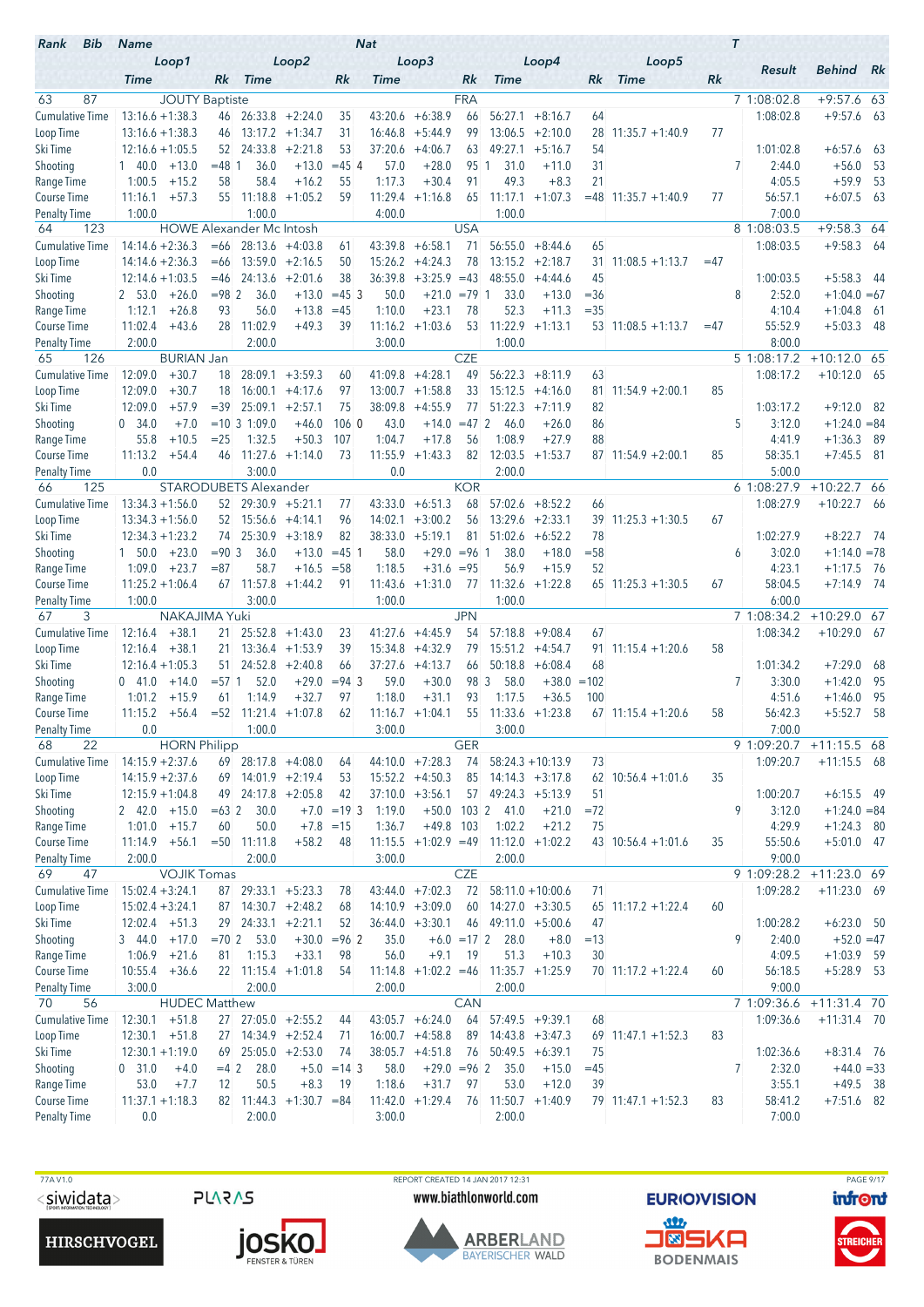| Rank<br>Bib                         | <b>Name</b>                              |                         |               |                      |                                            |                      | <b>Nat</b>      |                                      |               |                        |                                           |              |                            |    | $\tau$                   |                                |      |
|-------------------------------------|------------------------------------------|-------------------------|---------------|----------------------|--------------------------------------------|----------------------|-----------------|--------------------------------------|---------------|------------------------|-------------------------------------------|--------------|----------------------------|----|--------------------------|--------------------------------|------|
|                                     |                                          | Loop1                   |               |                      | Loop2                                      |                      |                 | Loop3                                |               |                        | Loop4                                     |              | Loop5                      |    | Result                   | Behind Rk                      |      |
|                                     | <b>Time</b>                              |                         | Rk            | <b>Time</b>          |                                            | Rk                   | <b>Time</b>     |                                      | Rk            | <b>Time</b>            |                                           | Rk           | <b>Time</b>                | Rk |                          |                                |      |
| 71<br>73                            |                                          | <b>JUN Je-Uk</b>        |               |                      |                                            |                      |                 |                                      | <b>KOR</b>    |                        |                                           |              |                            |    | 8 1:09:38.1              | $+11:32.9$ 71                  |      |
| Cumulative Time                     | $14:37.4 + 2:59.1$                       |                         | 77            |                      | $29:56.8 + 5:47.0$                         | 83                   | 45:35.5         | $+8:53.8$                            | 85            | 58:09.8                | $+9:59.4$                                 | 70           |                            |    | 1:09:38.1                | $+11:32.9$ 71                  |      |
| Loop Time                           | $14:37.4 + 2:59.1$                       |                         | 77            |                      | $15:19.4 + 3:36.9$                         | 85                   | 15:38.7         | $+4:36.8$                            | 80            |                        | $12:34.3 +1:37.8$                         | 14           | $11:28.3 + 1:33.5$         | 68 |                          |                                |      |
| Ski Time                            | $12:37.4 + 1:26.3$<br>2 34.0             | $+7.0$                  | 77<br>$=10.3$ | 24:56.8<br>35.0      | $+2:44.8$<br>$+12.0$                       | 67<br>$=373$         | 37:35.5<br>41.0 | $+4:21.6$<br>$+12.0$                 | 68<br>$= 380$ | 50:09.8<br>32.0        | $+5:59.4$<br>$+12.0$                      | 67<br>$=32$  |                            |    | 1:01:38.1<br>8<br>2:22.0 | $+7:32.9$ 71<br>$+34.0 = 21$   |      |
| Shooting<br>Range Time              | 54.3                                     | $+9.0$                  | 18            | 54.3                 | $+12.1$                                    | $= 37$               | 1:00.3          | $+13.4$                              | 42            | 48.2                   | $+7.2$                                    | $=14$        |                            |    | 3:37.1                   | $+31.5$                        | - 16 |
| Course Time                         | $11:43.1 + 1:24.3$                       |                         | 87            | 11:25.0              | $+1:11.4$                                  | 70                   |                 | $11:38.4 +1:25.8$                    | 71            | 11:46.1                | $+1:36.3$                                 |              | $76$ 11:28.3 +1:33.5       | 68 | 58:00.9                  | $+7:11.3$ 73                   |      |
| <b>Penalty Time</b>                 | 2:00.0                                   |                         |               | 3:00.0               |                                            |                      | 3:00.0          |                                      |               | 0.0                    |                                           |              |                            |    | 8:00.0                   |                                |      |
| 72<br>58                            |                                          | <b>PARTALOV Dimitar</b> |               |                      |                                            |                      |                 |                                      | <b>BUL</b>    |                        |                                           |              |                            |    | 7 1:09:42.3              | $+11:37.1$ 72                  |      |
| <b>Cumulative Time</b>              | $14:49.4 + 3:11.1$                       |                         | 82            |                      | $28:16.1 + 4:06.3$                         | 62                   | 44:13.1         | $+7:31.4$                            | 75            | 57:57.4                | $+9:47.0$                                 | 69           |                            |    | 1:09:42.3                | $+11:37.1$ 72                  |      |
| Loop Time                           | $14:49.4 + 3:11.1$                       |                         | 82            |                      | $13:26.7 +1:44.2$                          | 33                   | 15:57.0         | $+4:55.1$                            | 86            |                        | $13:44.3 + 2:47.8$                        | 46           | $11:44.9 + 1:50.1$         | 81 |                          |                                |      |
| Ski Time                            | $12:49.4 + 1:38.3$                       |                         | 88            | 25:16.1              | $+3:04.1$                                  | 78                   | 38:13.1         | $+4:59.2$                            | 78            | 50:57.4                | $+6:47.0$                                 | 77           |                            |    | 1:02:42.3                | $+8:37.1$ 78                   |      |
| Shooting                            | 2 46.0                                   | $+19.0$                 | $= 7611$      | 39.0                 | $+16.0$                                    | $=62$ 3              | 50.0            | $+21.0 = 79$ 1                       |               | 30.0                   | $+10.0$                                   | $= 24$       |                            |    | 7<br>2:45.0              | $+57.0 = 54$                   |      |
| Range Time                          | 1:10.2                                   | $+24.9$                 | $= 90$        | 58.6                 | $+16.4$                                    | 57                   | 1:17.0          | $+30.1$                              | 89            | 50.8                   | $+9.8$                                    | 26           |                            |    | 4:16.6                   | $+1:11.0$                      | - 69 |
| Course Time                         | $11:39.2 + 1:20.4$                       |                         | 85            | 11:28.1              | $+1:14.5$                                  | 74                   |                 | $11:39.9 + 1:27.3$                   | 73            |                        | $11:53.4 +1:43.6$                         |              | $82 \mid 11:44.9 + 1:50.1$ | 81 | 58:25.5                  | $+7:35.9$ 79                   |      |
| <b>Penalty Time</b>                 | 2:00.0                                   |                         |               | 1:00.0               |                                            |                      | 3:00.0          |                                      |               | 1:00.0                 |                                           |              |                            |    | 7:00.0                   |                                |      |
| 114<br>73<br><b>Cumulative Time</b> |                                          | <b>MILLAR Aidan</b>     |               |                      |                                            |                      |                 |                                      | <b>CAN</b>    |                        |                                           |              |                            |    | 8 1:09:53.0<br>1:09:53.0 | $+11:47.8$ 73<br>$+11:47.8$ 73 |      |
| Loop Time                           | $14:11.0 + 2:32.7$<br>$14:11.0 + 2:32.7$ |                         |               | $63$ 14:25.2 +2:42.7 | $63$ 28:36.2 +4:26.4                       | 67<br>67             | 43:37.7         | $+6:56.0$<br>$15:01.5 + 3:59.6$      | 70<br>75      |                        | $58:21.2 + 10:10.8$<br>$14:43.5 + 3:47.0$ | 72<br>68     | $11:31.8 + 1:37.0$         | 72 |                          |                                |      |
| Ski Time                            | 12:11.0                                  | $+59.9$                 | 42            |                      | $24:36.2 +2:24.2$                          | 56                   | 37:37.7         | $+4:23.8$                            | 69            |                        | $50:21.2 + 6:10.8$                        | 69           |                            |    | 1:01:53.0                | $+7:47.8$                      | - 72 |
| Shooting                            | 2, 35.0                                  | $+8.0$                  | $=172$        | 28.0                 | $+5.0$                                     | $= 14 \, 2$          | 45.0            | $+16.0 = 60$ 2                       |               | 24.0                   | $+4.0$                                    | $=$ 3        |                            |    | 8<br>2:12.0              | $+24.0$                        | - 13 |
| Range Time                          | 56.1                                     | $+10.8$                 | 29            | 51.2                 | $+9.0$                                     | $= 22$               | 1:05.1          | $+18.2$                              | 58            | 48.2                   | $+7.2$                                    | $=14$        |                            |    | 3:40.6                   | $+35.0$                        | - 21 |
| Course Time                         | 11:14.9                                  | $+56.1$                 |               |                      | $= 50$ 11:34.0 +1:20.4                     | 76                   |                 | $11:56.4 +1:43.8$                    | 83            |                        | $11:55.2 +1:45.4$                         |              | $83$ 11:31.8 +1:37.0       | 72 | 58:12.3                  | $+7:22.7$ 75                   |      |
| Penalty Time                        | 2:00.0                                   |                         |               | 2:00.0               |                                            |                      | 2:00.0          |                                      |               | 2:00.0                 |                                           |              |                            |    | 8:00.0                   |                                |      |
| 99<br>74                            |                                          | LIPAI Yauheni           |               |                      |                                            |                      |                 |                                      | <b>BLR</b>    |                        |                                           |              |                            |    | 9 1:10:00.0              | $+11:54.8$ 74                  |      |
| <b>Cumulative Time</b>              | $14:21.7 + 2:43.4$                       |                         | 71.           |                      | $30:17.6 + 6:07.8$                         | 87                   | 44:48.1         | $+8:06.4$                            | 79            |                        | $58:26.4 + 10:16.0$                       | 74           |                            |    | 1:10:00.0                | $+11:54.8$ 74                  |      |
| Loop Time                           | $14:21.7 + 2:43.4$                       |                         | 71            |                      | $15:55.9$ +4:13.4                          | 95                   | 14:30.5         | $+3:28.6$                            | 70            |                        | $13:38.3 + 2:41.8$                        | 43           | $11:33.6 + 1:38.8$         | 76 |                          |                                |      |
| Ski Time                            | $12:21.7 + 1:10.6$                       |                         | 56            |                      | $24:17.6$ +2:05.6                          | 41                   | 36:48.1         | $+3:34.2$                            | 48            |                        | $49:26.4 +5:16.0$                         | 53           |                            |    | 1:01:00.0                | $+6:54.8$                      | - 60 |
| Shooting                            | 2 59.0                                   | $+32.0$                 | $= 104$ 4     | 45.0                 | $+22.0$                                    | $= 84$ 2             | 1:07.0          |                                      |               | $+38.0 = 100$ 1 1:00.0 | $+40.0$                                   | 104          |                            |    | 9<br>3:51.0              | $+2:03.0$ 103                  |      |
| Range Time                          | 1:18.6                                   | $+33.3$                 | 103           | 1:05.2               | $+23.0$                                    | 81                   | 1:26.6          | $+39.7$                              | 100           | 1:21.1                 | $+40.1$                                   | 104          |                            |    | 5:11.5                   | $+2:05.9$ 101                  |      |
| Course Time                         | 11:03.0                                  | $+44.2$                 | 30            | 10:50.7              | $+37.1$                                    | 24                   | 11:03.8         | $+51.2$                              | 32            | 11:17.1                | $+1:07.3$                                 |              | $= 48$ 11:33.6 +1:38.8     | 76 | 55:48.2                  | $+4:58.6$ 45                   |      |
| <b>Penalty Time</b><br>75<br>124    | 2:00.0                                   | <b>JURCZAK Tomasz</b>   |               | 4:00.0               |                                            |                      | 2:00.0          |                                      | POL           | 1:00.0                 |                                           |              |                            |    | 9:00.0<br>8 1:10:25.5    | $+12:20.3$ 75                  |      |
| <b>Cumulative Time</b>              | $14:24.8 + 2:46.5$                       |                         |               | 73 29:03.5 +4:53.7   |                                            | 75                   | 45:01.1         | $+8:19.4$                            | 81            |                        | $58:40.9 + 10:30.5$                       | 75           |                            |    | 1:10:25.5                | $+12:20.3$ 75                  |      |
| Loop Time                           | $14:24.8 + 2:46.5$                       |                         | 73            |                      | $14:38.7 +2:56.2$                          | 74                   | 15:57.6         | $+4:55.7$                            | 87            |                        | $13:39.8 + 2:43.3$                        | 45           | $11:44.6 + 1:49.8$         | 80 |                          |                                |      |
| Ski Time                            | $12:24.8 + 1:13.7$                       |                         | 62            |                      | $25:03.5 +2:51.5$                          | 73                   | 38:01.1         | $+4:47.2$                            | 73            |                        | $50:40.9 + 6:30.5$                        | 73           |                            |    | 1:02:25.5                | $+8:20.3$                      | - 73 |
| Shooting                            | 2 36.0                                   | $+9.0$                  | $= 25 \, 2$   | 42.0                 | $+19.0$                                    | $= 70.3$             | 44.0            | $+15.0 = 53$ 1                       |               | 38.0                   | $+18.0$                                   | $= 58$       |                            |    | 8<br>2:40.0              | $+52.0 = 47$                   |      |
| Range Time                          | 56.2                                     | $+10.9$                 | 30            | 59.7                 | $+17.5$                                    | 68                   | 1:04.5          | $+17.6 = 54$                         |               | 54.9                   | $+13.9$                                   | $=44$        |                            |    | 3:55.3                   | $+49.7$                        | - 39 |
| <b>Course Time</b>                  | $11:28.5 + 1:09.7$                       |                         |               | 72 11:38.9 +1:25.3   |                                            | 80                   |                 | $11:53.0 +1:40.4$                    | 80            |                        | $11:44.8$ +1:35.0                         |              | 75 11:44.6 +1:49.8         | 80 | 58:29.8                  | $+7:40.2$                      | - 80 |
| <b>Penalty Time</b>                 | 2:00.0                                   |                         |               | 2:00.0               |                                            |                      | 3:00.0          |                                      |               | 1:00.0                 |                                           |              |                            |    | 8:00.0                   |                                |      |
| 76<br>76                            |                                          | ANDREJEVS Zans          |               |                      |                                            |                      |                 |                                      | LAT           |                        |                                           |              |                            |    | 8 1:10:45.5              | $+12:40.3$ 76                  |      |
| <b>Cumulative Time</b>              | $13:23.7 + 1:45.4$                       |                         |               |                      | 48 28:57.7 +4:47.9                         | 73                   |                 | $44:21.5$ +7:39.8                    | 76            |                        | $59:16.2 + 11:05.8$                       | 76           |                            |    | 1:10:45.5                | $+12:40.3$ 76                  |      |
| Loop Time                           | $13:23.7 + 1:45.4$                       |                         |               |                      | 48 15:34.0 +3:51.5<br>$59$ 24:57.7 +2:45.7 | 87                   |                 | $15:23.8 +4:21.9$                    | 77            |                        | $14:54.7 + 3:58.2$                        |              | $= 72$ 11:29.3 +1:34.5     | 70 |                          |                                |      |
| Ski Time<br>Shooting                | $12:23.7 + 1:12.6$<br>1, 35.0            | $+8.0$                  | $=173$        | 39.0                 |                                            | 69<br>$+16.0 = 62$ 2 | 43.0            | $38:21.5 + 5:07.6$<br>$+14.0 = 47$ 2 | 79            | 41.0                   | $51:16.2 +7:05.8$<br>$+21.0$              | 81<br>$= 72$ |                            |    | 1:02:45.5<br>8<br>2:38.0 | $+8:40.3$ 79<br>$+50.0 = 43$   |      |
| Range Time                          |                                          | $55.3 + 10.0$           | $= 22$        | 59.9                 | $+17.7$                                    | 69                   | 1:04.5          | $+17.6 = 54$                         |               | 50.7                   | $+9.7$                                    | 25           |                            |    | 3:50.4                   | $+44.8 = 32$                   |      |
| Course Time                         | $11:28.3 + 1:09.5$                       |                         |               |                      | $71$ 11:34.1 +1:20.5                       | 77                   |                 | $12:19.2 + 2:06.6$                   |               | 95 12:04.0 +1:54.2     |                                           |              | $88$ 11:29.3 +1:34.5       | 70 | 58:54.9                  | $+8:05.3$ 85                   |      |
| <b>Penalty Time</b>                 | 1:00.0                                   |                         |               | 3:00.0               |                                            |                      | 2:00.0          |                                      |               | 2:00.0                 |                                           |              |                            |    | 8:00.0                   |                                |      |
| 77<br>111                           |                                          | VARABEI Maksim          |               |                      |                                            |                      |                 |                                      | <b>BLR</b>    |                        |                                           |              |                            |    | 13 1:11:20.0             | $+13:14.8$ 77                  |      |
| <b>Cumulative Time</b>              | $14:59.8 + 3:21.5$                       |                         |               |                      | 86 30:28.6 +6:18.8                         | 89                   |                 | $46:31.0 +9:49.3$                    | 91            |                        | $\frac{1:00:17}{9}$ + 12:07.5             | 81           |                            |    | 1:11:20.0                | $+13:14.8$ 77                  |      |
|                                     |                                          |                         |               |                      |                                            |                      |                 |                                      |               |                        |                                           |              |                            |    |                          |                                |      |
| Loop Time                           | $14:59.8 + 3:21.5$                       |                         |               |                      | $86$ 15:28.8 +3:46.3                       | 86                   |                 | $16:02.4$ +5:00.5                    | 90            |                        | $13:46.9 + 2:50.4$                        |              | $47$ 11:02.1 +1:07.3       | 41 |                          |                                |      |
| Ski Time                            | $11:59.8 +48.7$                          |                         |               |                      | 27 23:28.6 +1:16.6                         | 14                   |                 | $35:31.0 +2:17.1$                    |               | $17$ 47:17.9 $+3:07.5$ |                                           | 16           |                            |    | 58:20.0                  | $+4:14.8$ 17                   |      |
| Shooting                            | $31:02.0 + 35.0$                         |                         | 107 4         | 36.0                 |                                            | $+13.0 = 45$ 4       | 40.0            | $+11.0 = 33$ 2                       |               | 29.0                   | $+9.0$                                    | $= 20$       |                            |    | 2:47.0<br>13             | $+59.0$ 58                     |      |
| Range Time                          | $1:19.4 + 34.1$                          |                         | 104           | 56.9                 | $+14.7$                                    | 50                   | 58.3            | $+11.4$                              | 26            | 48.1                   | $+7.1$                                    | 13           |                            |    | 4:02.7                   | $+57.1$ 48                     |      |
| Course Time                         | $10:40.4$ +21.6                          |                         |               | 5 10:31.9            | $+18.3$                                    | 5                    | 11:04.0         | $+51.4$                              | 33            | 10:58.7                | $+48.9$                                   |              | $16$ 11:02.1 +1:07.3       | 41 | 54:17.1                  | $+3:27.5$ 17                   |      |
| <b>Penalty Time</b><br>121<br>78    | 3:00.0                                   | <b>WIESTNER Till</b>    |               | 4:00.0               |                                            |                      | 4:00.0          |                                      | SUI           | 2:00.0                 |                                           |              |                            |    | 13:00.0<br>8 1:11:22.2   | $+13:17.0$ 78                  |      |
| <b>Cumulative Time</b>              | $12:30.5 +52.2$                          |                         |               |                      | 28 25:41.0 +1:31.2                         | 22                   |                 | $43:56.9$ +7:15.2                    | 73            |                        | $59:45.9 + 11:35.5$                       | 78           |                            |    | 1:11:22.2                | $+13:17.0$ 78                  |      |
| Loop Time                           | $12:30.5 +52.2$                          |                         |               |                      | $28$ 13:10.5 +1:28.0                       | 27                   |                 | $18:15.9$ +7:14.0 107                |               |                        | $15:49.0 +4:52.5$                         |              | $89$ 11:36.3 +1:41.5       | 78 |                          |                                |      |
| Ski Time                            | $12:30.5 + 1:19.4$                       |                         |               |                      | 70 24:41.0 +2:29.0                         | 60                   |                 | $38:56.9 + 5:43.0$                   | 88            |                        | $51:45.9$ +7:35.5                         | 84           |                            |    | 1:03:22.2                | $+9:17.0$ 84                   |      |
| Shooting                            | $0$ 41.0 +14.0                           |                         | $= 57.1$      | 27.0                 |                                            | $+4.0 = 11$ 4        |                 | $1:55.0 +1:26.0 108$ 3               |               | 39.0                   | $+19.0$                                   | $=63$        |                            |    | 8<br>3:42.0              | $+1:54.0$ 100                  |      |
| Range Time                          | $1:00.2 + 14.9$                          |                         | $= 55$        | 46.4                 | $+4.2$                                     | 7                    |                 | $2:16.0 +1:29.1$                     | 108           | 1:00.3                 | $+19.3$                                   | $=64$        |                            |    | 5:02.9                   | $+1:57.3$ 100                  |      |
| Course Time                         | $11:30.2 + 1:11.4$                       |                         |               |                      | $75$ 11:24.1 +1:10.5                       | 67                   |                 | $11:59.8 + 1:47.2$                   | 88            |                        | $11:48.6 + 1:38.8$                        |              | $78$ 11:36.3 +1:41.5       | 78 | 58:19.0                  | $+7:29.4$ 78                   |      |
| <b>Penalty Time</b>                 | 0.0                                      |                         |               | 1:00.0               |                                            |                      | 4:00.0          |                                      |               | 3:00.0                 |                                           |              |                            |    | 8:00.0                   |                                |      |
|                                     |                                          |                         |               |                      |                                            |                      |                 |                                      |               |                        |                                           |              |                            |    |                          |                                |      |





TTA V1.0<br>
TAGE 10/17<br>
Siwidata> PLARAS www.biathlonworld.com EURIOVISION infont www.biathlonworld.com





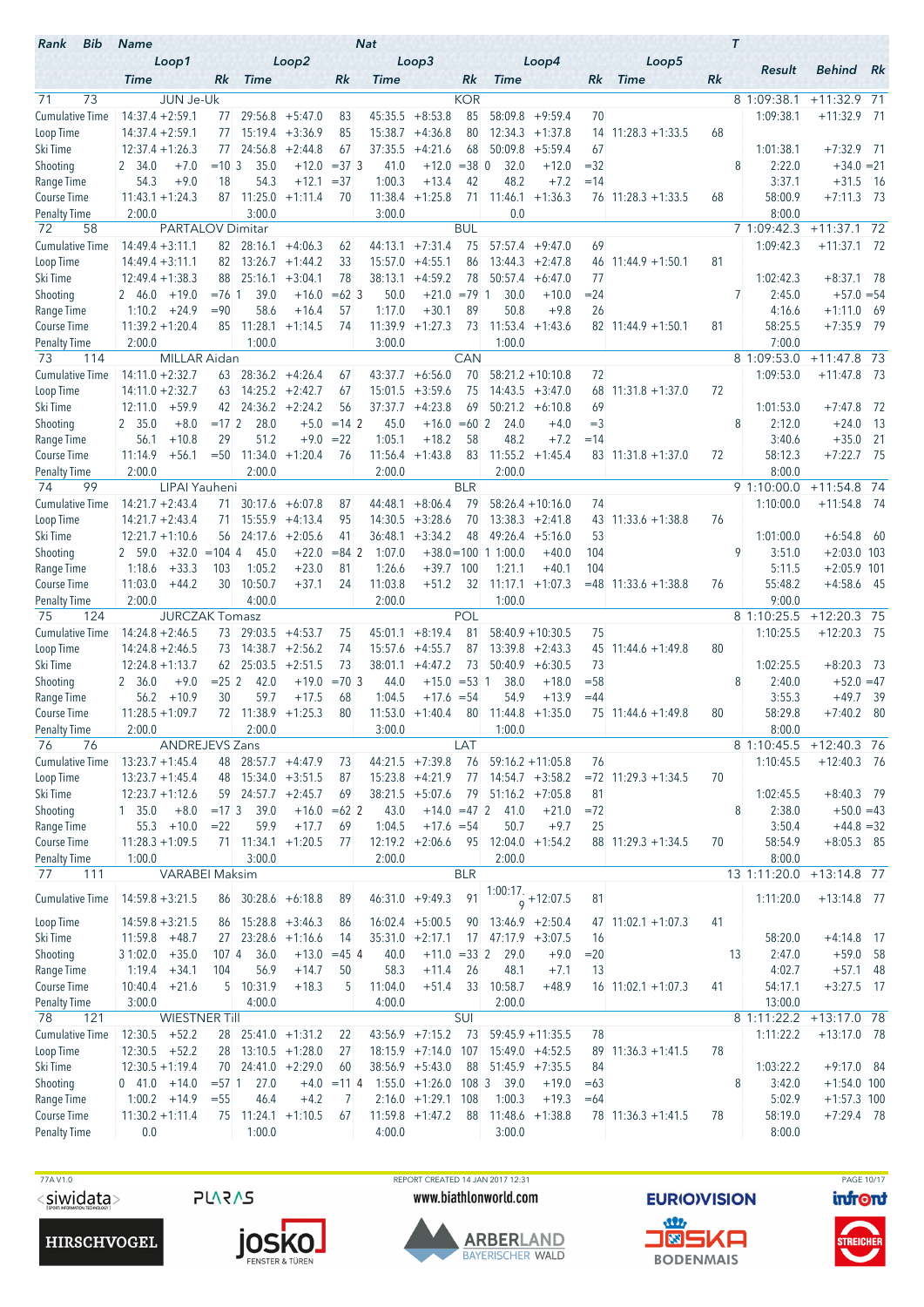| Bib<br>Rank                        | <b>Name</b>                             |             |                           |                               |                 | <b>Nat</b>        |                        |            |                      |                                      |        |                            |        | $\tau$ |                    |                               |  |
|------------------------------------|-----------------------------------------|-------------|---------------------------|-------------------------------|-----------------|-------------------|------------------------|------------|----------------------|--------------------------------------|--------|----------------------------|--------|--------|--------------------|-------------------------------|--|
|                                    | Loop1<br><b>Time</b>                    | Rk          | <b>Time</b>               | Loop2                         | Rk              | <b>Time</b>       | Loop3                  | Rk         | <b>Time</b>          | Loop4                                | Rk     | Loop5<br><b>Time</b>       | Rk     |        | Result             | <b>Behind</b> Rk              |  |
| 79<br>84                           | ZIEBA Tomasz                            |             |                           |                               |                 |                   |                        | POL        |                      |                                      |        |                            |        |        | 7 1:11:28.5        | $+13:23.3$ 79                 |  |
| <b>Cumulative Time</b>             | $13:46.0 + 2:07.7$                      |             | $56$ 28:48.5 +4:38.7      |                               | 71              |                   | $43:17.4 +6:35.7$      | 65         |                      | $59:27.3 + 11:16.9$                  | 77     |                            |        |        | 1:11:28.5          | $+13:23.3$ 79                 |  |
| Loop Time                          | $13:46.0 + 2:07.7$                      |             | $56$ 15:02.5 +3:20.0      |                               | 77              | 14:28.9           | $+3:27.0$              | 68         |                      | $16:09.9 + 5:13.4$                   | 94     | $12:01.2 + 2:06.4$         | 87     |        |                    |                               |  |
| Ski Time                           | $12:46.0 + 1:34.9$                      | 85          | 25:48.5                   | $+3:36.5$                     | 91              | 39:17.4           | $+6:03.5$              | 93         | 52:27.3              | $+8:16.9$                            | 95     |                            |        |        | 1:04:28.5          | $+10:23.3$ 93                 |  |
| Shooting                           | $+20.0$<br>$1 \quad 47.0$               | $= 82 \, 2$ | 37.0                      |                               | $+14.0 = 51$ 1  | 46.0              | $+17.0 = 65$ 3         |            | 38.0                 | $+18.0$                              | $= 58$ |                            |        | 7      | 2:48.0             | $+1:00.0 = 59$                |  |
| Range Time                         | 1:06.3<br>$+21.0$                       | 78          | 57.4                      | $+15.2 = 52$                  |                 | 1:07.6            | $+20.7 = 66$           |            | 59.5                 | $+18.5$                              | 62     |                            |        |        | 4:10.8             | $+1:05.2 = 63$                |  |
| Course Time                        | $11:39.7 + 1:20.9$                      | 86          | 12:05.1                   | $+1:51.5$                     | 96              | 12:21.3           | $+2:08.7$              | 96         | 12:10.4              | $+2:00.6$                            |        | $90$ 12:01.2 +2:06.4       | 87     |        | 1:00:17.7          | $+9:28.1$ 91                  |  |
| <b>Penalty Time</b>                | 1:00.0                                  |             | 2:00.0                    |                               |                 | 1:00.0            |                        |            | 3:00.0               |                                      |        |                            |        |        | 7:00.0             |                               |  |
| 80<br>9                            | <b>JAKOB Patrick</b>                    |             |                           |                               |                 |                   |                        | <b>AUT</b> |                      |                                      |        |                            |        |        | 10 1:11:38.0       | $+13:32.8$ 80                 |  |
| <b>Cumulative Time</b>             | $16:26.5 + 4:48.2$                      |             |                           | 104 32:09.3 +7:59.5 101       |                 |                   | $46:37.9 +9:56.2$      | 93         |                      | $1:00:25.$ +12:14.6                  | 82     |                            |        |        | 1:11:38.0          | $+13:32.8$ 80                 |  |
| Loop Time                          | $16:26.5 + 4:48.2$                      |             | $104$ 15:42.8 $+4:00.3$   |                               | 91              |                   | $14:28.6 + 3:26.7$     | 67         |                      | $13:47.1 + 2:50.6$                   |        | $48$ 11:13.0 +1:18.2       | 53     |        |                    |                               |  |
| Ski Time                           | $12:26.5 + 1:15.4$                      | 66          |                           | $25:09.3 + 2:57.3$            | 76              | 37:37.9           | $+4:24.0$              | 70         | 50:25.0              | $+6:14.6$                            | 72     |                            |        |        | 1:01:38.0          | $+7:32.8$ 70                  |  |
| Shooting                           | 4 46.0<br>$+19.0$                       | $= 76.3$    | 37.0                      | $+14.0$                       | $= 51 \, 2$     | 41.0              | $+12.0 = 38$           |            | 55.0<br>-1           | $+35.0$                              | $= 98$ |                            |        | 10     | 2:59.0             | $+1:11.0 = 75$                |  |
| Range Time                         | $+20.7$<br>1:06.0<br>$11:20.5 + 1:01.7$ | 75          | 58.5                      | $+16.3$                       | 56              | 59.9              | $+13.0 = 36$           |            | 1:17.0               | $+36.0$                              | 99     |                            |        |        | 4:21.4             | $+1:15.8$ 74                  |  |
| Course Time<br><b>Penalty Time</b> | 4:00.0                                  |             | 61 11:44.3<br>3:00.0      | $+1:30.7 = 84$                |                 | 11:28.6<br>2:00.0 | $+1:16.0$              | - 64       | 1:00.0               | $11:30.1 + 1:20.3$                   |        | $59$ 11:13.0 +1:18.2       | 53     |        | 57:16.5<br>10:00.0 | $+6:26.9$ 66                  |  |
| 81<br>19                           | <b>AVDIC Dzenis</b>                     |             |                           |                               |                 |                   |                        | <b>SRB</b> |                      |                                      |        |                            |        |        | 8 1:11:38.5        | $+13:33.3$ 81                 |  |
|                                    |                                         |             |                           |                               |                 |                   |                        |            |                      | $\frac{1:00:05}{9}$ + 11:55.5        | 79     |                            |        |        |                    |                               |  |
| <b>Cumulative Time</b>             | $13:24.7 + 1:46.4$                      |             | 49 29:34.4 +5:24.6        |                               | 79              |                   | $46:13.1 + 9:31.4$     | 90         |                      |                                      |        |                            |        |        | 1:11:38.5          | $+13:33.3$ 81                 |  |
| Loop Time                          | $13:24.7 + 1:46.4$                      | 49          |                           | $16:09.7 + 4:27.2$            | 99              |                   | $16:38.7 + 5:36.8$     | 97         |                      | $13:52.8$ +2:56.3                    |        | $52$ 11:32.6 +1:37.8       | $= 73$ |        |                    |                               |  |
| Ski Time                           | $12:24.7 + 1:13.6$                      | 61          |                           | $25:34.4 + 3:22.4$            | 83              | 39:13.1           | $+5:59.2$              | 92         |                      | $52:05.9$ +7:55.5                    | 89     |                            |        |        | 1:03:38.5          | $+9:33.3$ 86                  |  |
| Shooting                           | $1\quad 58.0$<br>$+32.8$                |             | $+31.0$ = 102 3 1:02.0    |                               | $+39.0 = 103$ 3 | 1:22.0<br>1:43.0  | $+53.0$<br>$+56.1$     | $105-1$    | 39.0<br>59.6         | $+19.0$                              | $=63$  |                            |        | 8      | 4:01.0<br>5:24.8   | $+2:13.0$ 104                 |  |
| Range Time<br>Course Time          | 1:18.1<br>$+47.8$<br>11:06.6            | 102<br>37   | 1:24.1                    | $+41.9$<br>$11:45.6 + 1:32.0$ | 104<br>86       |                   | $11:55.6 +1:43.0$      | 104<br>81  | 11:53.2              | $+18.6$<br>$+1:43.4$                 | 63     | $81$ 11:32.6 +1:37.8       | $= 73$ |        | 58:13.6            | $+2:19.2$ 105<br>$+7:24.0$ 77 |  |
| <b>Penalty Time</b>                | 1:00.0                                  |             | 3:00.0                    |                               |                 | 3:00.0            |                        |            | 1:00.0               |                                      |        |                            |        |        | 8:00.0             |                               |  |
| 82<br>110                          | <b>KUTS Timur</b>                       |             |                           |                               |                 |                   |                        | <b>KAZ</b> |                      |                                      |        |                            |        |        | 11 1:11:44.2       | $+13:39.0$ 82                 |  |
| <b>Cumulative Time</b>             | $15:22.4 + 3:44.1$                      |             | 94 29:35.3 +5:25.5        |                               | 80              |                   | $45:17.0 + 8:35.3$     | 83         |                      | 1:00:32.<br>$5 + 12:22.1$            | 83     |                            |        |        | 1:11:44.2          | $+13:39.0$ 82                 |  |
| Loop Time                          | $15:22.4 + 3:44.1$                      |             | $94$ 14:12.9 +2:30.4      |                               | 60              |                   | $15:41.7 +4:39.8$      | 81.        |                      | $15:15.5 + 4:19.0$                   |        | $82 \mid 11:11.7 + 1:16.9$ | 50     |        |                    |                               |  |
| Ski Time                           | $12:22.4 + 1:11.3$                      |             | $57$ 24:35.3 +2:23.3      |                               | 54              | 37:17.0           | $+4:03.1$              | 60         |                      | $49:32.5 + 5:22.1$                   | 59     |                            |        |        | 1:00:44.2          | $+6:39.0$ 55                  |  |
| Shooting                           | $+10.0$<br>3 37.0                       | $= 302$     | 30.0                      | $+7.0$                        | $=19.3$         | 39.0              | $+10.0 = 26$ 3         |            | 24.0                 | $+4.0$                               | $=$ 3  |                            |        | 11     | 2:10.0             | $+22.0 = 8$                   |  |
| Range Time                         | 58.9<br>$+13.6$                         | 43          | 51.2                      | $+9.0$                        | $=22$           | 59.8              | $+12.9$                | 35         | 48.9                 | $+7.9$                               | 16     |                            |        |        | 3:38.8             | $+33.2$ 20                    |  |
| Course Time                        | $11:23.4 + 1:04.6$                      |             |                           | $64$ 11:21.6 +1:08.0 = 63     |                 |                   | $11:41.9 + 1:29.3$     |            | 75 11:26.5           | $+1:16.7$                            |        | $55$ 11:11.7 +1:16.9       | 50     |        | 57:05.1            | $+6:15.5$ 64                  |  |
| <b>Penalty Time</b>                | 3:00.0                                  |             | 2:00.0                    |                               |                 | 3:00.0            |                        |            | 3:00.0               |                                      |        |                            |        |        | 11:00.0            |                               |  |
| 83<br>70                           | <b>KUBALIAK Michal</b>                  |             |                           |                               |                 |                   |                        | <b>SVK</b> |                      |                                      |        |                            |        |        | 11 1:12:02.1       | $+13:56.9$ 83                 |  |
| <b>Cumulative Time</b>             | $15:33.8 + 3:55.5$                      |             | $96$ 30:49.9 +6:40.1      |                               | 92              |                   | $47:21.7 + 10:40.0$    | 97         |                      | $\frac{1:00:43.}{7}$ + 12:33.3       | 84     |                            |        |        | 1:12:02.1          | $+13:56.9$ 83                 |  |
| Loop Time                          | $15:33.8 + 3:55.5$                      |             | $96$ 15:16.1 +3:33.6      |                               | 84              |                   | $16:31.8 + 5:29.9$     |            | $95$ 13:22.0 +2:25.5 |                                      |        | $36$ 11:18.4 +1:23.6       | 62     |        |                    |                               |  |
| Ski Time                           | $12:33.8 + 1:22.7$                      |             | 73 24:49.9 +2:37.9        |                               | 65              |                   |                        |            |                      | $37:21.7$ +4:07.8 64 49:43.7 +5:33.3 | 63     |                            |        |        | 1:01:02.1          | $+6:56.9$ 62                  |  |
| Shooting                           | $31:07.0 + 40.0$                        | 1113        | 40.0                      | $+17.0 = 674$                 |                 | 48.0              | $+19.0 = 74$ 1         |            | 28.0                 | $+8.0$                               | $=13$  |                            |        | 11     | 3:03.0             | $+1:15.0 = 80$                |  |
| Range Time                         | $+40.7$<br>1:26.0                       | 108         | 1:01.3                    | $+19.1$                       | - 71            | 1:11.4            | $+24.5$                | 81         | 51.1                 | $+10.1$                              | 28     |                            |        |        | 4:29.8             | $+1:24.2$ 79                  |  |
| Course Time<br><b>Penalty Time</b> | 11:07.7<br>$+48.9$<br>3:00.0            |             | 3:00.0                    | $38$ 11:14.7 +1:01.1 = 51     |                 | 4:00.0            | $11:20.3 +1:07.7$      | 58         | 11:30.9<br>1:00.0    | $+1:21.1$                            |        | $= 61$ 11:18.4 +1:23.6     | 62     |        | 56:32.0<br>11:00.0 | $+5:42.4$ 56                  |  |
| 86<br>84                           | <b>HUHTALA Teemu</b>                    |             |                           |                               |                 |                   |                        | <b>FIN</b> |                      |                                      |        |                            |        |        | 9 1:12:10.7        | $+14:05.5$ 84                 |  |
| <b>Cumulative Time</b>             | $14:23.1 + 2:44.8$                      |             | 72 30:01.8 +5:52.0        |                               | 84              |                   | $44:23.8$ +7:42.1      | 77         | 1:00:15.             | $\frac{1}{6}$ +12:05.2               | 80     |                            |        |        | 1:12:10.7          | $+14:05.5$ 84                 |  |
| Loop Time                          | $14:23.1 + 2:44.8$                      |             | $72$ 15:38.7 +3:56.2      |                               | 89              |                   | $14:22.0 +3:20.1$      |            | $65$ 15:51.8 +4:55.3 |                                      |        | $92$ 11:55.1 +2:00.3       | 86     |        |                    |                               |  |
| Ski Time                           | $12:23.1 + 1:12.0$                      |             | $58$ 25:01.8 +2:49.8      |                               | 71              |                   | $38:23.8$ +5:09.9      |            | $80$ 51:15.6 +7:05.2 |                                      | 80     |                            |        |        | 1:03:10.7          | $+9:05.5$ 80                  |  |
| Shooting                           | $2 42.0 +15.0$                          | $=633$      | 38.0                      | $+15.0 = 55$ 1                |                 | 46.0              | $+17.0 = 65$ 3         |            | 44.0                 | $+24.0$                              | $= 82$ |                            |        | 9      | 2:50.0             | $+1:02.0 = 64$                |  |
| Range Time                         | $1:02.3 +17.0$                          | 64          | 1:01.7                    | $+19.5$                       | 73              | 1:07.9            | $+21.0$                | 69         | 1:05.2               | $+24.2$                              | 82     |                            |        |        | 4:17.1             | $+1:11.5$ 70                  |  |
| Course Time                        | $11:20.7 + 1:01.9 = 62$ 11:36.9 +1:23.3 |             |                           |                               | 78              |                   | $12:14.0 + 2:01.4$     |            | $93$ 11:46.5 +1:36.7 |                                      |        | $77$ 11:55.1 +2:00.3       | 86     |        | 58:53.2            | $+8:03.6$ 83                  |  |
| <b>Penalty Time</b>                | 2:00.0                                  |             | 3:00.0                    |                               |                 | 1:00.0            |                        |            | 3:00.0               |                                      |        |                            |        |        | 9:00.0             |                               |  |
| 85<br>53                           | <b>INOMATA Kazuya</b>                   |             |                           |                               |                 |                   |                        | <b>JPN</b> |                      |                                      |        |                            |        |        | 9 1:12:17.8        | $+14:12.6$ 85                 |  |
| Cumulative Time                    | $19:06.0 + 7:27.7$                      |             |                           | 114 34:13.7 +10:03.9 109      |                 |                   | $47:36.1 + 10:54.4$    | 98         |                      | 1:00:55.<br>9 + 12:45.5              | 89     |                            |        |        | 1:12:17.8          | $+14:12.6$ 85                 |  |
| Loop Time                          | $19:06.0 + 7:27.7$                      |             | $114$ $15:07.7$ $+3:25.2$ |                               | -79             |                   | $13:22.4$ +2:20.5      |            | $41$ 13:19.8 +2:23.3 |                                      | 34     | $11:21.9 + 1:27.1$         | 64     |        |                    |                               |  |
| Ski Time                           | $14:06.0 + 2:54.9$                      |             | 107 27:13.7 +5:01.7       |                               | 102             |                   | $39:36.1 + 6:22.2$     | 95         |                      | $51:55.9$ +7:45.5                    | 86     |                            |        |        | 1:03:17.8          | $+9:12.6$ 83                  |  |
| Shooting                           | $52:35.0 + 2:08.0$                      |             |                           | $116$ 2 1:31.0 +1:08.0 112 1  |                 | 47.0              | $+18.0 = 69$ 1         |            | 53.0                 | $+33.0$                              | $= 94$ |                            |        | 9      | 5:46.0             | $+3:58.0$ 109                 |  |
| Range Time                         | $2:55.8 + 2:10.5$                       | 115         |                           | $1:50.6 +1:08.4$ 112          |                 | 1:06.9            | $+20.0$                | -65        | 1:13.1               | $+32.1$                              | 93     |                            |        |        | 7:06.4             | $+4:00.8$ 108                 |  |
| Course Time                        | $11:10.2 +51.4$                         |             | 40 11:17.0 +1:03.4        |                               | 55              |                   | $11:15.5 +1:02.9 = 49$ |            | 11:06.6              | $+56.8$                              |        | $31 \mid 11:21.9 + 1:27.1$ | 64     |        | 56:11.2            | $+5:21.6$ 51                  |  |
| <b>Penalty Time</b>                | 5:00.0                                  |             | 2:00.0                    |                               |                 | 1:00.0            |                        |            | 1:00.0               |                                      |        |                            |        |        | 9:00.0             |                               |  |

**HIRSCHVOGEL** 



TTA V1.0 PAGE 11/17<br>
TAGE 11/17<br>
Siwidata> PLARAS www.biathlonworld.com EURIOVISION infont www.biathlonworld.com



<u>an</u> **J®SKA BODENMAIS** 

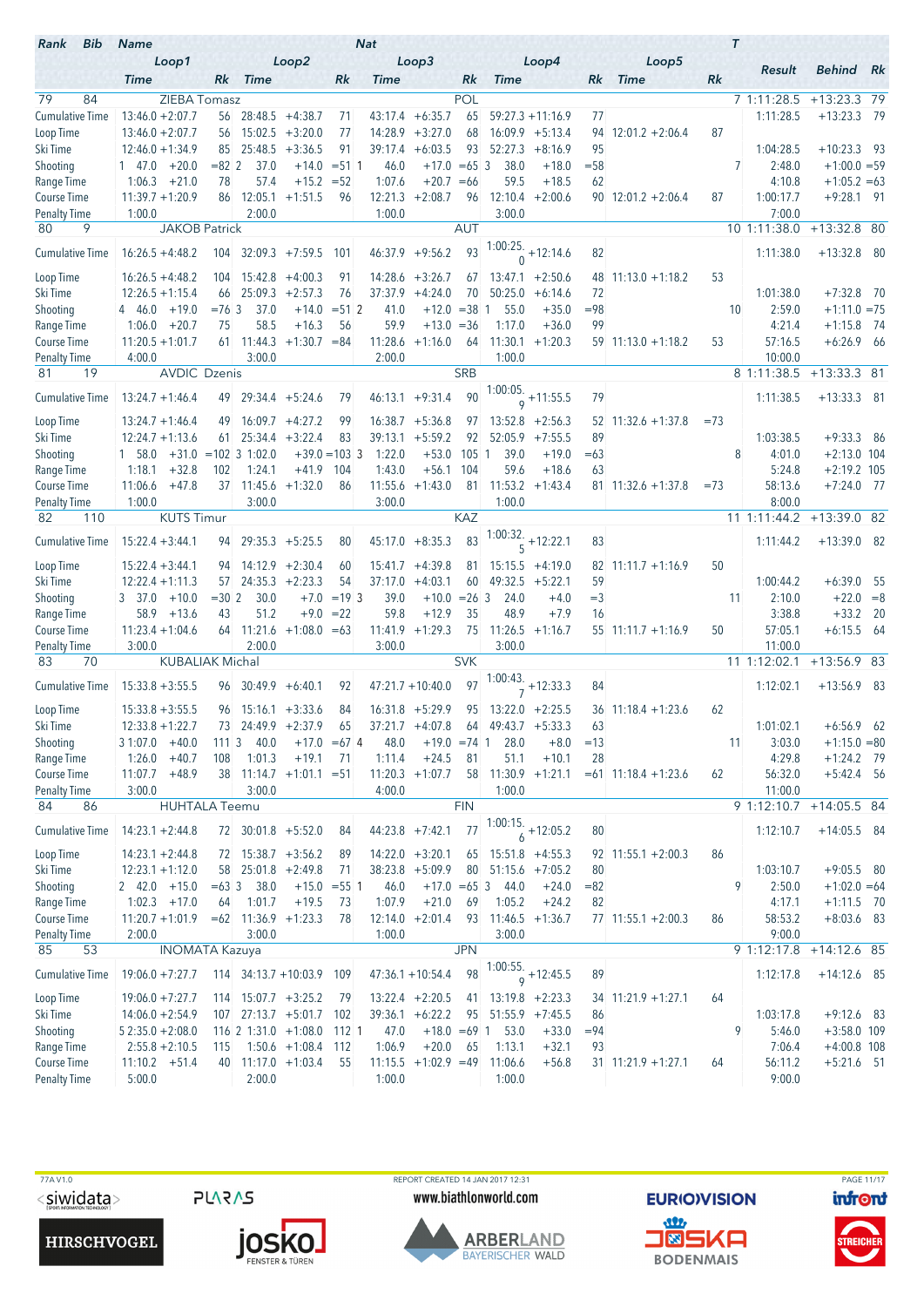| Rank<br>Bib                        | <b>Name</b>                                     |                    |                                  |                               |                   | <b>Nat</b>        |                                      |               |                                |                                |             |                        | $\tau$ |                          |                                |  |
|------------------------------------|-------------------------------------------------|--------------------|----------------------------------|-------------------------------|-------------------|-------------------|--------------------------------------|---------------|--------------------------------|--------------------------------|-------------|------------------------|--------|--------------------------|--------------------------------|--|
|                                    | Loop1<br><b>Time</b>                            |                    | Rk Time                          | Loop2                         | Rk                | <b>Time</b>       | Loop3                                | Rk            | <b>Time</b>                    | Loop4                          | Rk          | Loop5<br><b>Time</b>   | Rk     | Result                   | <b>Behind</b> Rk               |  |
| 23<br>86                           |                                                 |                    | NEDAIVODINS Vladislavs           |                               |                   |                   |                                      | LAT           |                                |                                |             |                        |        | 9 1:12:26.5              | $+14:21.3$ 86                  |  |
| <b>Cumulative Time</b>             | $13:48.7 + 2:10.4$                              |                    | 58 28:47.5 +4:37.7               |                               | 69                |                   | $44:47.9 + 8:06.2$                   | 78            |                                | $\frac{1:00:53.}{2} + 12:42.8$ | 88          |                        |        | 1:12:26.5                | $+14:21.3$ 86                  |  |
|                                    |                                                 |                    |                                  |                               |                   |                   |                                      |               |                                |                                |             |                        |        |                          |                                |  |
| Loop Time                          | $13:48.7 + 2:10.4$                              |                    | $58$ 14:58.8 +3:16.3             |                               | 76                |                   | $16:00.4$ +4:58.5                    | 88            |                                | $16:05.3 + 5:08.8$             |             | $93$ 11:33.3 +1:38.5   | 75     |                          |                                |  |
| Ski Time<br>Shooting               | $12:48.7 + 1:37.6$<br>$1 \quad 37.0$<br>$+10.0$ | 86<br>$= 30.2$     | 57.0                             | $25:47.5 + 3:35.5$<br>$+34.0$ | 90<br>$= 99 \, 3$ | 50.0              | $38:47.9 + 5:34.0$<br>$+21.0 = 79$ 3 | 86            | 39.0                           | $51:53.2 +7:42.8$<br>$+19.0$   | 85<br>$=63$ |                        | 9      | 1:03:26.5<br>3:03.0      | $+9:21.3$ 85<br>$+1:15.0 = 80$ |  |
| Range Time                         | 59.5<br>$+14.2$                                 | $=48$              | 1:19.7                           | $+37.5$                       | 101               | 1:10.9            | $+24.0$                              | 79            | 1:02.1                         | $+21.1$                        | 74          |                        |        | 4:32.2                   | $+1:26.6$ 84                   |  |
| Course Time                        | $11:49.2 + 1:30.4$                              |                    | 90 11:39.1                       | $+1:25.5$                     | 81                |                   | $11:49.5 +1:36.9$                    | 79            |                                | $12:03.1 + 1:53.3$             |             | $= 85$ 11:33.3 +1:38.5 | 75     | 58:54.2                  | $+8:04.6$ 84                   |  |
| <b>Penalty Time</b>                | 1:00.0                                          |                    | 2:00.0                           |                               |                   | 3:00.0            |                                      |               | 3:00.0                         |                                |             |                        |        | 9:00.0                   |                                |  |
| 87<br>62                           |                                                 |                    | <b>KRSMANOVIC Dejan</b>          |                               |                   |                   |                                      | <b>SRB</b>    |                                |                                |             |                        |        | 10 1:12:28.0             | $+14:22.8$ 87                  |  |
| <b>Cumulative Time</b>             | $14:41.0 + 3:02.7$                              |                    | 79 29:03.2 +4:53.4               |                               | 74                |                   | $46:02.7 +9:21.0$                    | 88            |                                | $1:00:47. +12:36.7$            | 85          |                        |        | 1:12:28.0                | $+14:22.8$ 87                  |  |
| Loop Time                          | $14:41.0 + 3:02.7$                              |                    | 79 14:22.2 +2:39.7               |                               | 66                |                   | $16:59.5 + 5:57.6$                   | 101           |                                | $14:44.4 + 3:47.9$             |             | $70$ 11:40.9 +1:46.1   | 79     |                          |                                |  |
| Ski Time                           | $12:41.0 + 1:29.9$                              | 79                 |                                  | $25:03.2 + 2:51.2$            | 72                |                   | $38:02.7 +4:48.8$                    | 74            |                                | $50:47.1 + 6:36.7$             | 74          |                        |        | 1:02:28.0                | $+8:22.8$ 75                   |  |
| Shooting                           | $2, 42.0 +15.0$                                 | $= 632$            | 35.0                             |                               | $+12.0 = 37$ 4    | 55.0              | $+26.0 = 89$ 2                       |               | 29.0                           | $+9.0$                         | $= 20$      |                        | 10     | 2:41.0                   | $+53.0 = 50$                   |  |
| Range Time<br>Course Time          | 1:04.8<br>$+19.5$<br>$11:36.2 + 1:17.4$         | 71                 | 57.4<br>$=79$ 11:24.8            | $+15.2 = 52$<br>$+1:11.2$     | 69                | 1:20.5            | $+33.6$<br>$11:39.0 + 1:26.4$        | 98            | 52.2<br>72 11:52.1             | $+11.2$<br>$+1:42.3$           | 34          | $80$ 11:40.9 +1:46.1   | 79     | 4:14.9<br>58:13.0        | $+1:09.3 = 67$<br>$+7:23.4$ 76 |  |
| <b>Penalty Time</b>                | 2:00.0                                          |                    | 2:00.0                           |                               |                   | 4:00.0            |                                      |               | 2:00.0                         |                                |             |                        |        | 10:00.0                  |                                |  |
| 88<br>41                           | <b>DURTSCHI Max</b>                             |                    |                                  |                               |                   |                   |                                      | <b>USA</b>    |                                |                                |             |                        |        | 10 1:12:37.5             | $+14:32.3$ 88                  |  |
| <b>Cumulative Time</b>             | $14:50.4 + 3:12.1$                              |                    | $83$ 29:24.3 $+5:14.5$           |                               | 76                |                   | $43:02.9 + 6:21.2$                   | 63            |                                | $\frac{1:00:51}{7}$ + 12:41.3  | 87          |                        |        | 1:12:37.5                | $+14:32.3$ 88                  |  |
| Loop Time                          | $14:50.4 + 3:12.1$                              | 83                 |                                  | $14:33.9 +2:51.4$             | 70                |                   | $13:38.6 + 2:36.7$                   | 48            |                                | $17:48.8 + 6:52.3$             |             | $105$ 11:45.8 +1:51.0  | 82     |                          |                                |  |
| Ski Time                           | $12:50.4 + 1:39.3$                              | 89                 |                                  | $25:24.3 + 3:12.3$            | 80                |                   | $38:02.9$ +4:49.0                    | 75            |                                | $50:51.7 + 6:41.3$             | 76          |                        |        | 1:02:37.5                | $+8:32.3$ 77                   |  |
| Shooting                           | $2 \quad 58.0 \quad +31.0 \quad =102 \quad 2$   |                    | 53.0                             | $+30.0$                       | $= 961$           | 51.0              | $+22.0 = 82$ 5                       |               | 57.0                           | $+37.0 = 100$                  |             |                        | 10     | 3:39.0                   | $+1:51.0$ 99                   |  |
| Range Time                         | $+32.5$<br>1:17.8                               | 101                | 1:12.3                           | $+30.1$                       | 94                | 1:11.0            | $+24.1$                              | 80            | 1:17.9                         | $+36.9 = 101$                  |             |                        |        | 4:59.0                   | $+1:53.4$ 99                   |  |
| Course Time                        | $11:32.5 + 1:13.7$                              |                    |                                  | $77$ 11:21.6 +1:08.0 = 63     |                   |                   | $11:27.5 +1:14.9$                    | 61            |                                | $11:30.9 + 1:21.1$             |             | $= 61$ 11:45.8 +1:51.0 | 82     | 57:38.3                  | $+6:48.7$ 72                   |  |
| Penalty Time<br>32<br>89           | 2:00.0<br><b>HEO</b> Seonhoe                    |                    | 2:00.0                           |                               |                   | 1:00.0            |                                      | <b>KOR</b>    | 5:00.0                         |                                |             |                        |        | 10:00.0<br>10 1:13:11.8  | +15:06.6 89                    |  |
| <b>Cumulative Time</b>             | $14:57.2 + 3:18.9$                              |                    | 85 30:45.2 +6:35.4               |                               | 91                |                   | 46:36.6 +9:54.9                      | 92            |                                | $1:01:05.$ +12:54.7            | 90          |                        |        | 1:13:11.8                | $+15:06.6$ 89                  |  |
|                                    |                                                 |                    |                                  |                               |                   |                   |                                      |               |                                |                                |             |                        |        |                          |                                |  |
| Loop Time                          | $14:57.2 + 3:18.9$                              | 85                 |                                  | $15:48.0 +4:05.5$             | 93                |                   | $15:51.4 +4:49.5$                    | 84            |                                | $14:28.5 +3:32.0$              |             | $66$ 12:06.7 +2:11.9   | 90     |                          |                                |  |
| Ski Time<br>Shooting               | $12:57.2 + 1:46.1$<br>$2 50.0 +23.0$            | 91.<br>$= 90 \, 3$ | 49.0                             | $25:45.2 + 3:33.2$<br>$+26.0$ | 87<br>923         | 42.0              | $38:36.6 + 5:22.7$<br>$+13.0$        | 83<br>$=44$ 2 | 28.0                           | $51:05.1 + 6:54.7$<br>$+8.0$   | 79<br>$=13$ |                        | 10     | 1:03:11.8<br>2:49.0      | $+9:06.6$ 81<br>$+1:01.0 = 61$ |  |
| Range Time                         | $1:10.2 +24.9$                                  | $= 90$             | 1:10.6                           | $+28.4$                       | 91                | 1:03.6            | $+16.7$                              | 53            | 49.1                           | $+8.1$                         | 19          |                        |        | 4:13.5                   | $+1:07.9$ 65                   |  |
| Course Time                        | $11:47.0 + 1:28.2$                              |                    | 89 11:37.4 +1:23.8               |                               | 79                |                   | $11:47.7 + 1:35.1$                   | 78            | 11:39.4                        | $+1:29.6$                      |             | $71$ 12:06.7 +2:11.9   | 90     | 58:58.2                  | $+8:08.6$ 86                   |  |
| <b>Penalty Time</b>                | 2:00.0                                          |                    | 3:00.0                           |                               |                   | 3:00.0            |                                      |               | 2:00.0                         |                                |             |                        |        | 10:00.0                  |                                |  |
| 90<br>40                           | PETROVIC Filip                                  |                    |                                  |                               |                   |                   |                                      | <b>CRO</b>    |                                |                                |             |                        |        | 9 1:13:28.1              | $+15:22.9$ 90                  |  |
| <b>Cumulative Time</b>             | $15:45.7 + 4:07.4$                              |                    | $97 \mid 29:37.9 + 5:28.1$       |                               | 81                |                   | $45:47.0 +9:05.3$                    | 86            | $1:01:14.$ +13:03.7            |                                | 91          |                        |        | 1:13:28.1                | $+15:22.9$ 90                  |  |
| Loop Time                          | $15:45.7 + 4:07.4$                              |                    |                                  | $97$ 13:52.2 +2:09.7          | 45                |                   | $16:09.1 + 5:07.2$                   |               |                                | $92$ 15:27.1 +4:30.6           |             | 84 12:14.0 +2:19.2     | 93     |                          |                                |  |
| Ski Time                           | $12:45.7 + 1:34.6$                              |                    | 84 25:37.9 +3:25.9               |                               | 85                |                   | $38:47.0 + 5:33.1$                   |               | $85$ 52:14.1 +8:03.7           |                                | 92          |                        |        | 1:04:28.1                | $+10:22.9$ 91                  |  |
| Shooting                           | $3\quad 51.0\quad +24.0$                        | $= 95$ 1           | 42.0                             |                               | $+19.0 = 703$     | 46.0              | $+17.0 = 65$ 2                       |               | 40.0                           | $+20.0$                        | $=68$       |                        | 9      | 2:59.0                   | $+1:11.0 = 75$                 |  |
| Range Time<br>Course Time          | $1:12.5 +27.2$<br>$11:33.1 + 1:14.3$            | 94                 | 1:04.8<br>78 11:47.3 +1:33.7     | $+22.6$                       | 79<br>88          | 1:09.3            | $+22.4$<br>$11:59.7 + 1:47.1$        | 75            | 1:04.5<br>$87$ 12:22.5 +2:12.7 | $+23.5$                        | 81          | $96$ 12:14.0 +2:19.2   | 93     | 4:31.1<br>59:56.6        | $+1:25.5$ 83<br>$+9:07.0$ 89   |  |
| <b>Penalty Time</b>                | 3:00.0                                          |                    | 1:00.0                           |                               |                   | 3:00.0            |                                      |               | 2:00.0                         |                                |             |                        |        | 9:00.0                   |                                |  |
| 91<br>46                           | DEMETZ Maikol                                   |                    |                                  |                               |                   |                   |                                      | <b>ITA</b>    |                                |                                |             |                        |        | 13 1:13:30.8             | +15:25.6 91                    |  |
| <b>Cumulative Time</b>             | $17:40.6 + 6:02.3$                              |                    |                                  | $111$ 32:16.2 +8:06.4 102     |                   |                   | $47:15.0 + 10:33.3$                  | 96            | 1:02:18.<br>$5 + 14:08.1$      |                                | 95          |                        |        | 1:13:30.8                | $+15:25.6$ 91                  |  |
| Loop Time                          | $17:40.6 + 6:02.3$                              |                    | $111$ $14:35.6$ $+2:53.1$        |                               | 73                |                   | $14:58.8 + 3:56.9$                   |               | 74 15:03.5 +4:07.0             |                                |             | $76$ 11:12.3 +1:17.5   | 52     |                          |                                |  |
| Ski Time                           | $12:40.6 + 1:29.5$                              |                    | 78 25:16.2 +3:04.2               |                               | 79                |                   | $37:15.0 +4:01.1$                    |               | $59$ 49:18.5 $+5:08.1$         |                                | 50          |                        |        | 1:00:30.8                | $+6:25.6$ 51                   |  |
| Shooting                           | $5\quad 54.0\quad +27.0$                        |                    | 100 2 1:20.0                     |                               | $+57.0$ 111 3     | 45.0              | $+16.0 = 60$ 3                       |               | 36.0                           | $+16.0$                        | $= 53$      |                        | 13     | 3:35.0                   | $+1:47.0 = 96$                 |  |
| Range Time                         | $1:14.8 + 29.5$                                 | 96                 | 1:40.2                           | $+58.0$ 111                   |                   | 1:05.0            | $+18.1$                              | 57            | 58.0                           | $+17.0$                        | $= 54$      |                        |        | 4:58.0                   | $+1:52.4$ 98                   |  |
| Course Time<br><b>Penalty Time</b> | $11:25.8 + 1:07.0$<br>5:00.0                    |                    | 68 10:55.4<br>2:00.0             | $+41.8 = 29$                  |                   | 10:53.8<br>3:00.0 |                                      |               | $+41.2$ = 17 11:05.4<br>3:00.0 | $+55.6$                        |             | $27$ 11:12.3 +1:17.5   | 52     | 55:32.7<br>13:00.0       | $+4:43.1$ 38                   |  |
| 92<br>97                           |                                                 |                    | KOSZTOLANYI Ondrej               |                               |                   |                   |                                      | <b>SVK</b>    |                                |                                |             |                        |        | $\overline{9}$ 1:13:40.0 | $+15:34.8$ 92                  |  |
| <b>Cumulative Time</b>             | $15:12.5 + 3:34.2$                              |                    | $91 \quad 30:59.2 +6:49.4$       |                               | 94                |                   | $44:52.6 + 8:10.9$                   | 80            |                                | $\frac{1:01:15.}{6}$ + 13:05.2 | 92          |                        |        | 1:13:40.0                | $+15:34.8$ 92                  |  |
| Loop Time                          | $15:12.5 + 3:34.2$                              |                    | $91 \quad 15:46.7 \quad +4:04.2$ |                               | 92                |                   | $13:53.4 +2:51.5$                    |               | $53$ 16:23.0 +5:26.5           |                                |             | $99$ 12:24.4 +2:29.6   | $= 95$ |                          |                                |  |
| Ski Time                           | $13:12.5 + 2:01.4$                              |                    | 96 25:59.2 +3:47.2               |                               | 93                |                   | $38:52.6 + 5:38.7$                   | 87            |                                | $52:15.6 + 8:05.2$             | 93          |                        |        | 1:04:40.0                | $+10:34.8$ 94                  |  |
| Shooting                           | 2 45.0 +18.0                                    | $=73.3$            | 33.0                             |                               | $+10.0 = 30 1$    | 37.0              |                                      | $+8.0 = 22$ 3 | 39.0                           | $+19.0$                        | $=63$       |                        | 9      | 2:34.0                   | $+46.0 = 35$                   |  |
| Range Time                         | $1:04.9$ +19.6                                  | $= 72$             | 53.9                             | $+11.7$                       | 32                | 55.7              | $+8.8$                               | 18            | 1:01.2                         | $+20.2$                        | $=70$       |                        |        | 3:55.7                   | $+50.1$ 40                     |  |
| Course Time                        | $12:07.5 + 1:48.7$                              |                    | 99 11:52.7 +1:39.1               |                               | 90                |                   | $11:57.6 +1:45.0$                    |               | 84 12:21.8 +2:12.0             |                                |             | $95$ 12:24.4 +2:29.6   | $= 95$ | 1:00:44.0                | $+9:54.4$ 94                   |  |
| <b>Penalty Time</b>                | 2:00.0                                          |                    | 3:00.0                           |                               |                   | 1:00.0            |                                      |               | 3:00.0                         |                                |             |                        |        | 9:00.0                   |                                |  |

**HIRSCHVOGEL** 



TTA V1.0 PAGE 12/17<br>
TAGE 12/17 REPORT CREATED 14 JAN 2017 12:31 PAGE 12/17<br>
WWW.biathlonworld.com **EURIO)VISION** infont www.biathlonworld.com



**EURIOVISION** <u>an</u> **J®SKA** 

**BODENMAIS** 

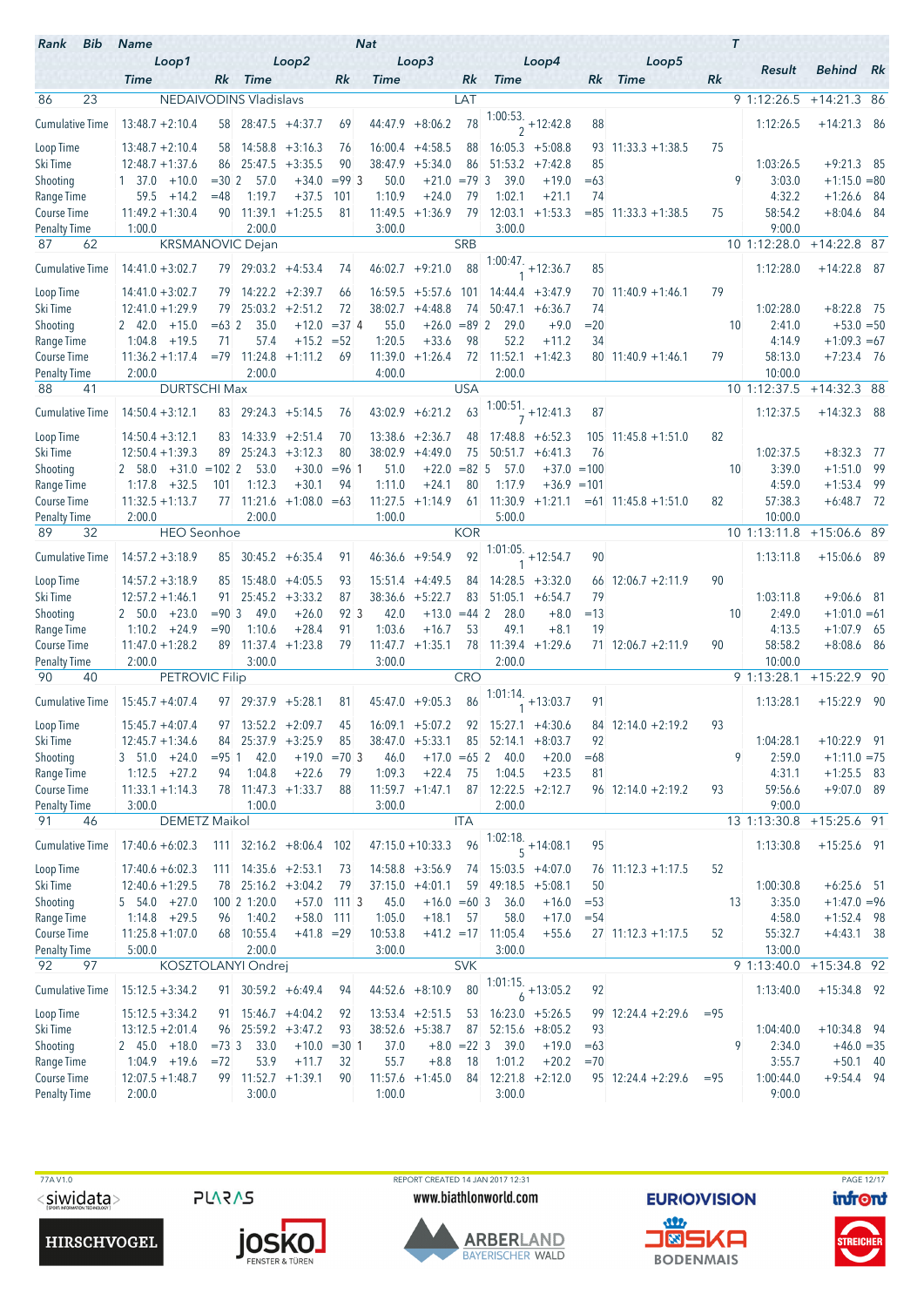| Rank<br>Bib                        | <b>Name</b>                                 |                   |                                    |                                      |                   | <b>Nat</b>     |                                          |                  |                                  |                                           |                 |                                                                 | $\tau$ |                         |                                |  |
|------------------------------------|---------------------------------------------|-------------------|------------------------------------|--------------------------------------|-------------------|----------------|------------------------------------------|------------------|----------------------------------|-------------------------------------------|-----------------|-----------------------------------------------------------------|--------|-------------------------|--------------------------------|--|
|                                    | Loop1<br><b>Time</b>                        |                   | Rk Time                            | Loop2                                | Rk                | <b>Time</b>    | Loop3                                    | Rk               | <b>Time</b>                      | Loop4                                     | Rk              | Loop5<br><b>Time</b>                                            | Rk     | Result                  | <b>Behind</b> Rk               |  |
| 93<br>5                            |                                             |                   | ORYASHKOV Vladimir                 |                                      |                   |                |                                          | <b>BUL</b>       |                                  |                                           |                 |                                                                 |        | 9 1:13:53.8             | $+15:48.6$ 93                  |  |
| Cumulative Time                    | $14:54.8 + 3:16.5$                          |                   |                                    | $84$ 30:55.0 +6:45.2                 | 93                |                | $45:03.6 + 8:21.9$                       | 82               |                                  | $\frac{1:01:18}{3}$ + 13:07.9             | 93              |                                                                 |        | 1:13:53.8               | $+15:48.6$ 93                  |  |
|                                    |                                             |                   |                                    |                                      |                   |                |                                          |                  |                                  |                                           |                 |                                                                 |        |                         |                                |  |
| Loop Time<br>Ski Time              | $14:54.8 + 3:16.5$<br>$12:54.8 + 1:43.7$    |                   | $84$ 16:00.2 +4:17.7<br>90 25:55.0 | $+3:43.0$                            | 98<br>92          |                | $14:08.6 + 3:06.7$<br>$39:03.6$ +5:49.7  | 59<br>90         | 52:18.3                          | $16:14.7 + 5:18.2$<br>$+8:07.9$           | 96<br>94        | $12:35.5 + 2:40.7$                                              | 97     | 1:04:53.8               | $+10:48.6$ 95                  |  |
| Shooting                           | 2 46.0<br>$+19.0$                           | $= 76.3$          | 39.0                               | $+16.0$                              | $=62$ 1           | 33.0           | $+4.0$                                   | $= 9 \, 3$       | 37.0                             | $+17.0$                                   | $= 56$          |                                                                 |        | 9<br>2:35.0             | $+47.0 = 37$                   |  |
| Range Time                         | $1:04.4$ +19.1                              | 70                | 58.7                               | $+16.5$                              | $= 58$            | 55.6           | $+8.7$                                   | 17               | 58.7                             | $+17.7$                                   | 59              |                                                                 |        | 3:57.4                  | $+51.8$ 41                     |  |
| Course Time                        | $11:50.3 + 1:31.5$                          |                   | $92 \mid 12:01.4 +1:47.8$          |                                      | 94                |                | $12:12.9 + 2:00.3$                       | 92               |                                  | $12:15.9$ +2:06.1                         |                 | $93$ 12:35.5 +2:40.7                                            | 97     | 1:00:56.0               | $+10:06.4$ 96                  |  |
| <b>Penalty Time</b><br>29<br>94    | 2:00.0                                      |                   | 3:00.0                             |                                      |                   | 1:00.0         |                                          | <b>TUR</b>       | 3:00.0                           |                                           |                 |                                                                 |        | 9:00.0<br>61:14:08.9    |                                |  |
|                                    | <b>USTUNTAS Mehmet</b>                      |                   |                                    |                                      |                   |                |                                          |                  |                                  |                                           |                 |                                                                 |        |                         | $+16:03.7$ 94                  |  |
| <b>Cumulative Time</b>             | $16:25.9 + 4:47.6$                          |                   |                                    | $103$ 32:06.3 +7:56.5 100            |                   |                | $46:58.3 + 10:16.6$                      | 94               |                                  | 1:00:50.<br>$\frac{}{2}$ +12:39.8         | 86              |                                                                 |        | 1:14:08.9               | $+16:03.7$ 94                  |  |
| Loop Time                          | $16:25.9 + 4:47.6$                          | 103               |                                    | $15:40.4$ +3:57.9                    | 90                |                | $14:52.0 +3:50.1$                        | 72               |                                  | $13:51.9$ +2:55.4                         | 51              | $13:18.7 + 3:23.9$                                              | 102    |                         |                                |  |
| Ski Time                           | $13:25.9 + 2:14.8$                          | 98                |                                    | $27:06.3 +4:54.3$                    | 101               |                | $40:58.3 +7:44.4$                        | 100              |                                  | $54:50.2 + 10:39.8$                       | 100             |                                                                 |        | 1:08:08.9               | $+14:03.7$ 100                 |  |
| Shooting                           | $3\quad 42.0\quad +15.0$<br>$1:02.5 +17.2$  | $= 632$           | 57.0                               | $+34.0$                              | $= 991$           | 49.0           | $+20.0 = 76$ 0                           |                  | 49.0                             | $+29.0$                                   | $= 90$          |                                                                 |        | 3:17.0<br>6             | $+1:29.0$ 90                   |  |
| Range Time<br>Course Time          | $12:23.4 + 2:04.6$                          | 65                | 1:12.9                             | $+30.7$<br>$105$ 12:27.4 +2:13.8 100 | 95                | 1:09.5         | $+22.6$<br>$12:42.4 + 2:29.8$            | 76<br>99         | 1:11.4<br>12:40.5                | $+30.4$<br>$+2:30.7$                      | 90              | $98$ 13:18.7 +3:23.9                                            | 102    | 4:36.3<br>1:03:32.4     | $+1:30.7$ 86<br>$+12:42.8$ 101 |  |
| <b>Penalty Time</b>                | 3:00.0                                      |                   | 2:00.0                             |                                      |                   | 1:00.0         |                                          |                  | 0.0                              |                                           |                 |                                                                 |        | 6:00.0                  |                                |  |
| 95<br>104                          |                                             |                   | YILMAZ Halil Ibrahim               |                                      |                   |                |                                          | <b>TUR</b>       |                                  |                                           |                 |                                                                 |        | 9 1:14:28.3             | $+16:23.1$ 95                  |  |
| <b>Cumulative Time</b>             | $14:18.6 + 2:40.3$                          |                   | $70$ 30:31.2 +6:21.4               |                                      | 90                |                | $47:08.3 + 10:26.6$                      | 95               |                                  | 1:02:16.<br>$9 + 14:06.5$                 | 94              |                                                                 |        | 1:14:28.3               | $+16:23.1$ 95                  |  |
| Loop Time                          | $14:18.6 + 2:40.3$                          |                   |                                    | $70$ 16:12.6 $+4:30.1$               | 101               |                | $16:37.1 + 5:35.2$                       | 96               |                                  | $15:08.6 + 4:12.1$                        |                 | $80$ 12:11.4 +2:16.6                                            | 91     |                         |                                |  |
| Ski Time                           | $13:18.6 + 2:07.5$                          | 97 -              |                                    | $26:31.2 +4:19.2$                    | 98                | 40:08.3        | $+6:54.4$                                | 97               |                                  | $53:16.9 +9:06.5$                         | 96              |                                                                 |        | 1:05:28.3               | $+11:23.1$ 96                  |  |
| Shooting                           | $146.0 + 19.0$                              | $= 76.3$          | 45.0                               | $+22.0$                              | $= 84$ 3          | 1:09.0         | $+40.0$                                  | 102 <sub>2</sub> | 26.0                             | $+6.0$                                    | $=7$            |                                                                 |        | 9<br>3:06.0             | $+1:18.0$ 82                   |  |
| Range Time                         | $1:08.6$ +23.3                              | 86                | 1:11.4                             | $+29.2$                              | 92                | 1:31.1         | $+44.2$                                  | 102              | 58.0                             | $+17.0$                                   | $= 54$          |                                                                 |        | 4:49.1                  | $+1:43.5 = 93$                 |  |
| Course Time                        | $12:10.0 + 1:51.2$                          |                   | $101$ 12:01.2 +1:47.6              |                                      | 93                |                | $12:05.9$ +1:53.3                        | 90               | 12:10.6                          | $+2:00.8$                                 |                 | $91$ 12:11.4 +2:16.6                                            | 91     | 1:00:39.1               | $+9:49.5$ 93                   |  |
| Penalty Time<br>96                 | 1:00.0                                      |                   | 3:00.0                             |                                      |                   | 3:00.0         |                                          | <b>ESP</b>       | 2:00.0                           |                                           |                 |                                                                 |        | 9:00.0                  |                                |  |
| 34                                 |                                             |                   | SANZ CALLEJA Guzman                |                                      |                   |                |                                          |                  |                                  |                                           |                 |                                                                 |        | 11 1:15:25.0            | $+17:19.8$ 96                  |  |
| <b>Cumulative Time</b>             | $15:10.6 + 3:32.3$                          |                   | $90\quad 31:06.4 +6:56.6$          |                                      | 96                |                | 48:17.7 +11:36.0 101                     |                  |                                  | $1:03:12.$ +15:02.0                       | 98              |                                                                 |        | 1:15:25.0               | $+17:19.8$ 96                  |  |
| Loop Time                          | $15:10.6 + 3:32.3$                          |                   | $90$ 15:55.8 +4:13.3               |                                      | 94                |                | $17:11.3 + 6:09.4$                       | 102              |                                  | $14:54.7 + 3:58.2$                        |                 | $= 72$ 12:12.6 +2:17.8                                          | 92     |                         |                                |  |
| Ski Time                           | $13:10.6 + 1:59.5$                          | 95                |                                    | $26:06.4$ +3:54.4                    | 94                | 39:17.7        | $+6:03.8$                                | 94               |                                  | $52:12.4 + 8:02.0$                        | 91              |                                                                 |        | 1:04:25.0               | $+10:19.8$ 90                  |  |
| Shooting<br>Range Time             | $2, 46.0 + 19.0$<br>$1:06.2 + 20.9$         | $= 76 \, 3$<br>77 | 45.0<br>1:07.5                     | $+22.0$<br>$+25.3$                   | $= 84 \; 4$<br>88 | 49.0<br>1:09.8 | $+20.0 = 76$ 2<br>$+22.9$                | 77               | 33.0<br>56.8                     | $+13.0$<br>$+15.8$                        | $= 36$<br>$=50$ |                                                                 | 11     | 2:53.0<br>4:20.3        | $+1:05.0 = 69$<br>$+1:14.7$ 72 |  |
| Course Time                        | $12:04.3 + 1:45.5$                          |                   | $= 95$ 11:48.3                     | $+1:34.7$                            | 89                |                | $12:01.5 +1:48.9$                        | 89               | 11:57.9                          | $+1:48.1$                                 |                 | $84$ 12:12.6 +2:17.8                                            | 92     | 1:00:04.6               | $+9:15.0$ 90                   |  |
| <b>Penalty Time</b>                | 2:00.0                                      |                   | 3:00.0                             |                                      |                   | 4:00.0         |                                          |                  | 2:00.0                           |                                           |                 |                                                                 |        | 11:00.0                 |                                |  |
| 105<br>97                          | RASTIC Ajlan                                |                   |                                    |                                      |                   |                |                                          | <b>SRB</b>       |                                  |                                           |                 |                                                                 |        | 11 1:15:28.1            | $+17:22.9$ 97                  |  |
| Cumulative Time                    | $16:32.0 + 4:53.7$                          |                   |                                    | $106$ 31:46.8 +7:37.0                | 99                |                | $46:05.9$ +9:24.2                        | 89               |                                  | $1:03:03.$ <sub>7</sub> + 14:53.3         | 97              |                                                                 |        | 1:15:28.1               | $+17:22.9$ 97                  |  |
| Loop Time                          | $16:32.0 + 4:53.7$ $106$ $15:14.8 + 3:32.3$ |                   |                                    |                                      | 83                |                |                                          |                  |                                  |                                           |                 | $14:19.1 + 3:17.2$ 64 $16:57.8 + 6:01.3$ 101 $12:24.4 + 2:29.6$ | $= 95$ |                         |                                |  |
| Ski Time                           | $12:32.0 + 1:20.9$                          |                   |                                    | 72 25:46.8 +3:34.8                   | 89                |                | $39:05.9 + 5:52.0$                       |                  | $91 \quad 52:03.7 \quad +7:53.3$ |                                           | 88              |                                                                 |        | 1:04:28.1               | $+10:22.9$ 91                  |  |
| Shooting                           | $4\quad 40.0 +13.0$                         | $=482$            | 34.0                               |                                      | $+11.0 = 34$ 1    | 33.0           | $+4.0$                                   | $= 94$           | 29.0                             | $+9.0$                                    | $=20$           |                                                                 | 11     | 2:16.0                  | $+28.0 = 14$                   |  |
| Range Time                         | $1:00.4$ +15.1                              | 57                | 55.7                               | $+13.5$                              | 44                | 52.9           | $+6.0$                                   | 10               | 52.3                             | $+11.3$                                   | $= 35$          |                                                                 |        | 3:41.3                  | $+35.7$ 22                     |  |
| Course Time                        | $11:31.6 + 1:12.8$                          |                   |                                    | $76$ 12:19.0 +2:05.4                 | 99                |                | $12:26.2 +2:13.6$                        |                  |                                  | $97 \mid 12:05.5 +1:55.7$                 |                 | $89$ 12:24.4 +2:29.6                                            | $= 95$ | 1:00:46.7               | $+9:57.1$ 95                   |  |
| <b>Penalty Time</b><br>98<br>83    | 4:00.0<br><b>DUBALARI Liviu</b>             |                   | 2:00.0                             |                                      |                   | 1:00.0         |                                          | <b>MDA</b>       | 4:00.0                           |                                           |                 |                                                                 |        | 11:00.0<br>10 1:16:01.2 | +17:56.0 98                    |  |
| <b>Cumulative Time</b>             | $17:29.8 + 5:51.5$                          |                   |                                    | $109$ 31:25.0 +7:15.2                | 97                |                | $47:42.9 + 11:01.2$                      | 99               |                                  | $\frac{1:03:21}{2}$ + 15:10.8             | 99              |                                                                 |        | 1:16:01.2               | $+17:56.0$ 98                  |  |
|                                    |                                             |                   |                                    |                                      |                   |                |                                          |                  |                                  |                                           |                 |                                                                 |        |                         |                                |  |
| Loop Time<br>Ski Time              | $17:29.8 + 5:51.5$<br>$13:29.8 + 2:18.7$    | 101               | $109$ 13:55.2 +2:12.7              | $26:25.0 +4:13.0$                    | 48<br>97          |                | $16:17.9 + 5:16.0$<br>$39:42.9 + 6:29.0$ | 93               |                                  | $15:38.3 +4:41.8$<br>$96$ 53:21.2 +9:10.8 | 97              | $= 85$ 12:40.0 +2:45.2                                          | 99     | 1:06:01.2               | $+11:56.0$ 97                  |  |
| Shooting                           | $41:04.0 + 37.0$                            | 108 1             | 32.0                               |                                      | $+9.0 = 27$ 3     | 44.0           | $+15.0 = 53$ 2                           |                  | 34.0                             | $+14.0$                                   | $=42$           |                                                                 | 10     | 2:54.0                  | $+1:06.0$ 71                   |  |
| Range Time                         | $1:25.1 + 39.8$                             | 107               | 54.1                               | $+11.9$                              | 33                | 1:08.1         | $+21.2$                                  | 70               | 58.5                             | $+17.5$                                   | $= 57$          |                                                                 |        | 4:25.8                  | $+1:20.2$ 77                   |  |
| Course Time                        | $12:04.6 + 1:45.8$                          |                   |                                    | 97 12:01.1 +1:47.5                   | 92                |                | $12:09.8$ +1:57.2                        |                  |                                  | $91 \quad 12:39.7 \quad +2:29.9$          |                 | $97 \mid 12:40.0 + 2:45.2$                                      | 99     | 1:01:35.2               | $+10:45.6$ 97                  |  |
| <b>Penalty Time</b>                | 4:00.0                                      |                   | 1:00.0                             |                                      |                   | 3:00.0         |                                          |                  | 2:00.0                           |                                           |                 |                                                                 |        | 10:00.0                 |                                |  |
| 99<br>24                           | <b>KYRIAZIS Dimitrios</b>                   |                   |                                    |                                      |                   |                |                                          | <b>GRE</b>       |                                  |                                           |                 |                                                                 |        | 5 1:16:07.2             | +18:02.0 99                    |  |
| <b>Cumulative Time</b>             | $14:44.1 + 3:05.8$                          |                   |                                    | $81 \mid 31:01.5 + 6:51.7$           | 95                |                | $45:27.8 + 8:46.1$                       | 84               |                                  | $\frac{1:03:02}{6}$ + 14:52.2             | 96              |                                                                 |        | 1:16:07.2               | $+18:02.0$ 99                  |  |
| Loop Time                          | $14:44.1 + 3:05.8$                          |                   |                                    | 81 16:17.4 +4:34.9 103               |                   |                | $14:26.3 +3:24.4$                        |                  |                                  | $66$ 17:34.8 +6:38.3                      |                 | $103$ 13:04.6 +3:09.8                                           | 101    |                         |                                |  |
| Ski Time                           | $14:44.1 + 3:33.0$                          | 110               |                                    | $29:01.5 + 6:49.5$ 108               |                   |                | $43:27.8 + 10:13.9$ 103                  |                  |                                  | $58:02.6 + 13:52.2$                       | 103             |                                                                 |        | 1:11:07.2               | $+17:02.0$ 102                 |  |
| Shooting                           | $0$ 45.0 +18.0                              | $= 732$           | 43.0                               | $+20.0$                              | 78 0              | 48.0           | $+19.0 = 74$ 3                           |                  | 57.0                             | $+37.0 = 100$                             |                 |                                                                 |        | 5<br>3:13.0             | $+1:25.0 = 87$                 |  |
| Range Time                         | $1:08.5 +23.2$                              | 85                | 1:06.1                             | $+23.9$                              | 85                | 1:12.3         | $+25.4$                                  | 83               | 1:20.5                           | $+39.5$                                   | 103             |                                                                 |        | 4:47.4                  | $+1:41.8$ 91                   |  |
| Course Time<br><b>Penalty Time</b> | $13:35.5 + 3:16.7$<br>0.0                   |                   | 2:00.0                             | $113$ $13:11.3$ $+2:57.7$ 107        |                   | 0.0            | $13:14.0 + 3:01.4$ 103 13:14.3 +3:04.5   |                  | 3:00.0                           |                                           |                 | $102$ 13:04.6 +3:09.8                                           | 101    | 1:06:19.7<br>5:00.0     | $+15:30.1$ 103                 |  |
|                                    |                                             |                   |                                    |                                      |                   |                |                                          |                  |                                  |                                           |                 |                                                                 |        |                         |                                |  |

**PLARAS** 

**JOSKO.** 

www.biathlonworld.com



TTA V1.0<br>
TO PLARAS PORT CREATED 14 JAN 2017 12:31<br>
WWW.biathlonworld.com **EURIO)VISION infont EURIOVISION** 



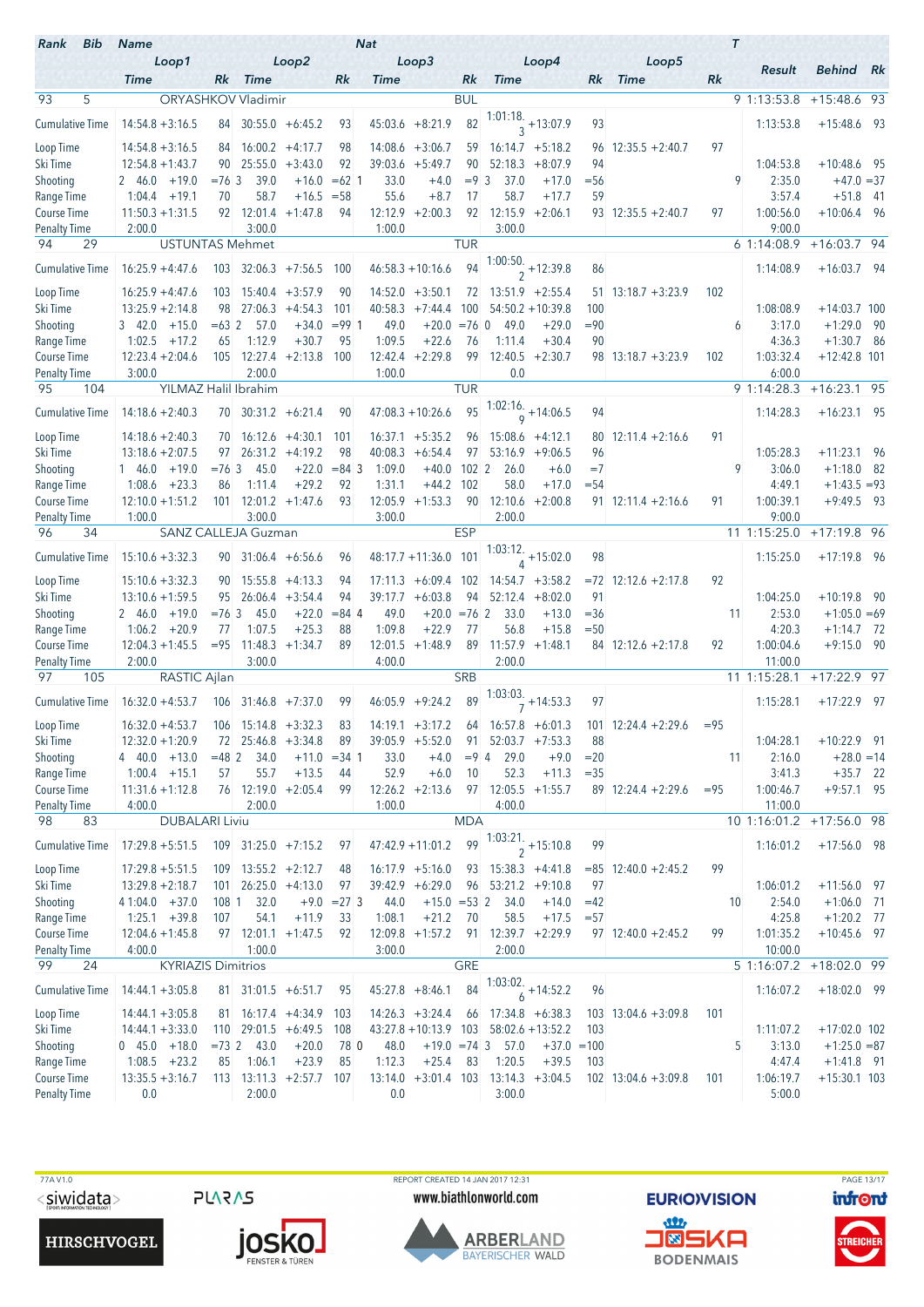| Rank<br>Bib                        | <b>Name</b>                                                    |                  |                        |                              |                       | <b>Nat</b>        |                                   |                   |                                             |                          |             |                          |     | $\tau$         |                       |                                |                      |
|------------------------------------|----------------------------------------------------------------|------------------|------------------------|------------------------------|-----------------------|-------------------|-----------------------------------|-------------------|---------------------------------------------|--------------------------|-------------|--------------------------|-----|----------------|-----------------------|--------------------------------|----------------------|
|                                    | Loop1<br><b>Time</b>                                           |                  | Rk Time                | Loop2                        | Rk                    | <b>Time</b>       | Loop3                             | Rk                | <b>Time</b>                                 | Loop4                    | Rk          | Loop5<br><b>Time</b>     | Rk  |                | Result                | Behind Rk                      |                      |
|                                    |                                                                |                  |                        |                              |                       |                   |                                   |                   |                                             |                          |             |                          |     |                |                       |                                | 10                   |
| 100<br>72                          | <b>DEMKOV Deivid</b>                                           |                  |                        |                              |                       |                   |                                   | LTU               |                                             |                          |             |                          |     |                | 10 1:17:27.2 +19:22.0 |                                | $\cap$               |
| <b>Cumulative Time</b>             | $14:27.5 + 2:49.2$                                             |                  |                        | $75$ 27:57.0 $+3:47.2$       | 58                    |                   | $45:50.7 +9:09.0$                 | 87                | $\frac{1:04:42}{2}$ + 16:31.8               |                          | 101         |                          |     |                | 1:17:27.2             | $+19:22.0$ 100                 |                      |
| Loop Time                          | $14:27.5 + 2:49.2$                                             |                  |                        | $75$ 13:29.5 +1:47.0         | 36                    | 17:53.7           | $+6:51.8$                         | 106               | $18:51.5 + 7:55.0$                          |                          | 108         | $12:45.0 + 2:50.2$       | 100 |                |                       |                                |                      |
| Ski Time                           | $13:27.5 + 2:16.4$                                             | 99               |                        | $26:57.0 +4:45.0$            | 100                   | 40:50.7           | $+7:36.8$                         | 99                | $54:42.2 + 10:31.8$                         |                          | 99          |                          |     |                | 1:07:27.2             | $+13:22.0$ 99                  |                      |
| Shooting<br>Range Time             | $1 \quad 43.0$<br>$+16.0$<br>$1:04.9$ +19.6                    | $=67$ 0<br>$=72$ | 35.0<br>56.7           | $+12.0$<br>$+14.5$           | $= 374$<br>49         | 54.0<br>1:17.2    | $+25.0$<br>$+30.3$                | $= 86 \, 5$<br>90 | 43.0<br>1:01.9                              | $+23.0$<br>$+20.9$       | $=79$<br>73 |                          |     | 10             | 2:55.0<br>4:20.7      | $+1:07.0$<br>$+1:15.1$ 73      | 72                   |
| Course Time                        | $12:22.6 + 2:03.8$                                             |                  | 104 12:32.7            | $+2:19.1$ 102                |                       | 12:36.4           | $+2:23.8$                         | 98                | 12:49.6                                     | $+2:39.8$                |             | $100$ 12:45.0 +2:50.2    | 100 |                | 1:03:06.3             | $+12:16.7$ 99                  |                      |
| <b>Penalty Time</b>                | 1:00.0                                                         |                  | 0.0                    |                              |                       | 4:00.0            |                                   |                   | 5:00.0                                      |                          |             |                          |     |                | 10:00.0               |                                |                      |
| 101<br>21                          | PANYIK David                                                   |                  |                        |                              |                       |                   |                                   | <b>HUN</b>        |                                             |                          |             |                          |     |                | 6 1:17:28.8 +19:23.6  |                                | 10                   |
| <b>Cumulative Time</b>             | $15:18.6 + 3:40.3$                                             |                  |                        | $= 92$ 31:29.0 +7:19.2       | 98                    |                   | 48:08.4 +11:26.7 100              |                   | $\frac{1:03:56.}{2}$ + 15:45.8              |                          | 100         |                          |     |                | 1:17:28.8             | $+19:23.6$ 101                 |                      |
| Loop Time                          | $15:18.6 + 3:40.3$                                             |                  |                        | $= 92 \mid 16:10.4 + 4:27.9$ | 100                   |                   | $16:39.4$ +5:37.5                 | 98                | $15:47.8 + 4:51.3$                          |                          | 88          | $13:32.6 + 3:37.8$       | 103 |                |                       |                                |                      |
| Ski Time                           | $14:18.6 + 3:07.5$                                             | 108              | 28:29.0                | $+6:17.0$                    | 107                   | 43:08.4           | $+9:54.5$                         | 102               | $57:56.2 + 13:45.8$                         |                          | 102         |                          |     |                | 1:11:28.8             | $+17:23.6$ 103                 |                      |
| Shooting                           | $11:06.0 + 39.0$                                               | 110 <sup>2</sup> | 36.0                   | $+13.0$                      | $=45$ 2               | 44.0              | $+15.0$                           | $= 53 \; 1$       | 35.0                                        | $+15.0$                  | $=45$       |                          |     | 6              | 3:01.0                | $+1:13.0$ 77                   |                      |
| Range Time                         | $1:28.7 +43.4$                                                 | 110              | 1:04.4                 | $+22.2$                      | 78                    | 1:07.7            | $+20.8$                           | 68                | 1:00.4                                      | $+19.4$                  | 66          |                          |     |                | 4:41.2                | $+1:35.6$ 88                   |                      |
| Course Time<br><b>Penalty Time</b> | $12:49.9 + 2:31.1$<br>1:00.0                                   | 108              | 2:00.0                 | $13:05.9 + 2:52.3$ 106       |                       | 13:31.7<br>2:00.0 | $+3:19.1$ 104                     |                   | 13:47.4<br>1:00.0                           | $+3:37.6$                |             | $104$ 13:32.6 +3:37.8    | 103 |                | 1:06:47.5<br>6:00.0   | $+15:57.9$ 104                 |                      |
| 102<br>42                          | <b>BARCOS Jose Damian</b>                                      |                  |                        |                              |                       |                   |                                   | ARG               |                                             |                          |             |                          |     |                | 4 1:19:13.8 +21:08.6  |                                | 10                   |
| <b>Cumulative Time</b>             | $15:59.0 + 4:20.7$                                             | 100              |                        | $33:04.5 + 8:54.7$ 105       |                       |                   | $48:51.2 +12:09.5$                | 102               | $\frac{1:05:12.}{6} + 17:02.2$              |                          | 102         |                          |     |                | 1:19:13.8             | $+21:08.6$ 102                 |                      |
| Loop Time                          | $15:59.0 + 4:20.7$                                             | 100              |                        | $17:05.5 + 5:23.0$           | 108                   |                   | $15:46.7 +4:44.8$                 | 83                | $16:21.4 + 5:24.9$                          |                          |             | $98$ 14:01.2 +4:06.4     | 105 |                |                       |                                |                      |
| Ski Time                           | $14:59.0 + 3:47.9$                                             | 113              |                        | $30:04.5 +7:52.5$            | 112                   |                   | $45:51.2 +12:37.3$                | 107               | $\frac{1:01:12}{6}$ + 17:02.2               |                          | 107         |                          |     |                | 1:15:13.8             | $+21:08.6$ 106                 |                      |
| Shooting                           | $+22.0$<br>1 49.0                                              | $= 882$          | 51.0                   | $+28.0$                      | 93 0                  | 1:00.0            | $+31.0$                           | 99 1              | 47.0                                        | $+27.0$                  | $= 87$      |                          |     | 4              | 3:27.0                | $+1:39.0$ 92                   |                      |
| Range Time                         | $+30.8$<br>1:16.1                                              | 98               | 1:17.5                 | $+35.3$                      | 100                   | 1:25.5            | $+38.6$                           | 99                | 1:16.9                                      | $+35.9$                  | 98          |                          |     |                | 5:16.0                | $+2:10.4$ 102                  |                      |
| Course Time<br><b>Penalty Time</b> | $13:42.8 + 3:24.0$<br>1:00.0                                   |                  | 114 13:48.0<br>2:00.0  | $+3:34.4$ 111                |                       | 14:21.1<br>0.0    | $+4:08.5$                         | 108               | 14:04.5<br>1:00.0                           | $+3:54.7$                |             | $105$ 14:01.2 +4:06.4    | 105 |                | 1:09:57.6<br>4:00.0   | $+19:08.0$ 107                 |                      |
| $\overline{2}$<br>103              | SKIPINA Ognjen                                                 |                  |                        |                              |                       |                   |                                   | BIH               |                                             |                          |             |                          |     |                | 7 1:19:49.0 +21:43.8  |                                | 10<br>$\overline{3}$ |
| <b>Cumulative Time</b>             | $15:47.5 + 4:09.2$                                             |                  |                        | $98$ 32:18.3 +8:08.5 103     |                       |                   | 49:52.0 +13:10.3 103              |                   | $1:06:11.$ <sub>1</sub> + 18:00.7           |                          | 103         |                          |     |                | 1:19:49.0             | $+21:43.8$ 103                 |                      |
|                                    | $15:47.5 + 4:09.2$                                             | 98               |                        | $16:30.8 + 4:48.3$           | 105                   |                   | $17:33.7 + 6:31.8$ 105            |                   | $16:19.1 + 5:22.6$                          |                          |             | $97$ 13:37.9 +3:43.1     | 104 |                |                       |                                |                      |
| Loop Time<br>Ski Time              | $13:47.5 + 2:36.4$                                             | 105              | 28:18.3                | $+6:06.3$                    | 106                   |                   | $44:52.0 + 11:38.1$               | 104               | $59:11.1 + 15:00.7$                         |                          | 104         |                          |     |                | 1:12:49.0             | $+18:43.8$ 104                 |                      |
| Shooting                           | $+24.0$<br>2 51.0                                              |                  | $= 95 \, 2 \, 1:10.0$  | $+47.0$                      | $107-1$               | 3:01.0            | $+2:32.0$                         | 1092              | 35.0                                        | $+15.0$                  | $=45$       |                          |     | $\overline{7}$ | 5:37.0                | $+3:49.0$ 108                  |                      |
| Range Time                         | 1:16.5<br>$+31.2$                                              | 99               | 1:34.6                 | $+52.4$                      | 108                   |                   | $3:26.7 +2:39.8$                  | 109               | 58.5                                        | $+17.5$                  | $= 57$      |                          |     |                | 7:16.3                | $+4:10.7$ 109                  |                      |
| Course Time                        | $12:31.0 + 2:12.2$                                             |                  |                        | $107$ 12:56.2 +2:42.6        | 103                   |                   |                                   |                   | $13:06.9 + 2:54.3$ $102$ $13:20.6 + 3:10.8$ |                          |             | $103$ $13:37.9 + 3:43.1$ | 104 |                | 1:05:32.6             | $+14:43.0$ 102                 |                      |
| <b>Penalty Time</b>                | 2:00.0                                                         |                  | 2:00.0                 |                              |                       | 1:00.0            |                                   |                   | 2:00.0                                      |                          |             |                          |     |                | 7:00.0                |                                | 10                   |
| 104<br>69                          | OZTUNC Zana                                                    |                  |                        |                              |                       |                   |                                   | <b>TUR</b>        |                                             |                          |             |                          |     |                | 13 1:20:07.9 +22:02.7 |                                | 4                    |
| <b>Cumulative Time</b>             | $16:34.8 + 4:56.5$                                             |                  |                        | 107 33:48.4 +9:38.6 107      |                       |                   | $50:38.5 + 13:56.8$               | 105               | $\frac{1:07:32}{0}$ + 19:21.6               |                          | 104         |                          |     |                | 1:20:07.9             | $+22:02.7$ 104                 |                      |
| Loop Time                          | $16:34.8 + 4:56.5$                                             |                  |                        | $107$ 17:13.6 $+5:31.1$ 109  |                       |                   | $16:50.1 + 5:48.2$ 100            |                   | $16:53.5 + 5:57.0$                          |                          |             | $100$ 12:35.9 +2:41.1    | 98  |                |                       |                                |                      |
| Ski Time                           | $13:34.8 + 2:23.7$                                             |                  |                        | 102 26:48.4 +4:36.4          | 99                    |                   | $40:38.5 +7:24.6$                 | 98                | $54:32.0 + 10:21.6$                         |                          | 98          |                          |     |                | 1:07:07.9             | $+13:02.7$ 98                  |                      |
| Shooting<br>Range Time             | $31:52.0 + 1:25.0$<br>$1:26.5 +41.2$                           | 109              | 115 4 1:14.0<br>1:09.2 | $+27.0$                      | $+51.0 = 108$ 3<br>90 | 40.0<br>1:01.3    | $+11.0 = 33$ 3<br>$+14.4$         | 43                | 39.0<br>1:03.2                              | $+19.0$<br>$+22.2$       | $=63$<br>79 |                          |     | 13             | 4:25.0<br>4:40.2      | $+2:37.0$ 105<br>$+1:34.6$ 87  |                      |
| Course Time                        | $12:08.3 + 1:49.5$                                             |                  |                        | $100$ 12:04.4 +1:50.8        | 95                    |                   |                                   |                   | $12:48.7 + 2:36.1$ 100 12:50.3 +2:40.5      |                          |             | $101$ 12:35.9 +2:41.1    | 98  |                | 1:02:27.6             | $+11:38.0$ 98                  |                      |
| <b>Penalty Time</b>                | 3:00.0                                                         |                  | 4:00.0                 |                              |                       | 3:00.0            |                                   |                   | 3:00.0                                      |                          |             |                          |     |                | 13:00.0               |                                |                      |
| 105<br>91                          | <b>ERDENECHIMEG Barkhuu</b>                                    |                  |                        |                              |                       |                   |                                   | <b>MGL</b>        |                                             |                          |             |                          |     |                | 12 1:20:17.1 +22:11.9 |                                | 10<br>5              |
| <b>Cumulative Time</b>             | $17:36.8 + 5:58.5$                                             |                  |                        | 110 33:53.4 +9:43.6 108      |                       |                   | $50:01.0 + 13:19.3$               | 104               | $1:07:55$ .                                 | $\frac{0.6}{0}$ +19:44.6 | 105         |                          |     |                | 1:20:17.1             | $+22:11.9$ 105                 |                      |
| Loop Time                          | $17:36.8 + 5:58.5$                                             | 110              |                        | $16:16.6 + 4:34.1$ 102       |                       |                   | $16:07.6$ +5:05.7                 | 91                | $17:54.0 + 6:57.5$                          |                          |             | $106$ 12:22.1 +2:27.3    | 94  |                |                       |                                |                      |
| Ski Time                           | $13:36.8 + 2:25.7$                                             |                  |                        | $103$ $27:53.4$ $+5:41.4$    | 103                   |                   | $42:01.0 + 8:47.1$ 101            |                   | $55:55.0 + 11:44.6$                         |                          | 101         |                          |     |                | 1:08:17.1             | $+14:11.9$ 101                 |                      |
| Shooting                           | $4$ 53.0 $+26.0$                                               | $= 98 \, 2$      | 55.0                   | $+32.0$                      | 98 2                  | 56.0              | $+27.0 = 92$ 4                    |                   | 44.0                                        | $+24.0$                  | $= 82$      |                          |     | 12             | 3:28.0                | $+1:40.0$ 93                   |                      |
| Range Time<br>Course Time          | $1:15.5 + 30.2$<br>$12:21.2 + 2:02.4 = 102$ $13:02.2 + 2:48.6$ | 97               | 1:14.4                 | $+32.2$                      | 96<br>105             | 1:18.4            | $+31.5$<br>$12:49.1 + 2:36.5$ 101 | 94                | 1:08.3<br>$12:45.6 + 2:35.8$                | $+27.3$                  | 86          | $99$ 12:22.1 +2:27.3     | 94  |                | 4:56.6<br>1:03:20.2   | $+1:51.0$ 97<br>$+12:30.6$ 100 |                      |
| <b>Penalty Time</b>                | 4:00.0                                                         |                  | 2:00.0                 |                              |                       | 2:00.0            |                                   |                   | 4:00.0                                      |                          |             |                          |     |                | 12:00.0               |                                |                      |

**PLARAS** 

**JOSKO** 

 77A V1.0 REPORT CREATED 14 JAN 2017 12:31 PAGE 14/17www.biathlonworld.com



**EURIOVISION** <u>an</u> **NEWL BODENMAIS** 

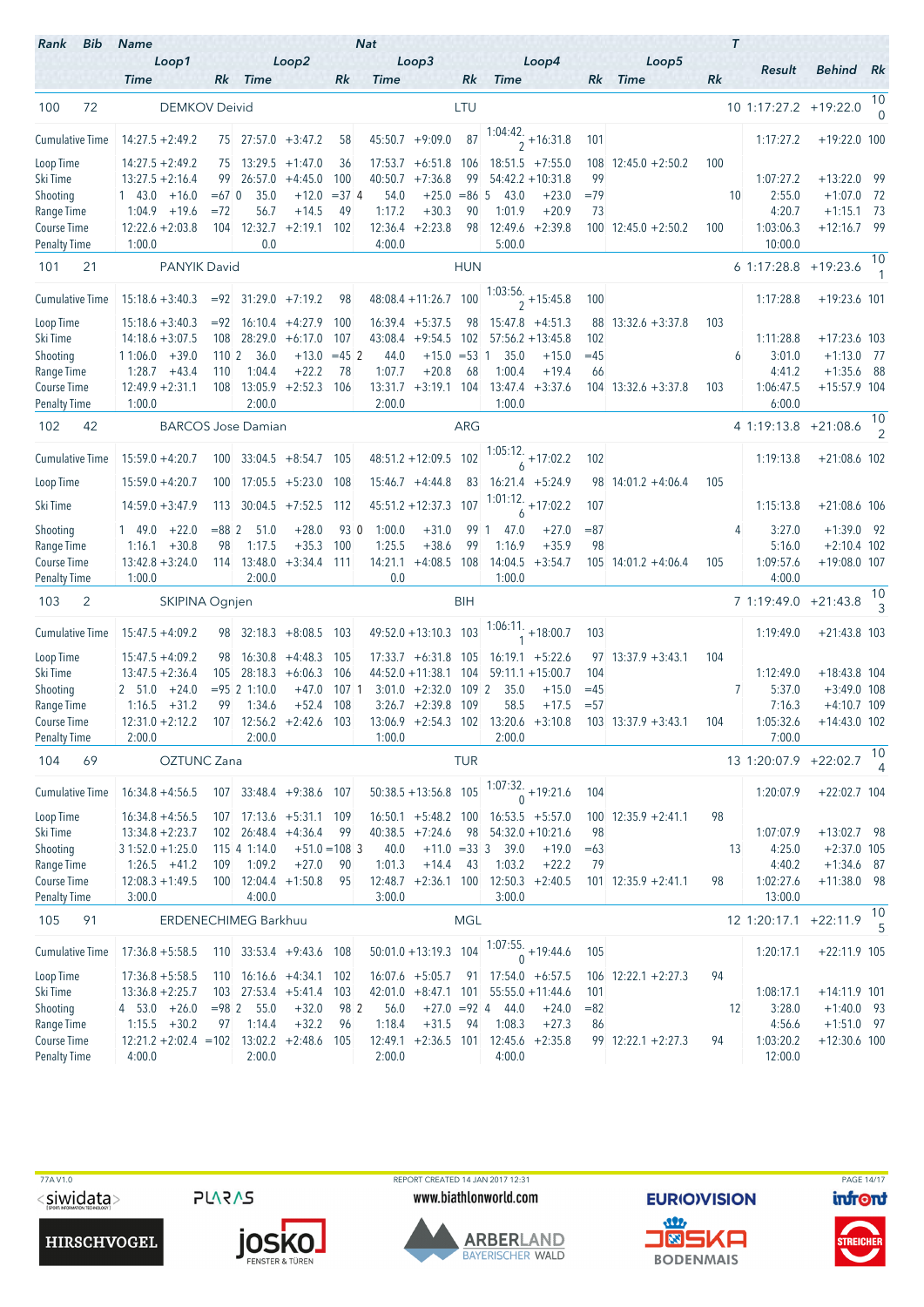| <b>Bib</b><br>Rank                               | <b>Name</b>                                    |             |                                                   |                          |                 | <b>Nat</b>        |                                      |            |                      |                                             |        |                       |     | $\tau$                        |                                 |                      |
|--------------------------------------------------|------------------------------------------------|-------------|---------------------------------------------------|--------------------------|-----------------|-------------------|--------------------------------------|------------|----------------------|---------------------------------------------|--------|-----------------------|-----|-------------------------------|---------------------------------|----------------------|
|                                                  | Loop1                                          |             |                                                   | Loop2                    |                 |                   | Loop3                                |            |                      | Loop4                                       |        | Loop5                 |     | Result                        | <b>Behind</b> Rk                |                      |
|                                                  | <b>Time</b>                                    |             | Rk Time                                           |                          | Rk              | <b>Time</b>       |                                      | Rk         | <b>Time</b>          |                                             |        | Rk Time               | Rk  |                               |                                 |                      |
| $\overline{7}$<br>106                            | <b>CIUFFO Axel</b>                             |             |                                                   |                          |                 |                   |                                      | <b>ARG</b> |                      |                                             |        |                       |     | 9 1:23:51.4 +25:46.2          |                                 | 10<br>6              |
| <b>Cumulative Time</b>                           | $17:47.6 + 6:09.3$                             |             | 113 34:37.6 + 10:27.8 110                         |                          |                 |                   | $52:01.2 + 15:19.5$ 106              |            |                      | $1:09:30.$ <sub>9</sub> + 21:20.5           | 106    |                       |     | 1:23:51.4                     | $+25:46.2$ 106                  |                      |
| Loop Time                                        | $17:47.6 + 6:09.3$                             |             | 113 16:50.0 +5:07.5 107                           |                          |                 |                   |                                      |            |                      | $17:23.6 + 6:21.7$ $103$ $17:29.7 + 6:33.2$ |        | $102$ 14:20.5 +4:25.7 | 106 |                               |                                 |                      |
| Ski Time                                         | $14:47.6 + 3:36.5$                             |             | 112 29:37.6 +7:25.6 109                           |                          |                 |                   | 45:01.2 +11:47.3 105                 |            |                      | $\frac{1:00:30.}{9}$ + 16:20.5              | 105    |                       |     | 1:14:51.4                     | $+20:46.2$ 105                  |                      |
| Shooting                                         | $31:05.0 + 38.0$                               | 109 2       | 42.0                                              |                          | $+19.0 = 702$   | 1:07.0            | $+38.0 = 100$ 2                      |            | 52.0                 | $+32.0$                                     | 93     |                       |     | q<br>3:46.0                   | $+1:58.0$ <sup>=10</sup>        |                      |
| Range Time<br>Course Time<br><b>Penalty Time</b> | $1:29.4 +44.1$<br>$13:18.1 + 2:59.3$<br>3:00.0 | 111         | 1:06.8<br>$111$ $13:43.1$ $+3:29.5$ 109<br>2:00.0 | $+24.6$                  | 86              | 1:29.7<br>2:00.0  | $+42.8$ 101<br>$13:53.9$ +3:41.3 106 |            | 1:16.2<br>2:00.0     | $+35.2$<br>$14:13.5 +4:03.7$                | 96     | $106$ 14:20.5 +4:25.7 | 106 | 5:22.1<br>1:09:29.1<br>9:00.0 | $+2:16.5$ 104<br>$+18:39.5$ 105 |                      |
| 107<br>44                                        |                                                |             | <b>SANTOS MOREIRA Caio</b>                        |                          |                 |                   |                                      | <b>BRA</b> |                      |                                             |        |                       |     | 7 1:27:00.5 +28:55.3          |                                 | 10<br>$\overline{7}$ |
| <b>Cumulative Time</b>                           | $15:28.5 + 3:50.2$                             |             | $95 \mid 35:45.3 + 11:35.5 \mid 113$              |                          |                 |                   | $53:16.1 + 16:34.4$ 107              |            |                      | $\frac{1:11:44}{9}$ + 23:34.5               | 107    |                       |     | 1:27:00.5                     | $+28:55.3$ 107                  |                      |
| Loop Time                                        | $15:28.5 + 3:50.2$                             |             | 95 20:16.8 +8:34.3 113                            |                          |                 |                   | $17:30.8 + 6:28.9$ 104               |            |                      | $18:28.8$ +7:32.3                           |        | $107$ 15:15.6 +5:20.8 | 109 |                               |                                 |                      |
| Ski Time                                         | $15:28.5 + 4:17.4$                             |             | $114$ 31:45.3 +9:33.3 113                         |                          |                 |                   | $48:16.1 + 15:02.2$                  | 109        |                      | $1:04:44.$ <sub>9</sub> + 20:34.5           | 109    |                       |     | 1:20:00.5                     | $+25:55.3$ 109                  |                      |
| Shooting                                         | $01:00.0 + 33.0$                               |             | 106 4 1:17.0                                      |                          | $+54.0$ 110 1   | 1:27.0            |                                      |            | $+58.0$ 106 2 1:03.0 | $+43.0$                                     | 105    |                       |     | $\overline{7}$<br>4:47.0      | $+2:59.0$ 106                   |                      |
| Range Time                                       | $1:21.2 + 35.9$                                | 105         | 1:37.4                                            | $+55.2$                  | 109             |                   | $1:51.5 +1:04.6$                     | 106        | 1:24.4               | $+43.4$                                     | 105    |                       |     | 6:14.5                        | $+3:08.9$ 106                   |                      |
| <b>Course Time</b><br><b>Penalty Time</b>        | $14:07.2 + 3:48.4$<br>0.0                      |             | $115$ 14:39.3 +4:25.7 113<br>4:00.0               |                          |                 | 1:00.0            | 14:39.3 +4:26.7 109 15:04.4          |            | 2:00.0               | $+4:54.6$                                   |        | $109$ 15:15.6 +5:20.8 | 109 | 1:13:45.8<br>7:00.0           | $+22:56.2$ 109                  |                      |
| 108<br>75                                        |                                                |             | <b>BATTUVSHIN Bat-Erdene</b>                      |                          |                 |                   |                                      | <b>MGL</b> |                      |                                             |        |                       |     | 12 1:27:18.9 +29:13.7         |                                 | 10                   |
| <b>Cumulative Time</b>                           | $17:45.7 + 6:07.4$                             |             | $112$ $35:42.5 +11:32.7$ 112                      |                          |                 |                   | 55:04.1 +18:22.4 109                 |            |                      | $1:12:41.$ $+24:30.7$                       | 108    |                       |     | 1:27:18.9                     | $+29:13.7$ 108                  |                      |
| Loop Time                                        | $17:45.7 + 6:07.4$                             |             | 112 17:56.8 +6:14.3 110                           |                          |                 |                   |                                      |            |                      | $19:21.6 +8:19.7$ 109 17:37.0 $+6:40.5$     |        | $104$ 14:37.8 +4:43.0 | 108 |                               |                                 |                      |
| Ski Time                                         | $14:45.7 + 3:34.6$                             |             | $111$ 29:42.5 +7:30.5 110                         |                          |                 |                   | 45:04.1 +11:50.2 106                 |            |                      | $1:00:41.$ +16:30.7                         | 106    |                       |     | 1:15:18.9                     | $+21:13.7$ 107                  |                      |
| Shooting                                         | $+23.0$<br>3, 50.0                             | $= 90 \, 3$ | 42.0                                              |                          | $+19.0 = 704$   | 1:20.0            | $+51.0$ 104 2                        |            | 54.0                 | $+34.0$                                     | $= 96$ |                       |     | 12<br>3:46.0                  | $+1:58.0$ <sup>=10</sup>        |                      |
| Range Time<br>Course Time                        | $1:12.8 + 27.5$<br>$13:32.8 + 3:14.0$          | 95          | 1:05.8<br>112 13:50.9                             | $+23.6$<br>$+3:37.3$ 112 | 84              | 1:43.7<br>13:37.8 | $+56.8$ 105<br>$+3:25.2$ 105         |            | 1:17.9<br>14:19.0    | $+36.9 = 101$<br>$+4:09.2$                  |        | $108$ 14:37.8 +4:43.0 | 108 | 5:20.2<br>1:09:58.3           | $+2:14.6$ 103<br>$+19:08.7$ 108 |                      |
| <b>Penalty Time</b>                              | 3:00.0                                         |             | 3:00.0                                            |                          |                 | 4:00.0            |                                      |            | 2:00.0               |                                             |        |                       |     | 12:00.0                       |                                 |                      |
| 109<br>4                                         |                                                |             | ENKHBAYAR Munkh-Erdene                            |                          |                 |                   |                                      | <b>MGL</b> |                      |                                             |        |                       |     | 11 1:27:32.6                  | $+29:27.4$                      | 10<br>$\circ$        |
| <b>Cumulative Time</b>                           | $16:38.8 + 5:00.5$                             | 108         | $34:53.4 + 10:43.6$ 111                           |                          |                 |                   | $53:56.2 + 17:14.5$ 108              |            |                      | 1:13:08.<br>0 + 24:57.6                     | 109    |                       |     | 1:27:32.6                     | $+29:27.4$ 109                  |                      |
| Loop Time                                        | $16:38.8 + 5:00.5$                             | 108         | $18:14.6 + 6:32.1$ 112                            |                          |                 |                   |                                      |            |                      | $19:02.8 + 8:00.9$ 108 19:11.8 +8:15.3      |        | $109$ 14:24.6 +4:29.8 | 107 |                               |                                 |                      |
| Ski Time                                         | $14:38.8 + 3:27.7$                             | 109         | $29:53.4$ +7:41.4 111                             |                          |                 |                   | $45:56.2 + 12:42.3$ 108              |            |                      | 1:02:08.<br>$_0$ +17:57.6                   | 108    |                       |     | 1:16:32.6                     | $+22:27.4$ 108                  |                      |
| Shooting                                         | 2 59.0                                         |             | $+32.0 = 104$ 3 1:02.0                            |                          | $+39.0 = 103$ 3 |                   |                                      |            |                      | $1:31.0 +1:02.0$ 107 3 1:30.0 +1:10.0       | 108    |                       |     | 11<br>5:02.0                  | $+3:14.0$ 107                   |                      |
| Range Time                                       | $+37.3$<br>1:22.6                              | 106         | 1:27.3                                            | $+45.1$                  | 105             | 1:54.5            | $+1:07.6$                            | 107        |                      | $1:55.0 + 1:14.0$                           | 109    |                       |     | 6:39.4                        | $+3:33.8$ 107                   |                      |
| <b>Course Time</b><br><b>Penalty Time</b>        | $13:16.1 + 2:57.3$<br>2:00.0                   |             | $110$ $13:47.3$ $+3:33.7$ 110<br>3:00.0           |                          |                 | 3:00.0            | $14:08.2 +3:55.6$ 107                |            | 3:00.0               | $14:16.7 + 4:06.9$                          |        | 107 14:24.6 +4:29.8   | 107 | 1:09:52.9<br>11:00.0          | $+19:03.3$ 106                  |                      |

**PLARAS** 



TTA V1.0<br>
TO PLARAS PORT CREATED 14 JAN 2017 12:31<br>
WWW.biathlonworld.com **EURIO)VISION infont** www.biathlonworld.com



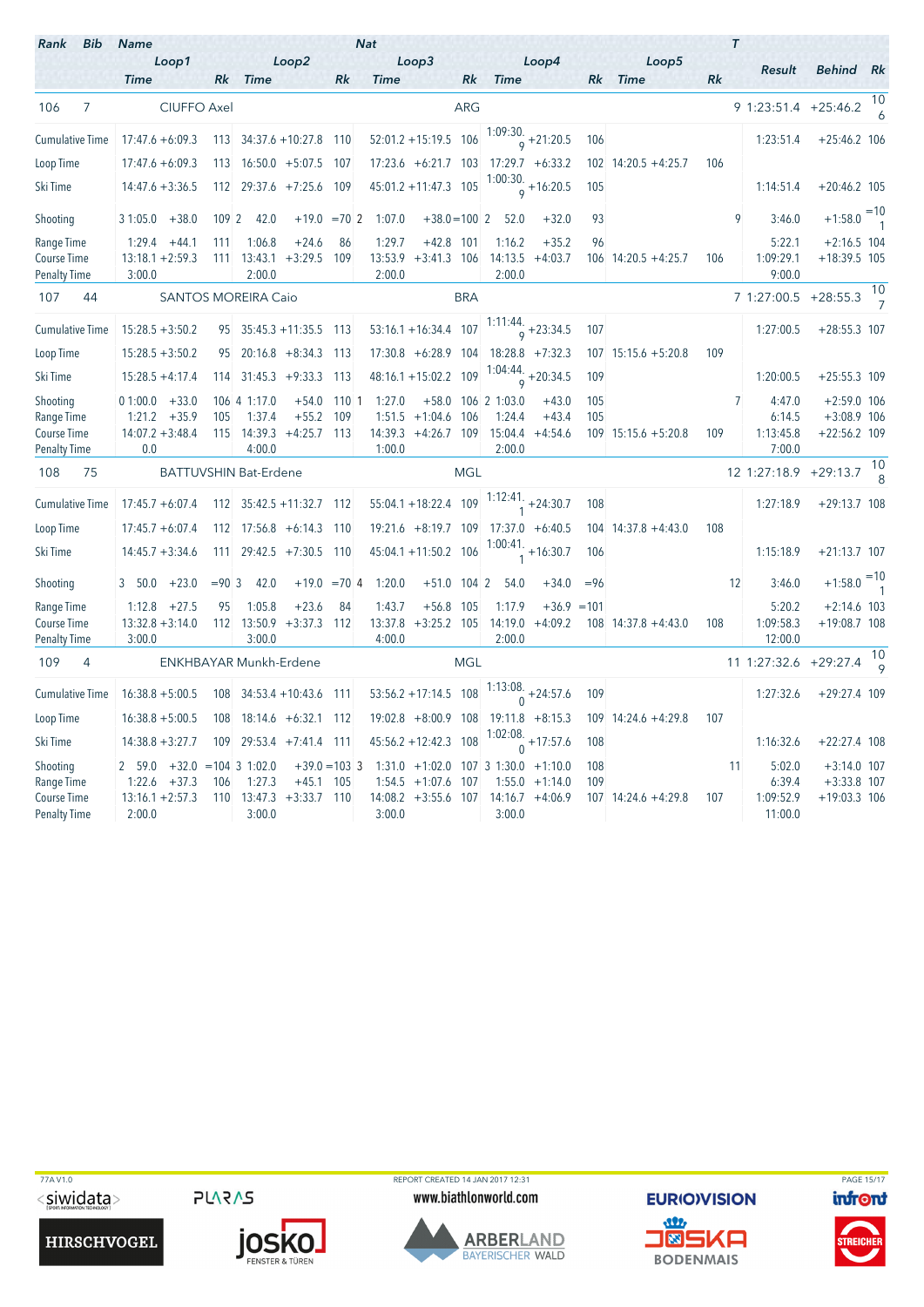| Did not finish |  |  |
|----------------|--|--|

| Did not finish         |                                          |                                                |            |            |
|------------------------|------------------------------------------|------------------------------------------------|------------|------------|
| 16                     |                                          | TALIHAERM Johan                                |            | <b>EST</b> |
| <b>Cumulative Time</b> | $15:05.7 + 3:27.4$                       | 88                                             |            |            |
| Loop Time              | $15:05.7 + 3:27.4$                       | 88                                             |            |            |
| Ski Time               | $14:05.7 + 2:54.6$                       | 106                                            |            |            |
| Shooting               | $11:37.0 + 1:10.0$                       | 114                                            |            |            |
| Range Time             | $1:59.5 + 1:14.2$                        | 114                                            |            |            |
| Course Time            | $12:06.2 + 1:47.4$                       | 98                                             |            |            |
| <b>Penalty Time</b>    | 1:00.0                                   |                                                |            |            |
| 64                     |                                          | <b>CESKOVIC Tomislav</b>                       |            | <b>CRO</b> |
| <b>Cumulative Time</b> | $21:28.1 + 9:49.8$                       |                                                |            |            |
|                        | $21:28.1 + 9:49.8$                       | 115                                            |            |            |
| Loop Time<br>Ski Time  | $16:28.1 + 5:17.0$                       | 115<br>115                                     |            |            |
| Shooting               | $51:20.0 + 53.0$                         | 112                                            |            |            |
| Range Time             | 1:39.0<br>$+53.7$                        | 112                                            |            |            |
| Course Time            | $14:49.0 + 4:30.2$                       | 116                                            |            |            |
| <b>Penalty Time</b>    | 5:00.0                                   |                                                |            |            |
| 65                     |                                          | <b>WALKER Daniel</b>                           |            | AUS        |
| <b>Cumulative Time</b> |                                          |                                                |            |            |
|                        | $14:39.3 + 3:01.0$                       | $78$ $32:53.8 + 8:44.0$                        | 104        |            |
| Loop Time<br>Ski Time  | $14:39.3 + 3:01.0$<br>$13:39.3 + 2:28.2$ | 78 18:14.5 +6:32.0<br>$104$ $27:53.8 + 5:41.8$ | 111<br>104 |            |
| Shooting               | $+22.0$<br>149.0                         | $= 884$<br>$52.0 + 29.0$                       | $= 94$     |            |
| Range Time             | $1:10.5 + 25.2$                          | $1:15.7 + 33.5$<br>92                          | 99         |            |
| <b>Course Time</b>     | $12:28.8 + 2:10.0$                       | $106$ $12:58.8 + 2:45.2$                       | 104        |            |
| Penalty Time           | 1:00.0                                   | 4:00.0                                         |            |            |
| 80                     |                                          | <b>KARAMICHAS Kleanthis</b>                    |            | <b>GRE</b> |
|                        |                                          |                                                |            |            |
| <b>Cumulative Time</b> |                                          |                                                |            |            |
| Loop Time              |                                          |                                                |            |            |
| Ski Time               |                                          |                                                |            |            |
| Shooting<br>Range Time | 4 48.0<br>$+21.0$                        | $= 86$                                         |            |            |
| Course Time            | $12:56.0 + 2:37.2$                       | 109                                            |            |            |
| <b>Penalty Time</b>    |                                          |                                                |            |            |
| 88                     | <b>DEKSNIS Ingus</b>                     |                                                |            | LAT        |
| Cumulative Time        | $16:01.3 + 4:23.0$                       | $101$ $30:16.0 + 6:06.2$                       | 86         |            |
| Loop Time              | $16:01.3 + 4:23.0$                       | $101$ $14:14.7 + 2:32.2$                       | 61         |            |
| Ski Time               | $13:01.3 + 1:50.2$                       | 94 26:16.0 +4:04.0                             | 96         |            |
| Shooting               | 3, 37.0<br>$+10.0$                       | $= 30.1$<br>$42.0 + 19.0$                      | $= 70$     |            |
| Range Time             | $56.9$ +11.6                             | $59.3 + 17.1$<br>34                            | 64         |            |
| <b>Course Time</b>     | $12:04.3 + 1:45.5$                       | $= 95$ 12:15.3 + 2:01.7                        | 97         |            |
| <b>Penalty Time</b>    | 3:00.0                                   | 1:00.0                                         |            |            |
| 94                     | TREIER Jan                               |                                                |            | <b>EST</b> |
| Cumulative Time        | $13:44.7 + 2:06.4$                       | $30:07.7 + 5:57.9$<br>54                       | 85         |            |
| Loop Time              | $13:44.7 + 2:06.4$                       | $54$ $16:23.0 + 4:40.5$                        | 104        |            |
| Ski Time               | $12:44.7 + 1:33.6$                       | 83 26:07.7 +3:55.7                             | 95         |            |
| Shooting               | $1$ 39.0 $+12.0$                         | $= 41.3$<br>31.0<br>$+8.0$                     | $= 24$     |            |
| Range Time             | $1:00.2 + 14.9$                          | $55.0 + 12.8$<br>$= 55$                        | 41         |            |
| Course Time            | $11:44.4 + 1:25.6$                       | 88 12:27.9 + 2:14.3                            | 101        |            |
| <b>Penalty Time</b>    | 1:00.0                                   | 3:00.0                                         |            |            |
| 101                    |                                          | <b>SERDIUKOV Artiom</b>                        |            | LTU        |
| Cumulative Time        | $16:29.5 + 4:51.2$                       | $105$ $33:11.0 + 9:01.2$                       | 106        |            |
| Loop Time              | $16:29.5 + 4:51.2$                       | $105$ $16:41.5 + 4:59.0$                       | 106        |            |
| Ski Time               | $13:29.5 + 2:18.4$                       | $100$ $28:11.0 + 5:59.0$                       | 105        |            |
| Shooting               | $3$ 47.0 $+20.0$                         | $44.0 +21.0$<br>$= 822$                        | $=79$      |            |
| Range Time             | $1:08.2 +22.9$                           | $1:07.6$ +25.4<br>83                           | 89         |            |
| Course Time            |                                          | $12:21.2 + 2:02.4 = 102$ $13:33.8 + 3:20.2$    | 108        |            |
| <b>Penalty Time</b>    | 3:00.0                                   | 2:00.0                                         |            |            |
|                        |                                          |                                                |            |            |

 $\langle$ siwidata>

**HIRSCHVOGEL** 

**PLARAS** 



 77A V1.0 REPORT CREATED 14 JAN 2017 12:31 PAGE 16/17www.biathlonworld.com